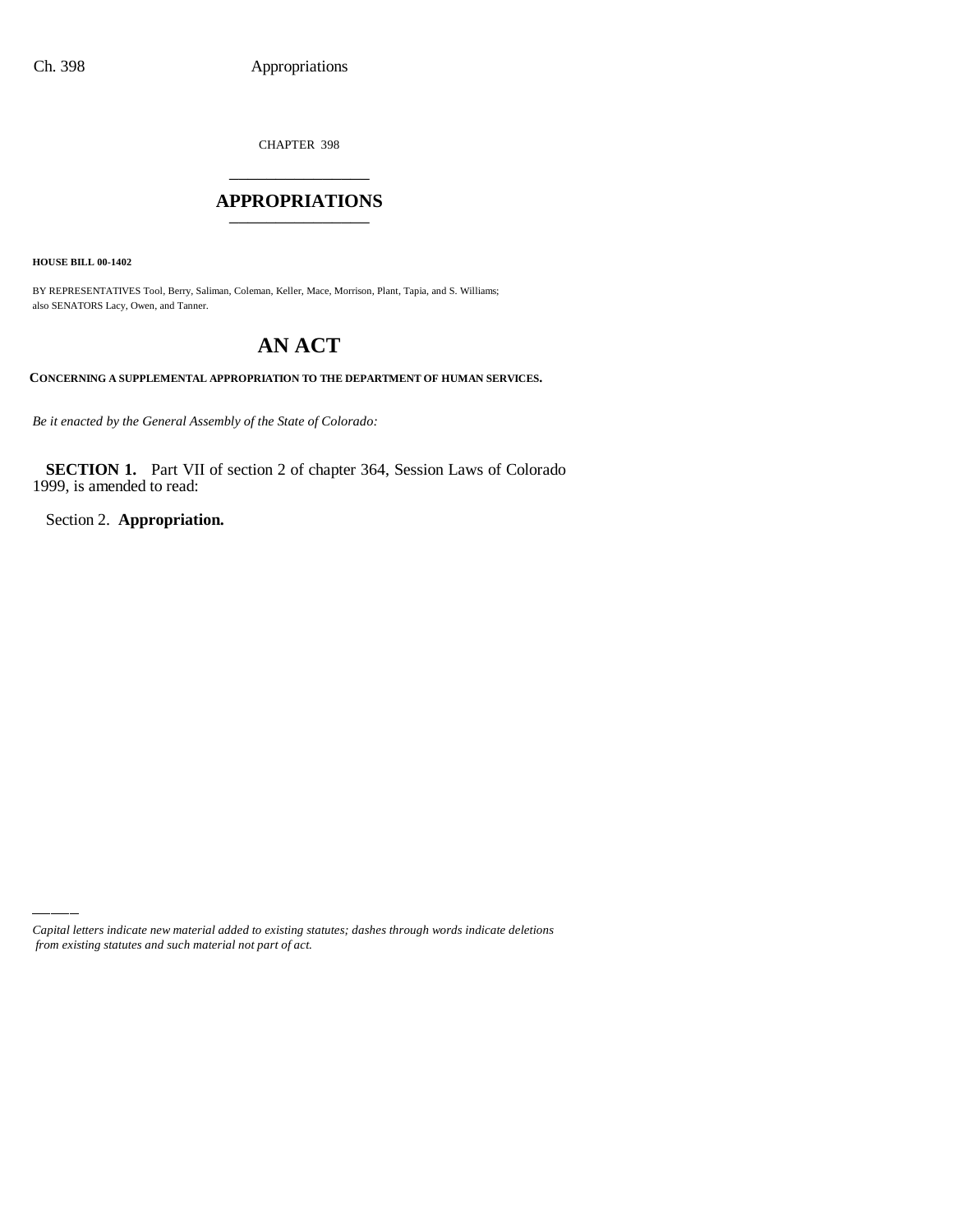|                 |       |             | APPROPRIATION FROM |              |               |              |  |  |  |
|-----------------|-------|-------------|--------------------|--------------|---------------|--------------|--|--|--|
|                 |       |             | <b>GENERAL</b>     |              | <b>CASH</b>   |              |  |  |  |
| ITEM &          |       | GENERAL     | <b>FUND</b>        | <b>CASH</b>  | <b>FUNDS</b>  | FEDERAL.     |  |  |  |
| <b>SUBTOTAL</b> | TOTAL | <b>FUND</b> | <b>EXEMPT</b>      | <b>FUNDS</b> | <b>EXEMPT</b> | <b>FUNDS</b> |  |  |  |
|                 |       |             |                    |              |               |              |  |  |  |

**PART VII DEPARTMENT OF HUMAN SERVICES**

| (1) EXECUTIVE DIRECTOR'S OFFICE <sup>77</sup> |                      |  |
|-----------------------------------------------|----------------------|--|
| Personal Services <sup>78</sup>               | 13,426,355           |  |
|                                               | $(214.7$ FTE)        |  |
| Health, Life, and Dental                      | 9.094.544            |  |
| Short-term Disability                         | 387,176              |  |
| Salary Survey, Anniversary                    |                      |  |
| Increases, and Shift                          |                      |  |
| Differential                                  | 10,680,778           |  |
| Workers' Compensation                         | 5,658,326            |  |
| Operating Expenses <sup>78</sup>              | <del>1,361,872</del> |  |
|                                               | 1,353,872            |  |
| Legal Services for 20,104                     |                      |  |
| hours                                         | 1,062,898            |  |
| Administrative Law Judge                      |                      |  |
| Services for 8,003 hours                      | 730,883              |  |
| Payment to Risk Management                    |                      |  |
| and Property Funds                            | 762,569              |  |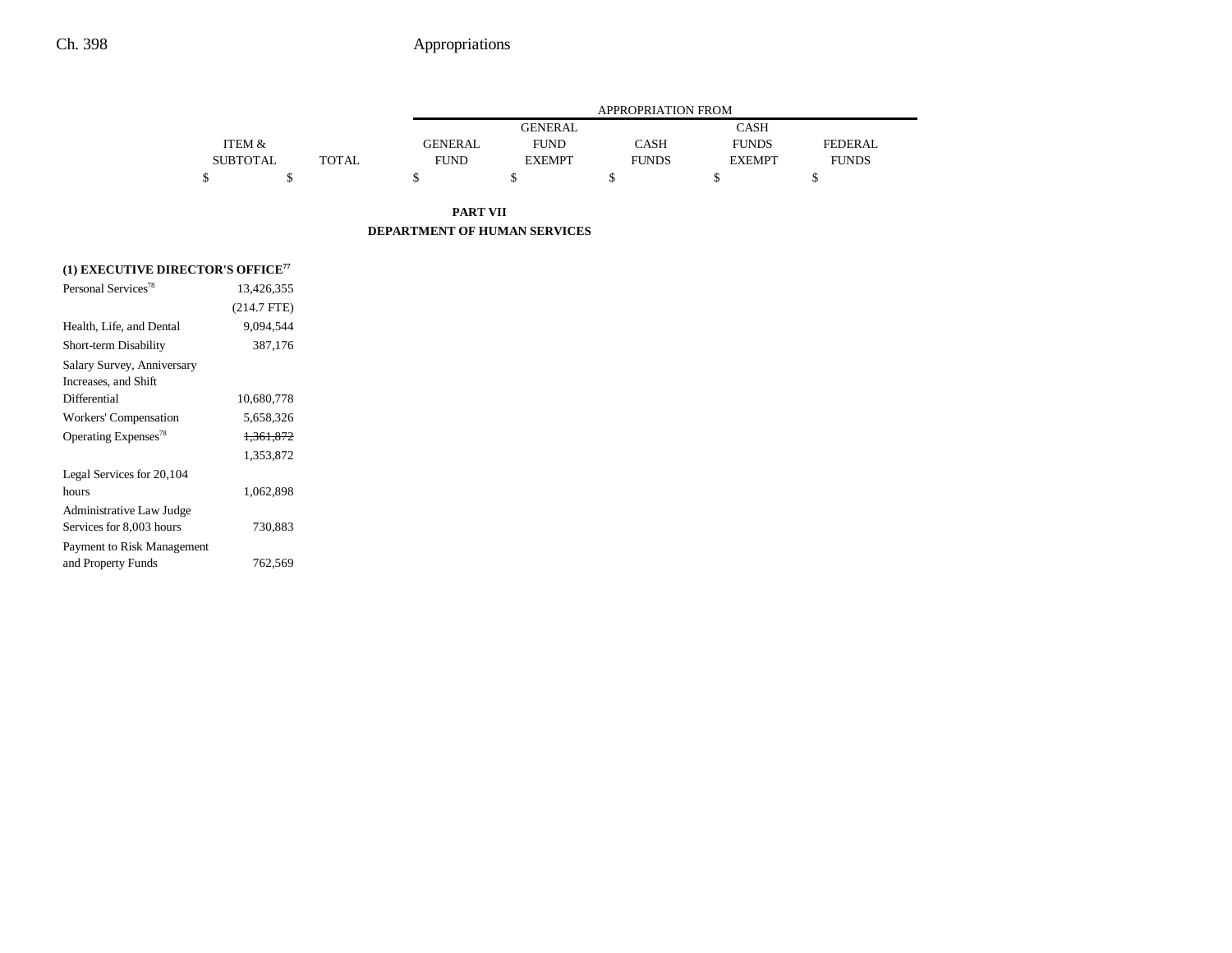| <b>Staff Training</b>                   | 99,512         |            |               |                        |                           |                     |
|-----------------------------------------|----------------|------------|---------------|------------------------|---------------------------|---------------------|
| Injury Prevention Program <sup>79</sup> | 218,730        |            |               |                        |                           |                     |
| Workers' Compensation                   |                |            |               |                        |                           |                     |
| Self-Insurance Program                  | 380,990        |            |               |                        |                           |                     |
| Juvenile Parole Board                   | 175,705        |            |               |                        |                           |                     |
|                                         | $(2.8$ FTE $)$ |            |               |                        |                           |                     |
| DD Council                              | 789,176        |            |               |                        |                           |                     |
|                                         | $(6.0$ FTE)    |            |               |                        |                           |                     |
| Western Slope Military                  |                |            |               |                        |                           |                     |
| Veteran's Cemetery Fund                 | 115,000        |            |               |                        |                           |                     |
|                                         |                | 44,944,514 | 25,908,951(M) | $352,689$ <sup>a</sup> | $10,443,664$ <sup>b</sup> | $8,239,210^{\circ}$ |
|                                         |                | 44,936,514 |               |                        | $10,435,664^b$            |                     |

<sup>a</sup> Of this amount, it is estimated that \$143,640 shall be from patient cash collected by the Mental Health Institutes, and \$209,049 shall be from various sources of cash funds.

<sup>b</sup> Of this amount, it is estimated that \$9,009,322(T) shall be from Medicaid funds appropriated to the Department of Health Care Policy and Financing, \$543,598 \$535,598 shall be from patient cash collected by the Mental Health Institutes, \$21,000(T) shall be from moneys in the Conferences and Training Fund, \$5,859(T) shall be from federal community housing funds to cover departmental indirect costs, and \$863,885 shall be from various sources of exempt cash funds.

<sup>c</sup> Of this amount, it is estimated that \$2,918,200 shall be from federal indirect cost recoveries, \$1,951,011 shall be from the Temporary Assistance to FOR Needy Families Block Grant, \$1,130,953 shall be from Section 110 vocational rehabilitation funds, \$240,443 shall be from the Substance Abuse Prevention and Treatment Block Grant, and \$1,998,603 shall be from various sources of federal funds.

### **(2) OFFICE OF INFORMATION TECHNOLOGY SERVICES14, 80**

| <b>Personal Services</b>  | 3.419.671    |
|---------------------------|--------------|
|                           | $(55.7$ FTE) |
| <b>Operating Expenses</b> | 652.990      |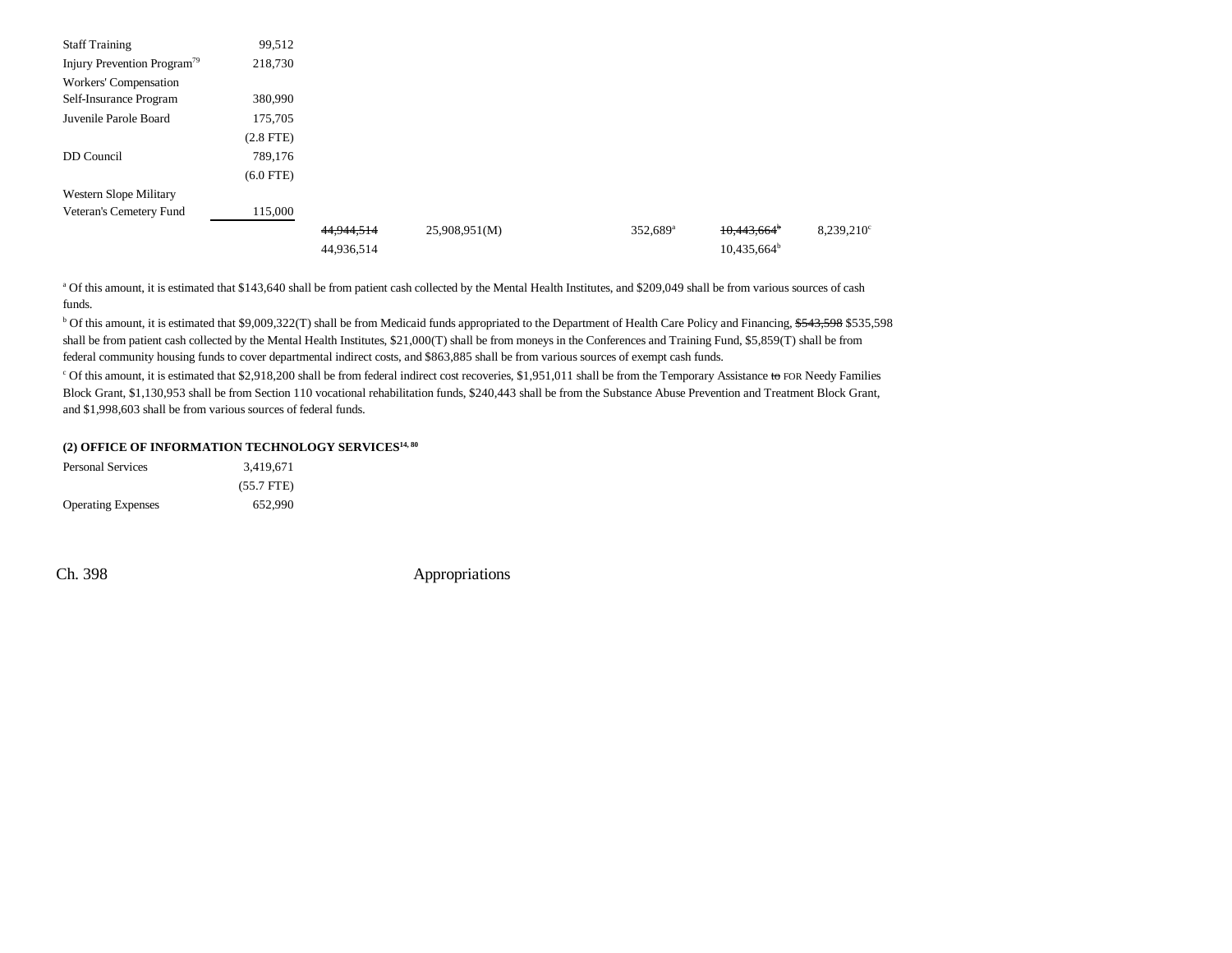|                                    |                   |              | APPROPRIATION FROM |                |              |               |                |  |
|------------------------------------|-------------------|--------------|--------------------|----------------|--------------|---------------|----------------|--|
|                                    |                   |              |                    | <b>GENERAL</b> |              | CASH          |                |  |
|                                    | <b>ITEM &amp;</b> | <b>TOTAL</b> | <b>GENERAL</b>     | <b>FUND</b>    | CASH         | <b>FUNDS</b>  | <b>FEDERAL</b> |  |
|                                    | <b>SUBTOTAL</b>   |              | <b>FUND</b>        | <b>EXEMPT</b>  | <b>FUNDS</b> | <b>EXEMPT</b> | <b>FUNDS</b>   |  |
|                                    | \$<br>\$          |              | \$                 | \$             | \$           | \$            | \$             |  |
|                                    |                   |              |                    |                |              |               |                |  |
| Purchase of Services from          |                   |              |                    |                |              |               |                |  |
| <b>Computer Center</b>             | 4,291,809         |              |                    |                |              |               |                |  |
| Telecommunication Systems          |                   |              |                    |                |              |               |                |  |
| Lease Payments                     | 243,326           |              |                    |                |              |               |                |  |
| Microcomputer Lease                |                   |              |                    |                |              |               |                |  |
| Payments                           | 847,462           |              |                    |                |              |               |                |  |
| <b>Health Information</b>          |                   |              |                    |                |              |               |                |  |
| Management System                  | 234,667           |              |                    |                |              |               |                |  |
| <b>Client-Oriented Information</b> |                   |              |                    |                |              |               |                |  |
| Network                            | 1,783,576         |              |                    |                |              |               |                |  |
|                                    | $(24.0$ FTE)      |              |                    |                |              |               |                |  |
| National Aging Program             |                   |              |                    |                |              |               |                |  |
| <b>Information System</b>          | 91,184            |              |                    |                |              |               |                |  |
| Colorado Benefits                  |                   |              |                    |                |              |               |                |  |
| Management System                  | 5,461,274         |              |                    |                |              |               |                |  |
|                                    | $(25.9$ FTE)      |              |                    |                |              |               |                |  |
| Children, Youth and Families       |                   |              |                    |                |              |               |                |  |
| <b>Automation Project</b>          | 12,581,625        |              |                    |                |              |               |                |  |
|                                    | $(13.5$ FTE)      |              |                    |                |              |               |                |  |
|                                    |                   |              |                    |                |              |               |                |  |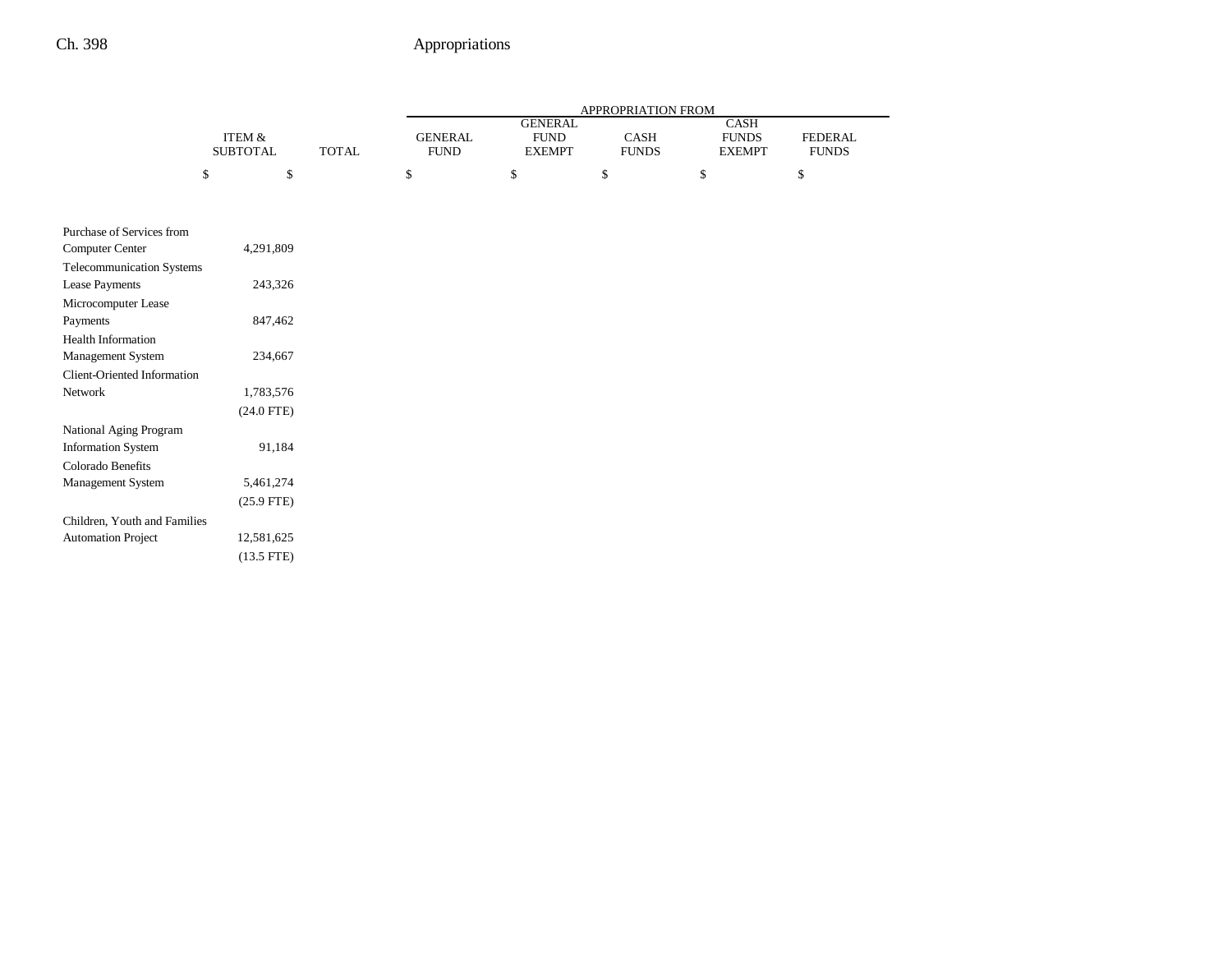| <b>County Financial</b>   |           |            |                     |                      |                     |                           |
|---------------------------|-----------|------------|---------------------|----------------------|---------------------|---------------------------|
| <b>Management System</b>  | 1,630,550 |            |                     |                      |                     |                           |
|                           | 2,523,446 |            |                     |                      |                     |                           |
| Client Index Project $81$ | 331,358   |            |                     |                      |                     |                           |
| Year 2000 Projects        | 456,631   |            |                     |                      |                     |                           |
|                           | 799,104   |            |                     |                      |                     |                           |
| <b>Welfare Reform</b>     | 570,540   |            |                     |                      |                     |                           |
|                           |           | 32,596,663 | $14,019,562(M)^{a}$ | 479,867 <sup>b</sup> | $4,191,926^{\circ}$ | $13,905,308$ <sup>d</sup> |
|                           |           | 33,832,032 | $14,761,017(M)^a$   |                      |                     | 14,399,222 <sup>d</sup>   |

<sup>a</sup> Of this amount, \$3,321,444 is appropriated pursuant to a final court order for Case #94-M-1417. This amount is exempt from the statutory limit on state General Fund appropriations pursuant to Section 24-75-201.1(1)(a)(III)(B), C.R.S.

<sup>b</sup> This amount shall be from various sources of cash funds.

c Of this amount, it is estimated that \$2,185,380(T) shall be from the Department of Health Care Policy and Financing, including \$2,045,071 from Medicaid cash funds, \$1,959,356 shall be from reserves in the Family Issues Cash Fund pursuant to Section 26-5.3-106(1.5), C.R.S., \$44,590 shall be from patient cash collected by the Mental Health Institutes, and \$2,600(T) shall be from the Department of Regulatory Agencies.

<sup>d</sup> Of this amount, it is estimated that \$5,561,365 \$5,597,542 shall be from the Temporary Assistance to FOR Needy Families Block Grant, \$57,459 shall be from the Substance Abuse Prevention and Treatment Block Grant, and \$8,286,484 \$8,744,221 shall be from various sources of federal funds.

#### **(3) OFFICE OF OPERATIONS**

| <b>Personal Services</b>      | <del>20,042,917</del>  |
|-------------------------------|------------------------|
|                               | 20,025,191             |
|                               | <del>(519.9 FTE)</del> |
|                               | $(518.9$ FTE)          |
| <b>Operating Expenses</b>     | 2.477.963              |
|                               | 2.547.909              |
| <b>Vehicle Lease Payments</b> | 1,714,759              |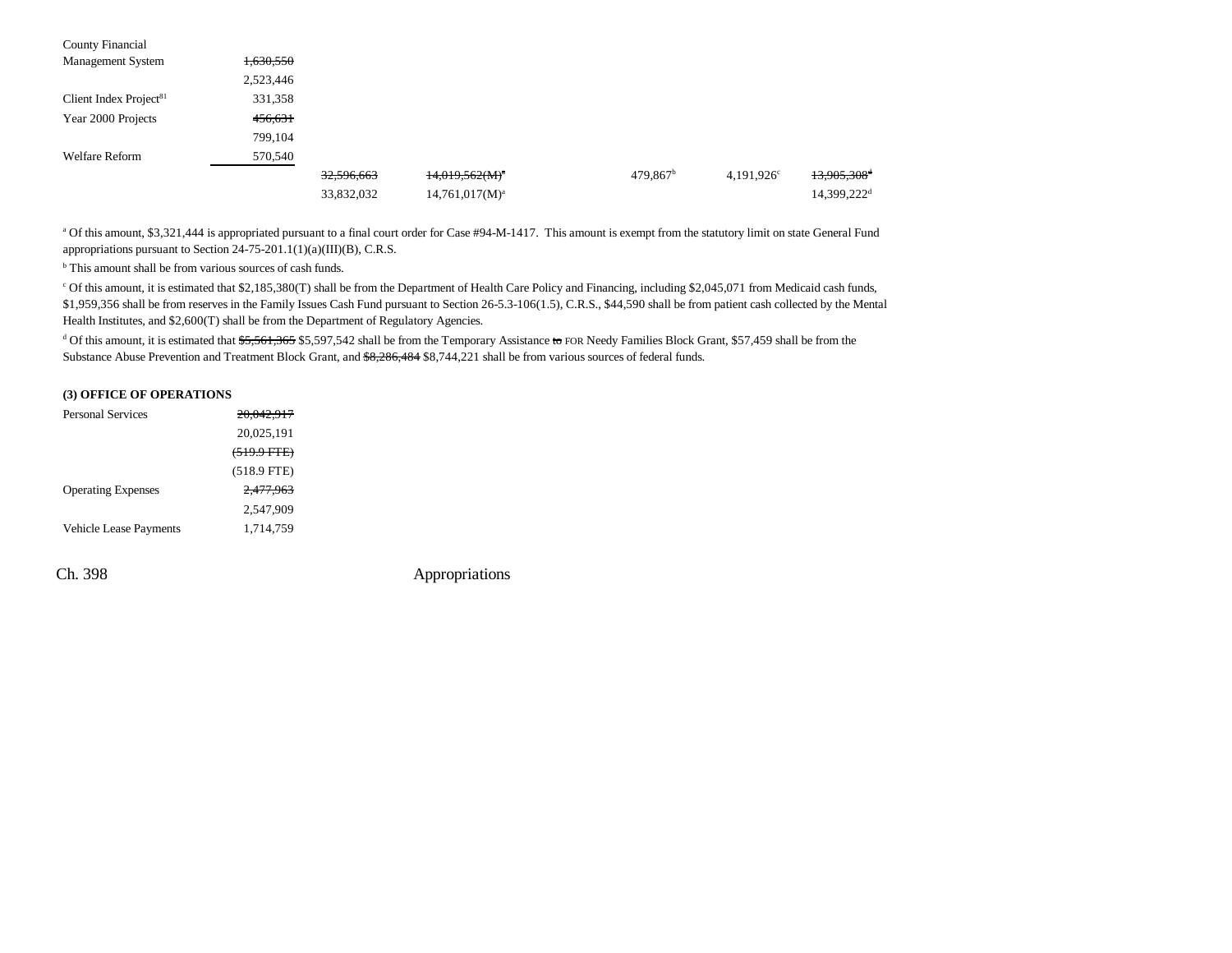|                              |                 |              | APPROPRIATION FROM  |                |                   |                           |                          |
|------------------------------|-----------------|--------------|---------------------|----------------|-------------------|---------------------------|--------------------------|
|                              |                 |              |                     | <b>GENERAL</b> |                   | <b>CASH</b>               |                          |
|                              | ITEM &          |              | <b>GENERAL</b>      | <b>FUND</b>    | <b>CASH</b>       | <b>FUNDS</b>              | <b>FEDERAL</b>           |
|                              | <b>SUBTOTAL</b> | <b>TOTAL</b> | <b>FUND</b>         | <b>EXEMPT</b>  | <b>FUNDS</b>      | <b>EXEMPT</b>             | <b>FUNDS</b>             |
|                              | \$<br>\$        |              | \$                  | \$             | \$                | \$                        | \$                       |
|                              |                 |              |                     |                |                   |                           |                          |
|                              |                 |              |                     |                |                   |                           |                          |
| <b>Leased Space</b>          | 3,024,049       |              |                     |                |                   |                           |                          |
| Capitol Complex Leased       |                 |              |                     |                |                   |                           |                          |
| Space                        | 587,680         |              |                     |                |                   |                           |                          |
| Utilities <sup>82</sup>      | 4,376,019       |              |                     |                |                   |                           |                          |
| <b>Buildings and Grounds</b> |                 |              |                     |                |                   |                           |                          |
| Rental                       | 769,446         |              |                     |                |                   |                           |                          |
|                              | $(6.5$ FTE $)$  |              |                     |                |                   |                           |                          |
| State Garage Fund            | 543,908         |              |                     |                |                   |                           |                          |
|                              | $(2.1$ FTE $)$  |              |                     |                |                   |                           |                          |
|                              |                 | 33,536,741   | $18,048,335(M)^{a}$ |                | $665,526^{\rm b}$ | $+1,762,838$ <sup>c</sup> | $3,060,042$ <sup>d</sup> |
|                              |                 | 33,588,961   |                     |                |                   | 11,815,058 <sup>c</sup>   |                          |

<sup>a</sup> Of this amount, \$40,320 is exempt from the statutory limit on state General Fund appropriations pursuant to Section 24-75-201.1(1)(a)(III)(A), C.R.S.

<sup>b</sup> Of this amount, it is estimated that \$410,366 shall be from patient cash collected by the Mental Health Institutes, \$224,741 shall be from the Buildings and Grounds Fund, and \$30,419 shall be from various sources of cash funds.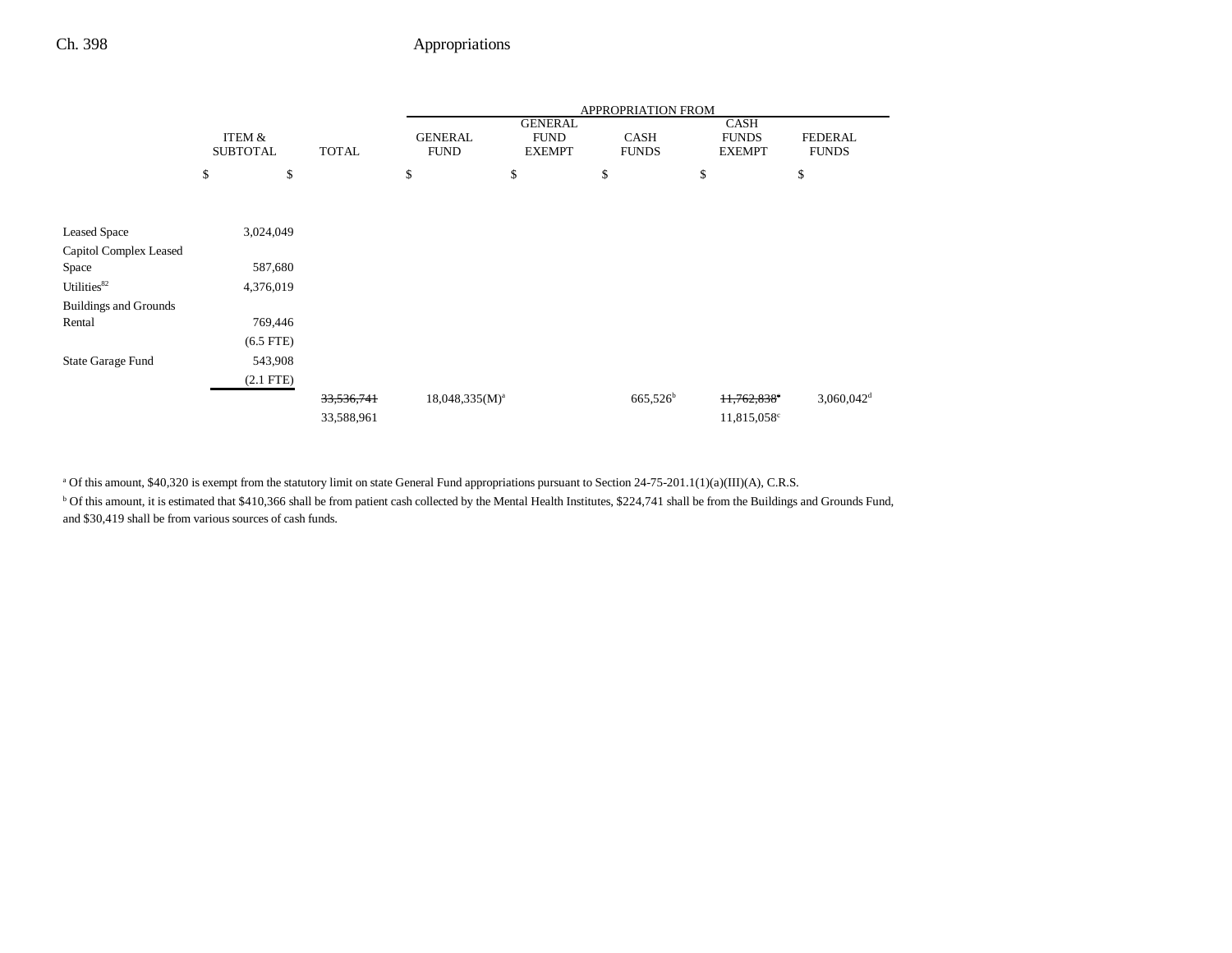<sup>c</sup> Of this amount, it is estimated that \$5,643,997(T) shall be from Medicaid funds appropriated to the Department of Health Care Policy and Financing, \$4,160,749 \$4,133,783 shall be from patient cash collected by the Mental Health Institutes (including \$2,915,619(T) from revenue earned from Mental Health Community Capitation),  $$673,310$ (T) \$752,496(T) shall be from the Department of Corrections, \$544,705 shall be from reserves in the Buildings and Grounds Fund, \$543,908(T) shall be from moneys in the State Garage Fund collected from other state agencies, and \$196,169 shall be from various sources of exempt cash funds.

<sup>d</sup> Of this amount, it is estimated that \$1,067,441 shall be from Section 110 vocational rehabilitation funds, \$858,070 shall be from the Social Security Administration for disability determination services, \$253,686 shall be from the Substance Abuse Prevention and Treatment Block Grant, \$112,895 shall be from the Temporary Assistance to FOR Needy Families Block Grant, \$26,736 shall be from developmental disabilities assistance funds, and \$741,214 shall be from various sources of federal funds.

#### **(4) COUNTY ADMINISTRATION**

| <b>County Administration</b>            | 45,937,744 |            | 16,041,711(M) | $17,665,776^{\circ}$     | 12,230,257     |
|-----------------------------------------|------------|------------|---------------|--------------------------|----------------|
|                                         |            |            | 15,596,142(M) |                          | $12,675,826^b$ |
| County Contingency                      |            |            |               |                          |                |
| payments pursuant to Section            |            |            |               |                          |                |
| 26-1-126, C.R.S.                        | 18,308,460 |            | 18,308,460    |                          |                |
| County Share of Offsetting              |            |            |               |                          |                |
| Revenues <sup>83</sup>                  | 6.201.999  |            |               | 6.201.999c               |                |
| County Incentive Payments <sup>84</sup> | 4,109,357  |            |               | $4,109,357$ <sup>d</sup> |                |
|                                         |            | 74.557.560 |               |                          |                |

<sup>a</sup> Of this amount, \$8,980,624(L) shall be from local funds and \$8,685,152(T) shall be from Medicaid funds appropriated to the Department of Health Care Policy and Financing.

b Of this amount, it is estimated that \$1,969,370 shall be from the Title XX Social Services Block Grant, \$665,075 shall be from Child Care Development Funds, and \$9,595,812 \$10,041,381 shall be from various sources of federal funds.

<sup>c</sup> This amount shall be from the county's share of offsetting cash funds exempt revenues, including retained child support collections, retained fraud refunds, state revenue intercepts, and other refunds.

d This amount shall be from the State's share of retained child support collections and fraud refunds.

#### **(5) SELF-SUFFICIENCY**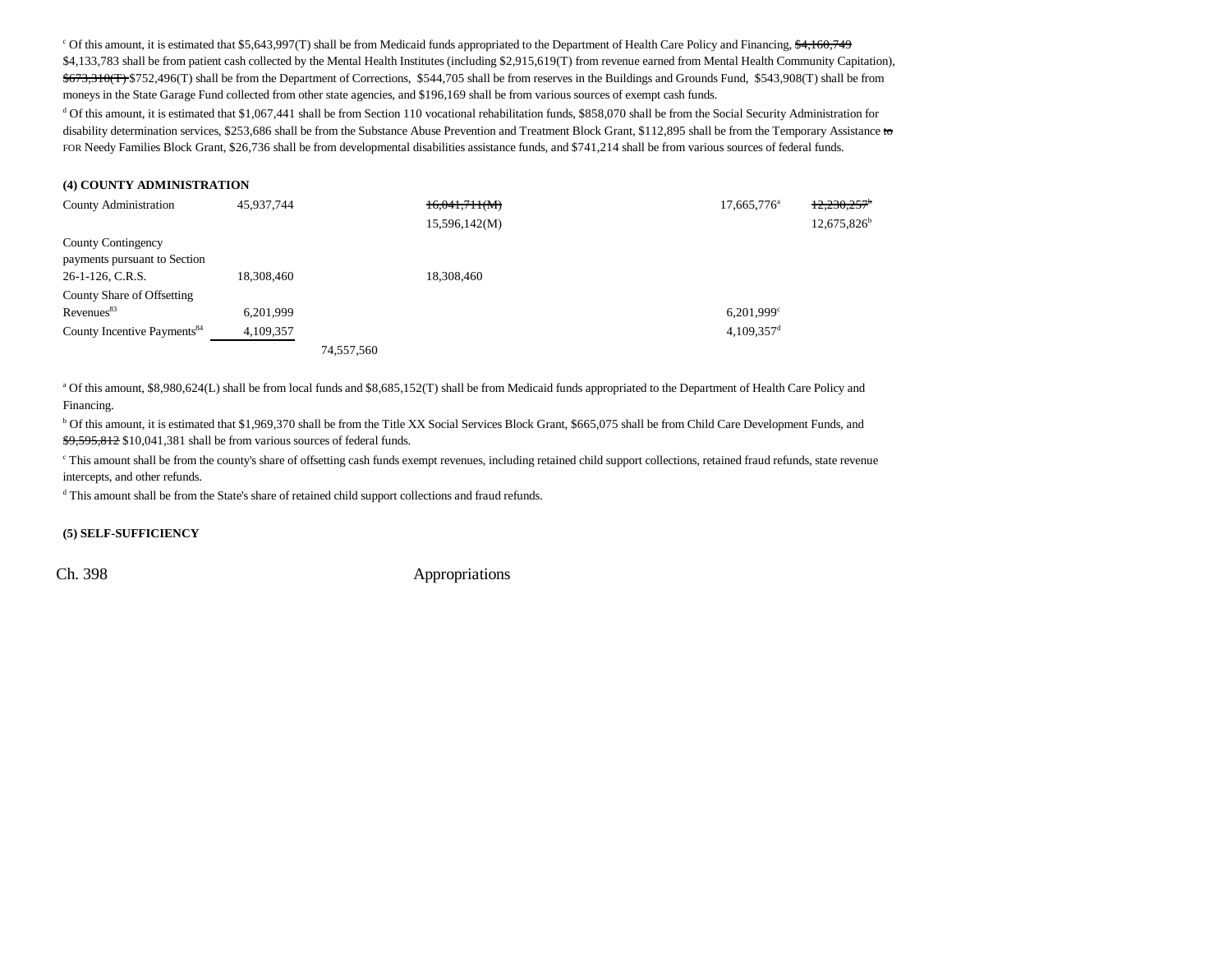|                                                  |                                      |              |                               |                                                | <b>APPROPRIATION FROM</b>   |                                              |                                |
|--------------------------------------------------|--------------------------------------|--------------|-------------------------------|------------------------------------------------|-----------------------------|----------------------------------------------|--------------------------------|
|                                                  | <b>ITEM &amp;</b><br><b>SUBTOTAL</b> | <b>TOTAL</b> | <b>GENERAL</b><br><b>FUND</b> | <b>GENERAL</b><br><b>FUND</b><br><b>EXEMPT</b> | <b>CASH</b><br><b>FUNDS</b> | <b>CASH</b><br><b>FUNDS</b><br><b>EXEMPT</b> | <b>FEDERAL</b><br><b>FUNDS</b> |
|                                                  | \$<br>\$                             |              | \$                            | \$                                             | \$                          | \$                                           | \$                             |
|                                                  |                                      |              |                               |                                                |                             |                                              |                                |
| (A) Adult Assistance Programs <sup>85</sup>      |                                      |              |                               |                                                |                             |                                              |                                |
| Old Age Pension Program <sup>86</sup>            | 48,807,008                           |              |                               |                                                | 48,236,162 <sup>a</sup>     | 570,846 <sup>b</sup>                         |                                |
| Aid to the Needy Disabled                        |                                      |              |                               |                                                |                             |                                              |                                |
| <b>State Supplemental Grant</b>                  |                                      |              |                               |                                                |                             |                                              |                                |
| Program for an average of                        |                                      |              |                               |                                                |                             |                                              |                                |
| 4,106 recipients with an                         |                                      |              |                               |                                                |                             |                                              |                                |
| average monthly payment not<br>to exceed \$62.91 | 3,099,845                            |              | 2,313,228                     |                                                |                             | 786,617 <sup>c</sup>                         |                                |
| Aid to the Blind State                           |                                      |              |                               |                                                |                             |                                              |                                |
| Supplemental Grant Program                       |                                      |              |                               |                                                |                             |                                              |                                |
| for an average of 33                             |                                      |              |                               |                                                |                             |                                              |                                |
| recipients with an average                       |                                      |              |                               |                                                |                             |                                              |                                |
| monthly payment not to                           |                                      |              |                               |                                                |                             |                                              |                                |
| exceed \$44.55                                   | 17,642                               |              | 13,798                        |                                                |                             | $3,844^d$                                    |                                |
| Aid to the Needy Disabled                        |                                      |              |                               |                                                |                             |                                              |                                |
| State-only Grant Program for                     |                                      |              |                               |                                                |                             |                                              |                                |
| an average of $4,324$ 4,446                      |                                      |              |                               |                                                |                             |                                              |                                |
| recipients with an average                       |                                      |              |                               |                                                |                             |                                              |                                |
| monthly payment not to                           |                                      |              |                               |                                                |                             |                                              |                                |
| exceed \$233.10 \$235.42 <sup>87</sup>           |                                      |              |                               |                                                |                             |                                              |                                |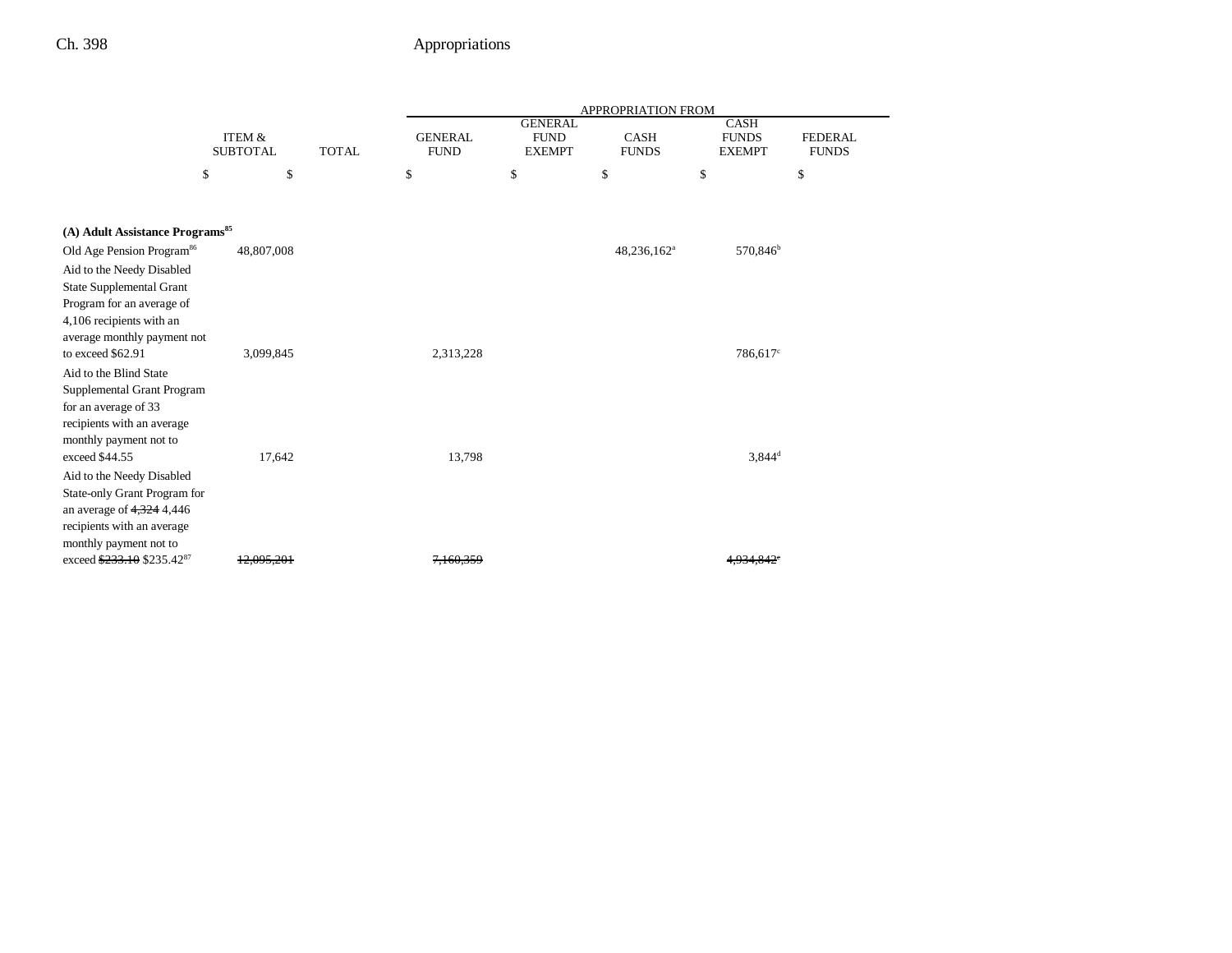|                             | 12,560,196 | 7,909,713 | $4,650,483^e$                 |
|-----------------------------|------------|-----------|-------------------------------|
| Burial Reimbursements for   |            |           |                               |
| Aid to the Needy Disabled   |            |           |                               |
| and Aid to the Blind        |            |           |                               |
| recipients                  | 508,000    | 402,985   | $105,015$ <sup>f</sup>        |
| Medically Correctable Pilot |            |           |                               |
| Program                     | 157,145    | 157,145   |                               |
| Home Care Allowance         | 16,762,152 |           | $16,762,152$ (T) <sup>8</sup> |
|                             | 16,152,608 |           | $16,152,608(T)^{g}$           |
| <b>Adult Foster Care</b>    | 548,842    |           | 548,842(T) <sup>8</sup>       |
|                             | 461,132    |           | $461,132(T)^{g}$              |
|                             | 81,995,835 |           |                               |
|                             | 81,763,576 |           |                               |

<sup>a</sup> This amount shall be from the Old Age Pension Fund. For purposes of complying with the limitation on state fiscal year spending imposed by Article X, Section 20 of the State Constitution these moneys are included for informational purposes as they are continuously appropriated by Article XXIV of the State Constitution. b Of this amount, \$505,905 shall be from cash funds exempt revenues, including refunds and state revenue intercepts, and \$64,941(T) shall be from the Department of

Health Care Policy and Financing.

c Of this amount, \$578,307(L) shall be from local funds and \$208,310 shall be from cash funds exempt revenues, including refunds and state revenue intercepts.

d Of this amount, \$3,449(L) shall be from local funds and \$395 shall be from cash funds exempt revenues, including refunds and state revenue intercepts.

<sup>e</sup> Of this amount, \$3,144,752 \$2,486,919 shall be from federal interim assistance reimbursement payments, and \$1,790,090(L) \$1,977,428(L) shall be from local funds, AND \$186,136 SHALL BE FROM OTHER REFUNDS.

f Of this amount, \$100,744(L) shall be from local funds and \$4,271 shall be from cash funds exempt revenues, including refunds.

<sup>g</sup> These amounts shall be from the Department of Health Care Policy and Financing.

### **(B) Colorado Works Program88**

County Block Grants<sup>89</sup> 168,416,340 8,488,096 8,488,096 34,852,921<sup>a</sup> 125,075,323<sup>b</sup>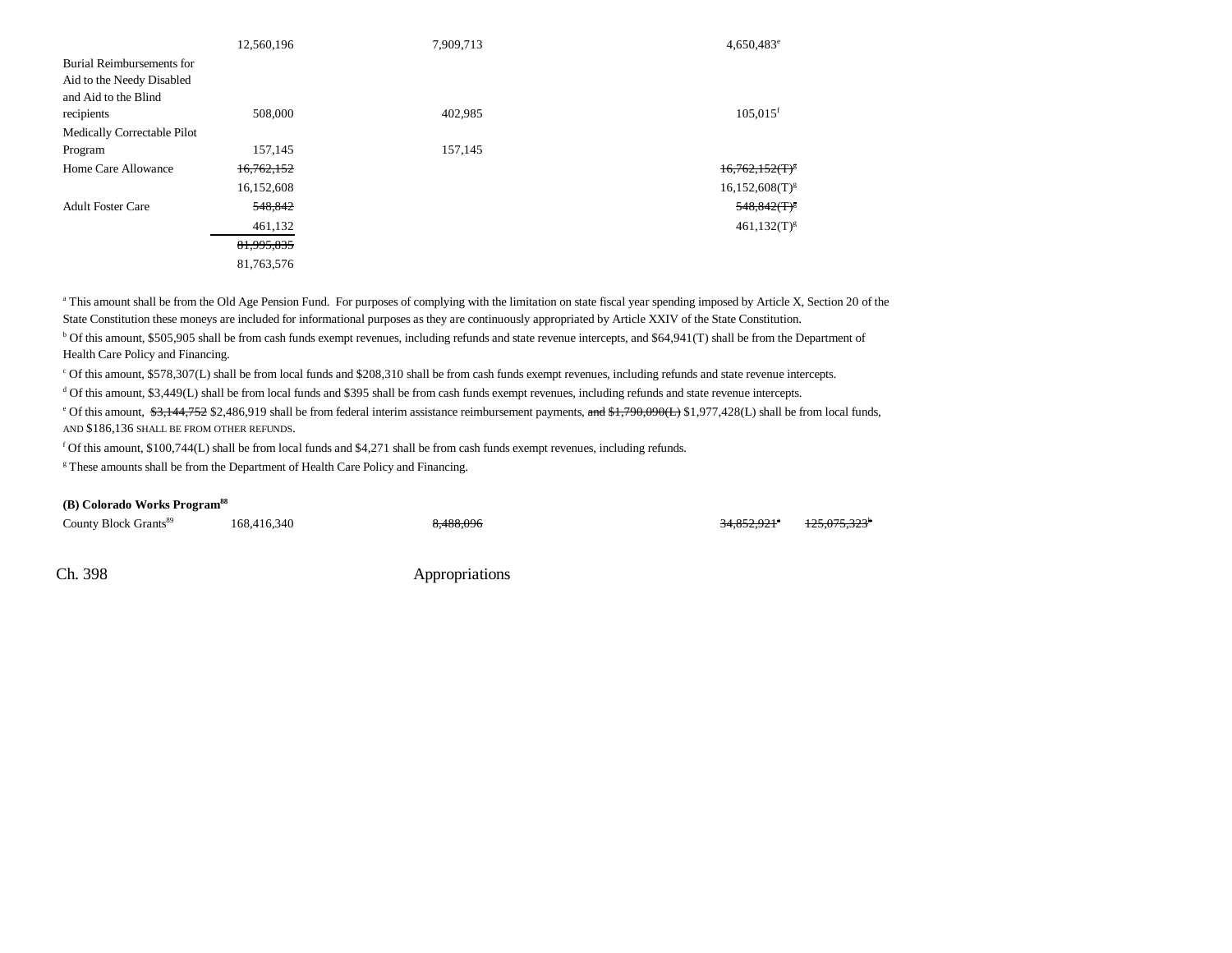|                                 |                 |              | APPROPRIATION FROM |                               |              |                             |                         |
|---------------------------------|-----------------|--------------|--------------------|-------------------------------|--------------|-----------------------------|-------------------------|
|                                 | ITEM &          |              | <b>GENERAL</b>     | <b>GENERAL</b><br><b>FUND</b> | <b>CASH</b>  | <b>CASH</b><br><b>FUNDS</b> | <b>FEDERAL</b>          |
|                                 | <b>SUBTOTAL</b> | <b>TOTAL</b> | <b>FUND</b>        | <b>EXEMPT</b>                 | <b>FUNDS</b> | <b>EXEMPT</b>               | <b>FUNDS</b>            |
|                                 | \$              | \$           | \$                 | \$                            | \$           | \$                          | \$                      |
|                                 |                 |              |                    |                               |              |                             |                         |
|                                 |                 |              | 5,561,582          |                               |              | 28,395,508 <sup>a</sup>     | $134,459,250^{\rm b}$   |
| Case Management System          | 296,302         |              | 148,151(M)         |                               |              |                             | $148,151^b$             |
| <b>Short-term Works</b>         |                 |              |                    |                               |              |                             |                         |
| <b>Emergency Fund</b>           | 11,573,661      |              |                    |                               |              |                             | 11,573,661 <sup>b</sup> |
|                                 | 23, 203, 487    |              |                    |                               |              |                             | 23,203,487 <sup>b</sup> |
| <b>County Reserve Accounts</b>  | 30,760,021      |              |                    |                               |              |                             | 30,760,021              |
|                                 | 72,677,146      |              |                    |                               |              |                             | 72,677,146 <sup>b</sup> |
| <b>County Training</b>          | 500,000         |              |                    |                               |              |                             | 500,000 <sup>b</sup>    |
| <b>Works Program Evaluation</b> | 1,500,000       |              |                    |                               |              |                             | $1,500,000^{\rm b}$     |
|                                 | 213,046,324     |              |                    |                               |              |                             |                         |
|                                 | 266,593,275     |              |                    |                               |              |                             |                         |

<sup>a</sup> Of this amount, \$30,387,660(L) \$23,895,508(L) shall be from local funds and \$4,465,261 \$4,500,000 is estimated to be from the State's share of cash funds exempt revenues, including retained child support collections, retained fraud refunds, state revenue intercepts, and other refunds. Of the amount appropriated from local funds, \$6,201,999 is estimated to be from the local share of cash funds exempt revenues, including retained child support collections, fraud refunds, state revenue intercepts, and other refunds.

 $b$  These amounts shall be from the Temporary Assistance to FOR Needy Families Block Grant.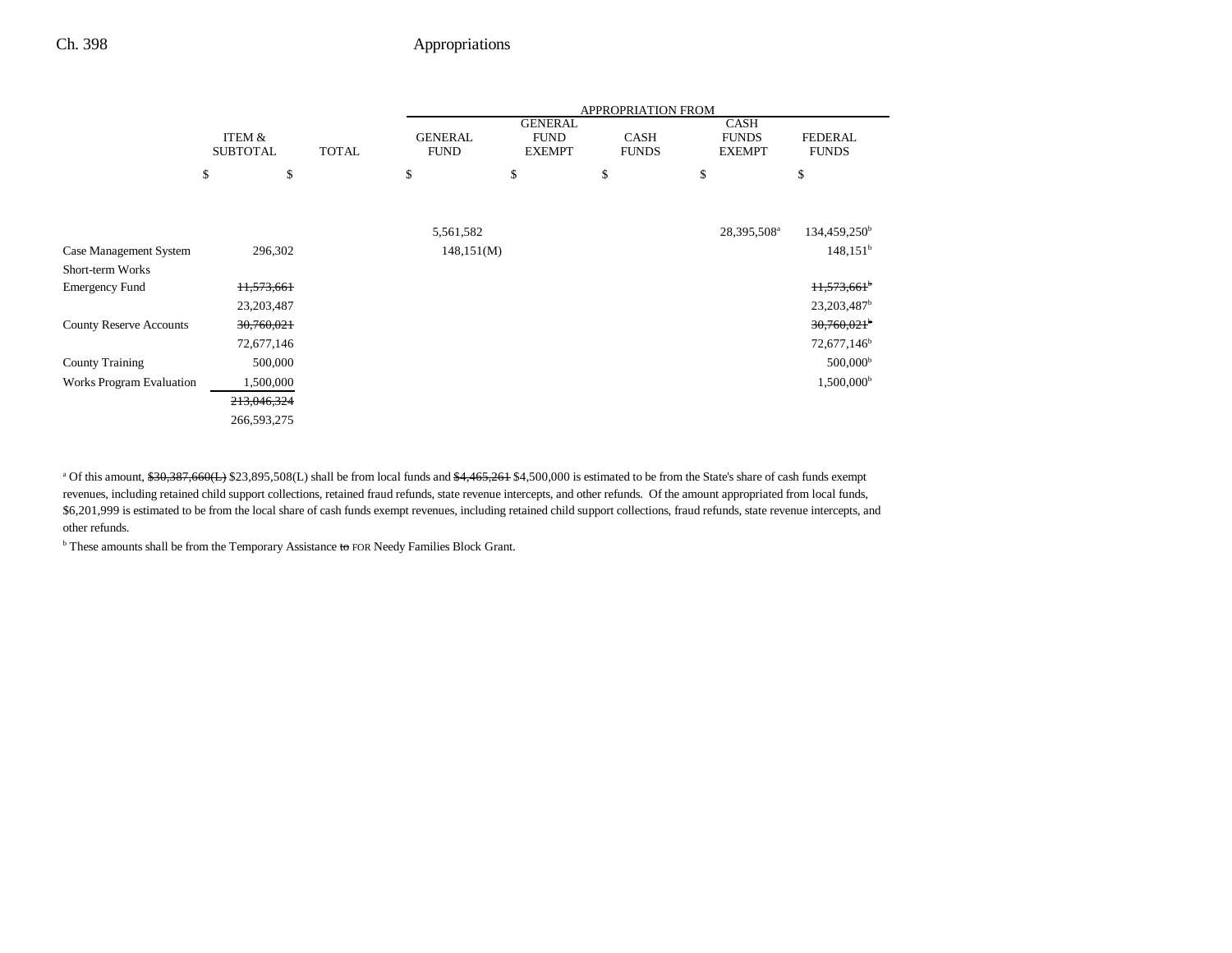| Ch. 398                                                       |                                        | Appropriations             |                   |                        |                                                |
|---------------------------------------------------------------|----------------------------------------|----------------------------|-------------------|------------------------|------------------------------------------------|
| (6) Low-Income Telephone<br>Assistance Program                | 81,723                                 |                            |                   | $81,723(T)^{g}$        |                                                |
| (5) Supportive Housing and<br>Homeless Program                | 4,612,337                              |                            |                   |                        | 4,612,337f<br>$(8.4$ FTE)                      |
| (4) Food Distribution<br>Program                              | 555,506<br>$(9.5$ FTE)                 | 257,588(M)                 | $150,320^{\circ}$ |                        | 147,598 <sup>d</sup>                           |
| (3) Food Stamp System                                         | 1,145,044<br>1,687,066<br>$(15.0$ FTE) | 572,522(M)<br>1,114,544(M) |                   |                        |                                                |
|                                                               | 2,263,299                              | 374,314(M)                 |                   | 390,085°               | 1,498,900 <sup>d</sup><br>572,522 <sup>d</sup> |
| Dependent Care and<br><b>Supportive Services</b>              | 264,116                                |                            |                   |                        |                                                |
|                                                               | $(7.2$ FTE)                            |                            |                   |                        |                                                |
| (2) Food Stamp Job Search Units<br>Program Costs              | 1,999,183                              |                            |                   |                        |                                                |
| Assistance Program                                            | 19,516,949<br>$(5.6$ FTE)              |                            |                   | 2,500,000 <sup>a</sup> | 17,016,949 <sup>b</sup>                        |
| (C) Special Purpose Welfare Programs<br>(1) Low Income Energy |                                        |                            |                   |                        |                                                |
|                                                               |                                        |                            |                   |                        |                                                |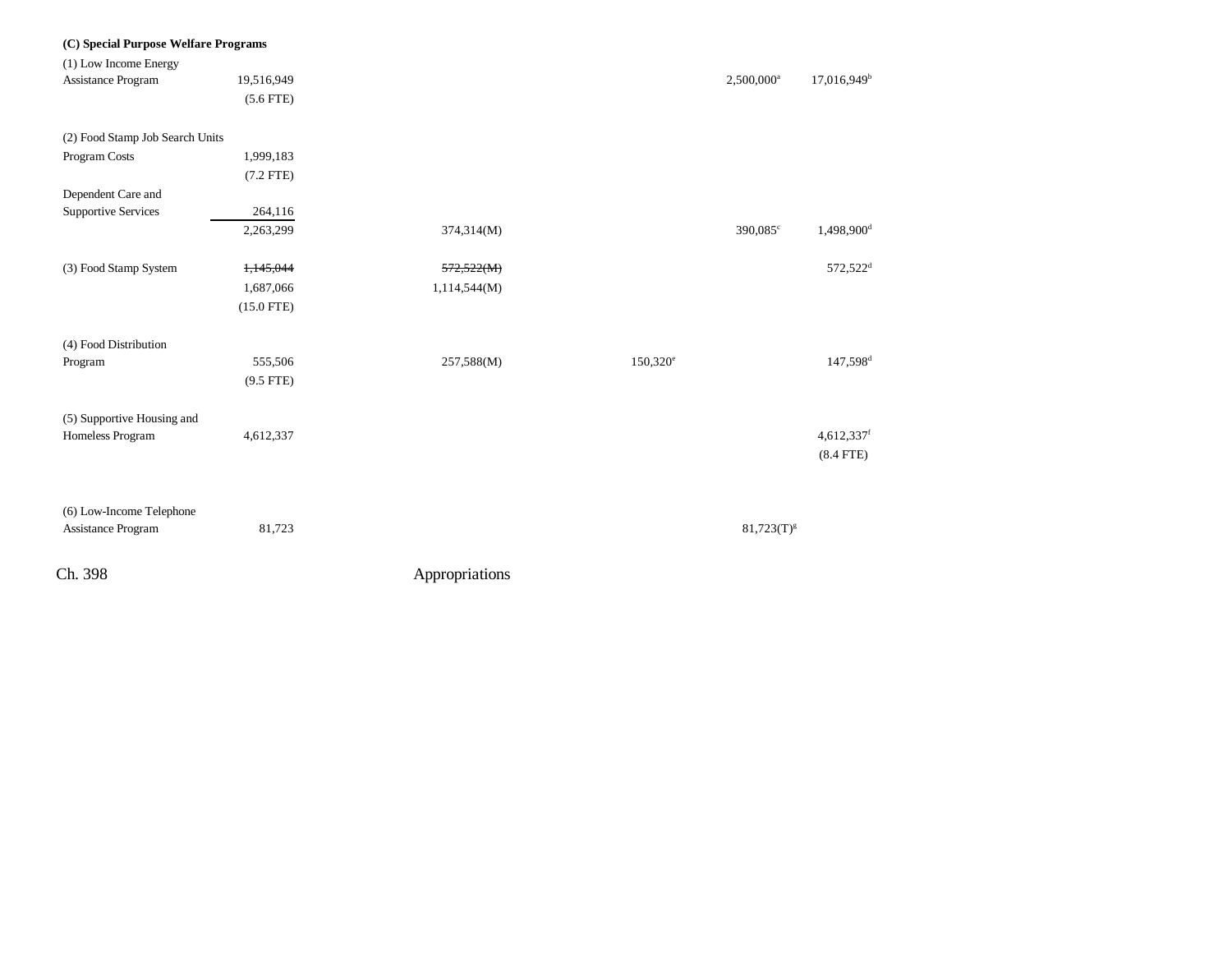|                              | ITEM &<br><b>SUBTOTAL</b><br><b>TOTAL</b> |         | APPROPRIATION FROM |    |                               |                                                |    |                             |    |                                              |                                |
|------------------------------|-------------------------------------------|---------|--------------------|----|-------------------------------|------------------------------------------------|----|-----------------------------|----|----------------------------------------------|--------------------------------|
|                              |                                           |         |                    |    | <b>GENERAL</b><br><b>FUND</b> | <b>GENERAL</b><br><b>FUND</b><br><b>EXEMPT</b> |    | <b>CASH</b><br><b>FUNDS</b> |    | <b>CASH</b><br><b>FUNDS</b><br><b>EXEMPT</b> | <b>FEDERAL</b><br><b>FUNDS</b> |
|                              | \$                                        | \$      |                    | \$ |                               | \$                                             | \$ |                             | \$ |                                              | \$                             |
|                              |                                           |         |                    |    |                               |                                                |    |                             |    |                                              |                                |
|                              |                                           |         |                    |    |                               |                                                |    |                             |    | $(0.9$ FTE)                                  |                                |
| (7) Emergency Assistance for |                                           |         |                    |    |                               |                                                |    |                             |    |                                              |                                |
| Legal Immigrants             |                                           | 500,000 |                    |    | 500,000                       |                                                |    |                             |    |                                              |                                |
| (8) Income Tax Offset        |                                           | 32,922  |                    |    | 16,461(M)                     |                                                |    |                             |    |                                              | $16,461$ <sup>d</sup>          |
| (9) Electronic Benefits      |                                           |         |                    |    |                               |                                                |    |                             |    |                                              |                                |
| <b>Transfer Service</b>      | 2,240,310                                 |         |                    |    | 877,753(M)                    |                                                |    |                             |    | $448,062(L)$ <sup>h</sup>                    | 914,495 <sup>i</sup>           |
|                              | $(6.0$ FTE)                               |         |                    |    |                               |                                                |    |                             |    |                                              |                                |
|                              | 30,948,090                                |         |                    |    |                               |                                                |    |                             |    |                                              |                                |
|                              | 31,490,112                                |         |                    |    |                               |                                                |    |                             |    |                                              |                                |

a This amount shall be from a grant from the Colorado Energy Assistance Foundation.

<sup>b</sup> Of this amount, \$15,516,949 shall be from the federal Office of Energy Assistance and \$1,500,000 shall be from the Temporary Assistance to FOR Needy Families Block Grant.

 $^{\circ}$  Of this amount, \$290,085(L) shall be from county matching funds, and \$100,000 shall be from in-kind donations.

d These amounts shall be from the U.S. Department of Agriculture.

e This amount shall be from recipient agencies.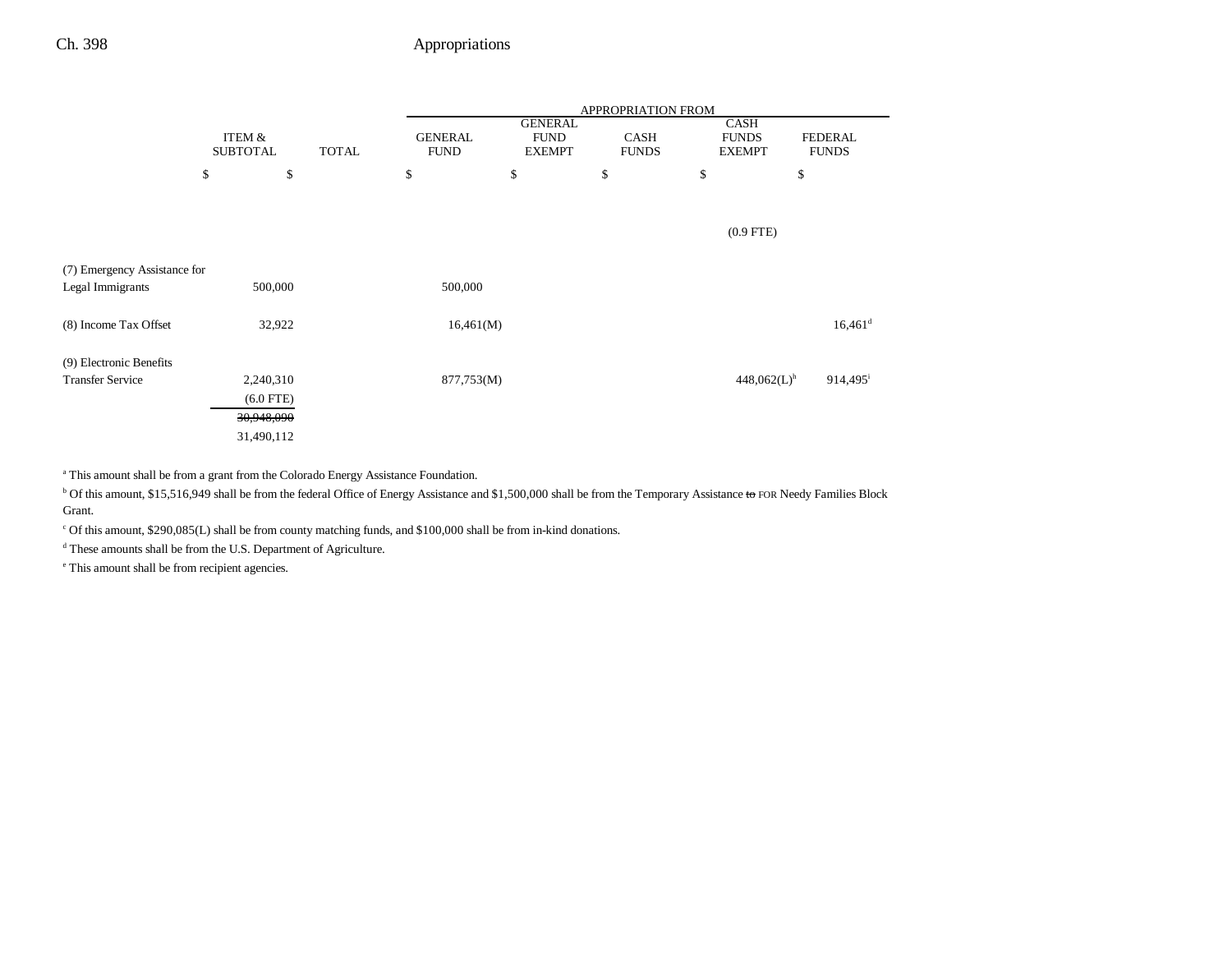f This amount shall be from the U.S. Department of Housing and Urban Development.

 ${}^{\ensuremath{\text{g}}}$  This amount shall be from the Department of Regulatory Agencies.

<sup>h</sup> This amount shall be from local funds.

<sup>i</sup> Of this amount, \$764,352 shall be from the U.S. Department of Agriculture and \$150,143 shall be from the Temporary Assistance to FOR Needy Families Block Grant.

#### **(D) Aging and Adult Services Division**

| Administration                   | 571,914     | 195,709(M) | $376,205^{\circ}$                          |
|----------------------------------|-------------|------------|--------------------------------------------|
|                                  | $(7.0$ FTE) |            |                                            |
| Colorado Commission on           |             |            |                                            |
| Aging                            | 68,179      | 25,342(M)  | $42,837$ <sup>a</sup>                      |
|                                  | $(1.0$ FTE) |            |                                            |
| Senior Community Services        |             |            |                                            |
| Employment                       | 856,718     |            | 856,718 <sup>b</sup>                       |
| <b>Community Services Grants</b> | 11,989,933  | 834,393(M) | 7,902,768 <sup>a</sup><br>$3,252,772(L)^c$ |
|                                  | 11,320,297  | 448,196(M) | 7,619,329 <sup>a</sup>                     |
| <b>STATE-FUNDING FOR SENIOR</b>  |             |            |                                            |
| SERVICES <sup>89a</sup>          | 386,197     | 386,197    |                                            |
| Area Agencies on Aging           |             |            |                                            |
| Administration                   | 755,327     |            | 755,327 <sup>a</sup>                       |
|                                  | 14,242,071  |            |                                            |
|                                  | 13,958,632  |            |                                            |

a These amounts shall be from Title III of the Older Americans Act.

<sup>b</sup> This amount shall be from Title V of the Older Americans Act.

c This amount, shown for informational purposes only, shall be from local funds.

### **(E) Child Support Enforcement**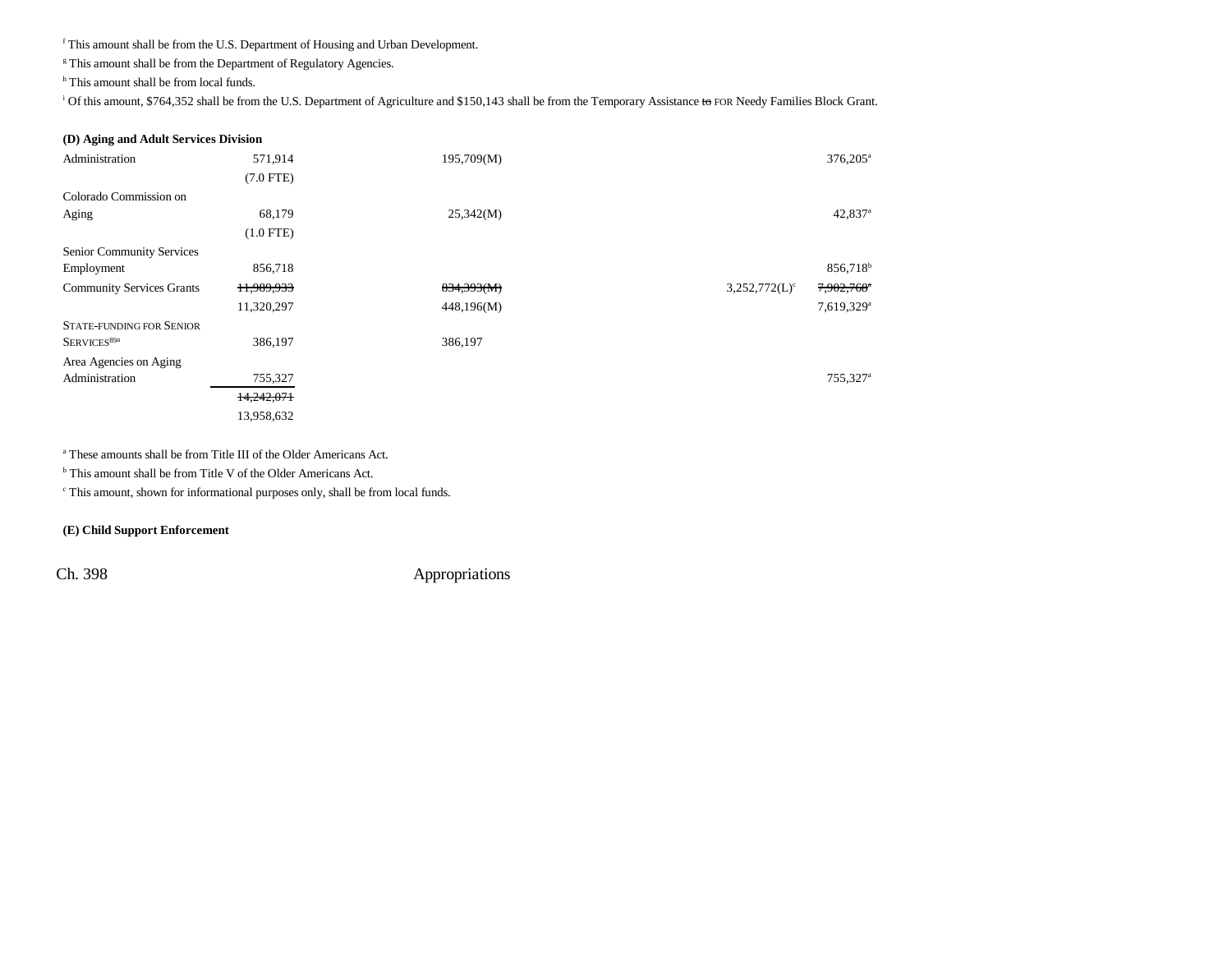|                                  |                            |              | <b>APPROPRIATION FROM</b>     |                                                |                             |                                              |                                |  |
|----------------------------------|----------------------------|--------------|-------------------------------|------------------------------------------------|-----------------------------|----------------------------------------------|--------------------------------|--|
|                                  | ITEM &<br><b>SUBTOTAL</b>  | <b>TOTAL</b> | <b>GENERAL</b><br><b>FUND</b> | <b>GENERAL</b><br><b>FUND</b><br><b>EXEMPT</b> | <b>CASH</b><br><b>FUNDS</b> | <b>CASH</b><br><b>FUNDS</b><br><b>EXEMPT</b> | <b>FEDERAL</b><br><b>FUNDS</b> |  |
|                                  | \$                         | \$           | \$                            | \$                                             | \$                          | \$                                           | \$                             |  |
| <b>Automated Child Support</b>   |                            |              |                               |                                                |                             |                                              |                                |  |
| Enforcement System <sup>90</sup> | 10,569,470<br>$(37.9$ FTE) |              | $3,508,620(M)^{a}$            |                                                | 85,000 <sup>b</sup>         | $165,000^{\circ}$                            | $6,810,850$ <sup>d</sup>       |  |
| <b>Child Support Enforcement</b> | 1,824,470<br>$(24.5$ FTE)  |              | 620,320(M)                    |                                                |                             |                                              | 1,204,150 <sup>d</sup>         |  |
|                                  | 12,393,940                 |              |                               |                                                |                             |                                              |                                |  |

<sup>a</sup> Of this amount, \$128,992 is exempt from the statutory limit on state General Fund appropriations pursuant to Section 24-75-201.1(1)(a)(III)(A), C.R.S.

b This amount shall be from the state's share of revenues earned on funds in the Family Support Registry.

c This amount shall be from the federal government's share of revenues earned on funds in the Family Support Registry.

d These amounts shall be from Title IV-D of the Social Security Act.

## 352,626,260

406,199,535

### **(6) CHILDREN, YOUTH AND FAMILIES**

**(A) Child Welfare91, 92**

Child Welfare Services<sup>93</sup> 241,218,855 96,241,665 91,367,133<sup>a</sup> 53,610,057<sup>b</sup>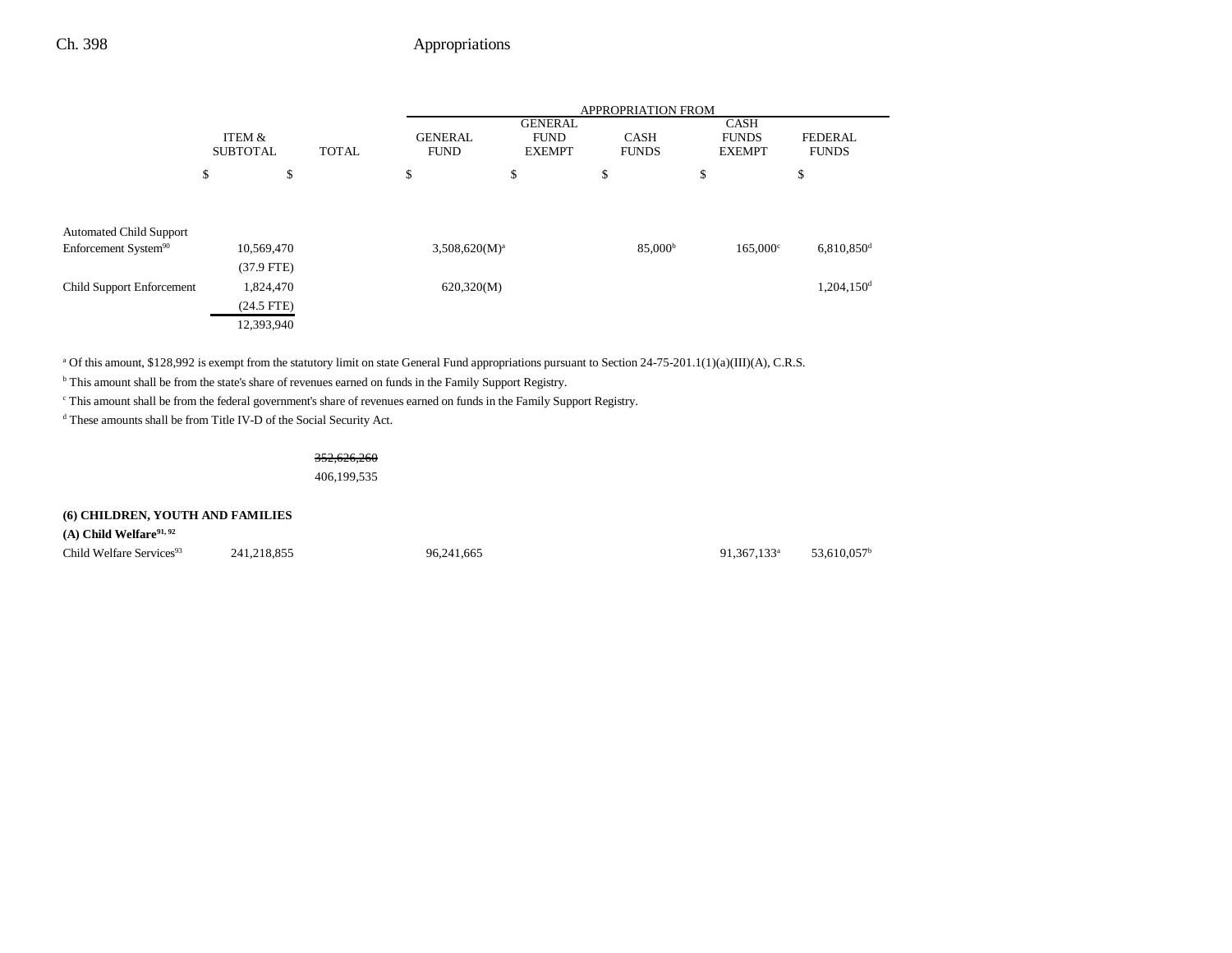| Family and Children's             |                |            |                        |                          |
|-----------------------------------|----------------|------------|------------------------|--------------------------|
| Programs                          | 42,560,215     | 23,566,441 | 14,952,097°            | $4,041,677$ <sup>d</sup> |
|                                   | $(3.0$ FTE $)$ |            |                        |                          |
| <b>Independent Living Program</b> | 401,040        |            |                        | $401,040$ <sup>d</sup>   |
| Family Preservation/Family        |                |            |                        |                          |
| <b>Support Program</b>            | 3,083,330      |            | 770,833 <sup>e</sup>   | 2,312,497 <sup>f</sup>   |
|                                   | $(2.0$ FTE $)$ |            |                        |                          |
| <b>Expedited Permanency</b>       |                |            |                        |                          |
| <b>Planning Project</b>           | 1,819,528      |            | $1,819,528$ °          |                          |
|                                   | 2,692,995      |            | $2,692,995^e$          |                          |
| Child Welfare Settlement          |                |            |                        |                          |
| <b>Agreement Compliance</b>       |                |            |                        |                          |
| Consultant                        | 150,000        | 150,000    |                        |                          |
| <b>Evaluation of Performance</b>  |                |            |                        |                          |
| <b>Agreement Pilot Projects</b>   | 250,000        |            | $200,000$ <sup>e</sup> | $50,000$ <sup>d</sup>    |
|                                   | 289,482,968    |            |                        |                          |
|                                   | 290,356,435    |            |                        |                          |

a Of this amount, \$53,581,539(T) shall be from Medicaid funds appropriated to the Department of Health Care Policy and Financing, and \$37,785,594(L) shall be from local funds.

b Of this amount, \$25,607,153 shall be from Title IV-E of the Social Security Act, \$24,131,703 shall be from the Title XX Social Services Block Grant, and \$3,871,201 shall be from various sources of federal funds.

c Of this amount, \$11,212,732 shall be from reserves in the Family Issues Cash Fund pursuant to Section 26-5.3-106(1.5), C.R.S., and \$3,739,365(L) shall be from local funds.

d These amounts shall be from Title IV-E of the Social Security Act.

e These amounts shall be from reserves in the Family Issues Cash Fund pursuant to Section 26-5.3-106(1.5), C.R.S..

 $^\mathrm{f}$  This amount shall be from Title IV-B of the Social Security Act.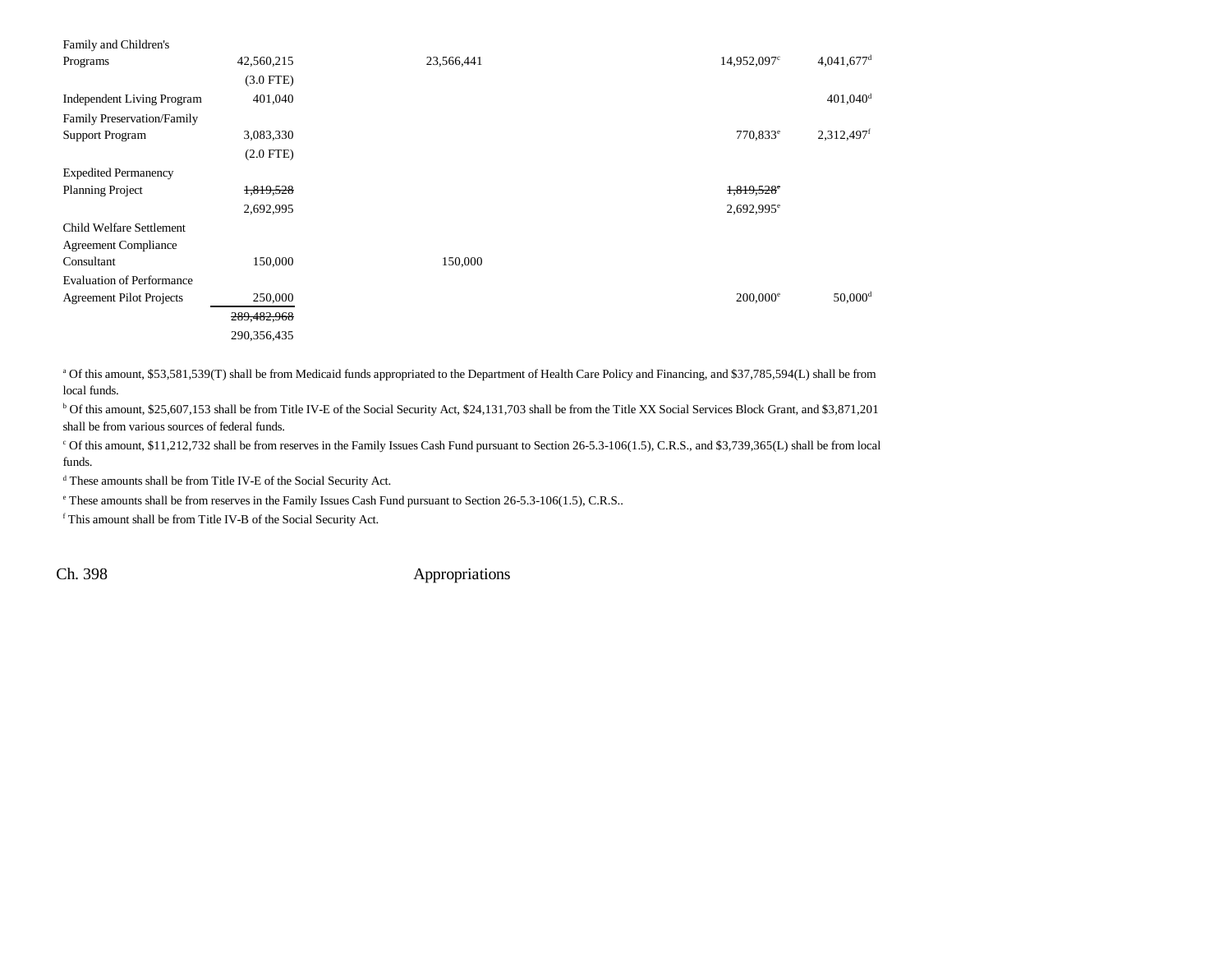|                 |   |       |                |                | <b>APPROPRIATION FROM</b> |               |                |
|-----------------|---|-------|----------------|----------------|---------------------------|---------------|----------------|
|                 |   |       |                | <b>GENERAL</b> |                           | <b>CASH</b>   |                |
| ITEM &          |   |       | <b>GENERAL</b> | <b>FUND</b>    | <b>CASH</b>               | <b>FUNDS</b>  | <b>FEDERAL</b> |
| <b>SUBTOTAL</b> |   | TOTAL | <b>FUND</b>    | <b>EXEMPT</b>  | <b>FUNDS</b>              | <b>EXEMPT</b> | <b>FUNDS</b>   |
| D               | D |       | \$             | D              | э                         |               | \$             |
|                 |   |       |                |                |                           |               |                |
|                 |   |       |                |                |                           |               |                |
|                 |   |       |                |                |                           |               |                |

### **(B) Child Care**

| Child Care Licensing and     |                      |              |                      |                                                        |
|------------------------------|----------------------|--------------|----------------------|--------------------------------------------------------|
| Administration               | 3,889,853            | 1,506,097(M) | 339,959 <sup>a</sup> | $2,043,797$ <sup>c</sup>                               |
|                              | 3,718,225            | 1,371,369(M) |                      | $2,006,897$ <sup>e</sup>                               |
|                              | $(50.0 \text{ FFE})$ |              |                      |                                                        |
|                              | $(46.9$ FTE)         |              |                      |                                                        |
| <b>Child Care Assistance</b> |                      |              |                      |                                                        |
| Program                      | 59,957,163           | 13,411,383   |                      | 39,204,193 <sup>d</sup><br>$7,341,587(L)$ <sup>c</sup> |
| Child Care Grants            | 3,791,659            |              |                      | $3,791,659$ <sup>b</sup>                               |
|                              | 67,638,675           |              |                      |                                                        |
|                              | 67,467,047           |              |                      |                                                        |

a This amount shall be from child care licensing fees.

**b** This amount shall be from Child Care Development Funds.

c This amount shall be from local funds.

d Of this amount, \$38,204,193 shall be from Child Care Development Funds and \$1,000,000 shall be from the Title XX Social Services Block Grant.

<sup>e</sup> Of this amount, \$1,850,022 shall be from Child Care Development Funds and \$193,775 \$156,875 shall be from Title IV-E of the Social Security Act.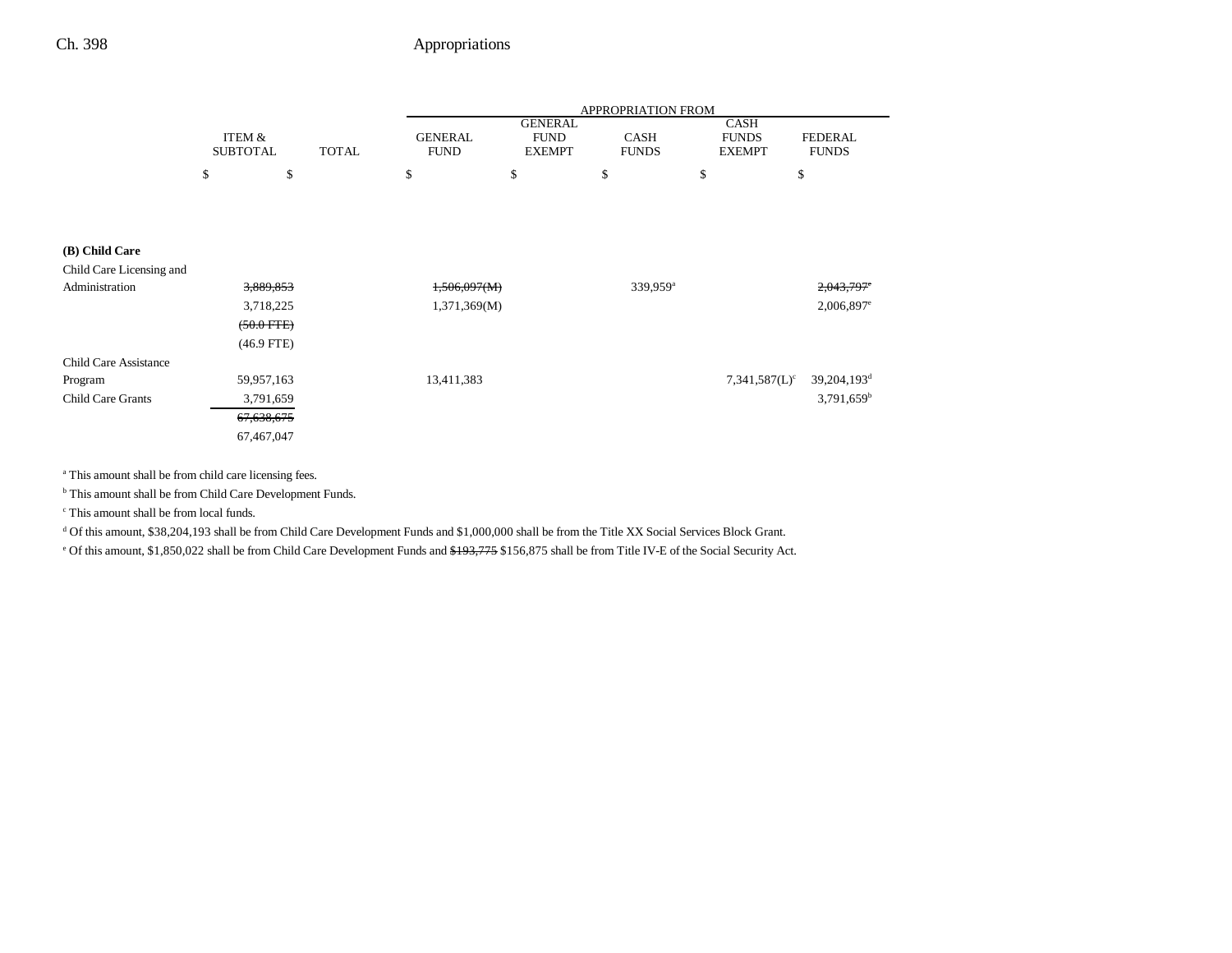| (C) Special Purpose Welfare Programs |              |              |                        |                        |                      |
|--------------------------------------|--------------|--------------|------------------------|------------------------|----------------------|
| (1) Quality Improvement              |              |              |                        |                        |                      |
| Unit                                 | 1,947,126    | 1,509,561(M) |                        |                        | 437,565 <sup>a</sup> |
|                                      | $(31.0$ FTE) |              |                        |                        |                      |
|                                      |              |              |                        |                        |                      |
| (2) Child Welfare Staff              |              |              |                        |                        |                      |
| Training                             | 882,546      | 519,800(M)   |                        | $37,230(L)^{b}$        | $325,516^{\circ}$    |
|                                      |              |              |                        |                        |                      |
| (3) Child Abuse Grant                | 251,492      |              |                        |                        | 251,492 <sup>d</sup> |
|                                      |              |              |                        |                        | $(3.0$ FTE)          |
|                                      |              |              |                        |                        |                      |
| (4) Child Abuse Registry             | 309,891      |              | $171,997$ <sup>e</sup> | 137,894 <sup>f</sup>   |                      |
|                                      |              |              | $(3.0$ FTE)            |                        |                      |
|                                      |              |              |                        |                        |                      |
| (5) Domestic Abuse Program           | 366,337      |              |                        | 366,337 <sup>g</sup>   |                      |
|                                      |              |              |                        | $(2.0$ FTE)            |                      |
|                                      |              |              |                        |                        |                      |
| (6) Indian Center                    | 25,709       | 25,709       |                        |                        |                      |
|                                      |              |              |                        |                        |                      |
| (7) Child Welfare Eligibility        |              |              |                        |                        |                      |
| and Service Tracking System          | 325,041      | 260,033(M)   |                        |                        | 65,008 <sup>a</sup>  |
|                                      | $(3.5$ FTE)  |              |                        |                        |                      |
|                                      |              |              |                        |                        |                      |
| (8) Family Development               |              |              |                        |                        |                      |
| $Centers^{93a}$                      | 700,000      |              |                        | $700,000$ <sup>h</sup> |                      |
|                                      | 4,808,142    |              |                        |                        |                      |
|                                      |              |              |                        |                        |                      |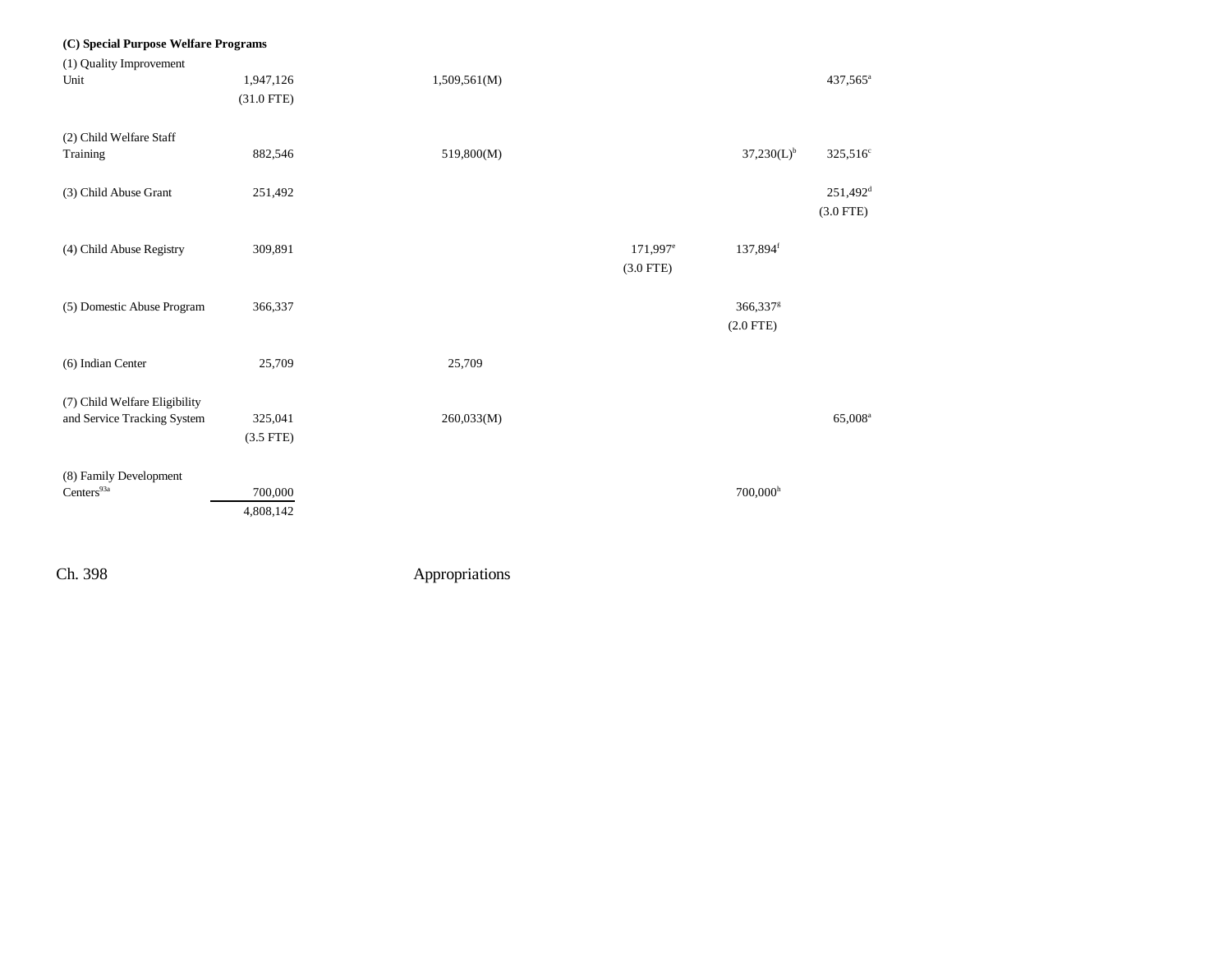|                 |       |                | APPROPRIATION FROM |              |               |              |  |  |  |
|-----------------|-------|----------------|--------------------|--------------|---------------|--------------|--|--|--|
|                 |       |                | <b>GENERAL</b>     |              | CASH          |              |  |  |  |
| ITEM &          |       | <b>GENERAL</b> | <b>FUND</b>        | CASH         | <b>FUNDS</b>  | FEDERAL.     |  |  |  |
| <b>SUBTOTAL</b> | TOTAL | <b>FUND</b>    | <b>EXEMPT</b>      | <b>FUNDS</b> | <b>EXEMPT</b> | <b>FUNDS</b> |  |  |  |
|                 |       |                |                    |              |               |              |  |  |  |

a These amounts shall be from Title IV-E of the Social Security Act.

<sup>b</sup> This amount shall be from local funds.

c Of this amount, \$255,716 shall be from the Title XX Social Services Block Grant and \$69,800 shall be from Title IV-E of the Social Security Act.

d This amount shall be from the National Center for Child Abuse.

e This amount shall be from the Child Abuse Registry Cash Fund.

f This amount shall be from reserves in the Child Abuse Registry Cash Fund.

<sup>g</sup> This amount shall be from donations to the Colorado Domestic Abuse Program and from reserves in the Domestic Abuse Cash Fund.

h This amount shall be from reserves in the Family Issues Cash Fund pursuant to Section 26-5.3-106(1.5), Colorado Revised Statutes.

#### 361,929,785

362,631,624

## **(7) DIVISION OF YOUTH CORRECTIONS8, 14**

| $(A)$ Administration <sup>94, 95</sup> |           |                 |                 |
|----------------------------------------|-----------|-----------------|-----------------|
| <b>Personal Services</b>               | 1.212.830 | 1,212,830       |                 |
|                                        |           | $(18.0$ FTE $)$ |                 |
| <b>Operating Expenses</b>              | 29,207    | 29,207          |                 |
| Victim Assistance                      | 19.700    |                 | $19,700(T)^{3}$ |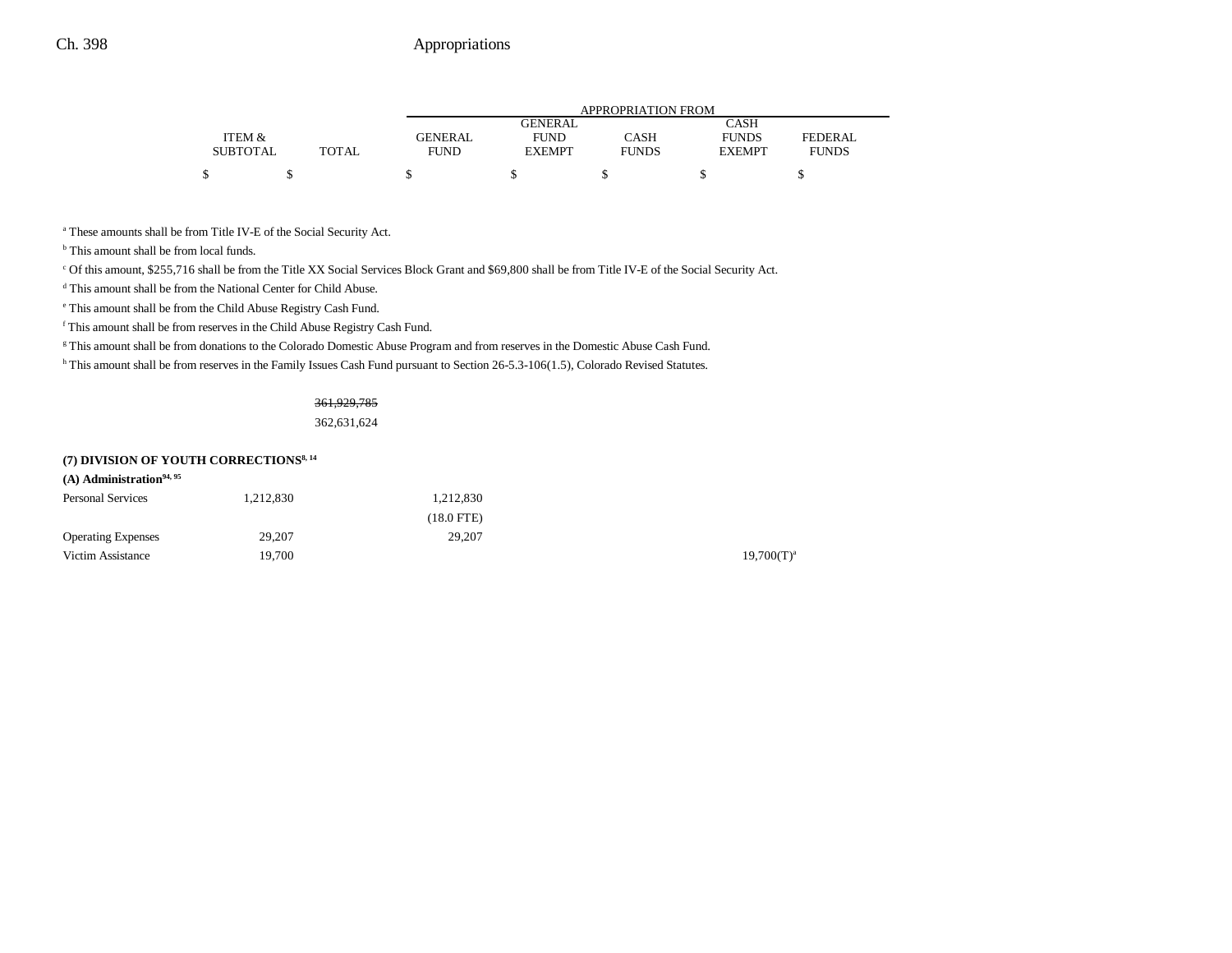1,261,737

<sup>a</sup> This amount shall be from State Victims Assistance and Law Enforcement funds appropriated to the Department of Public Safety, Division of Criminal Justice.

| (B) Institutional Programs |  |  |  |
|----------------------------|--|--|--|
|----------------------------|--|--|--|

| <b>Personal Services</b>                   | 27,226,356 | 27,226,356    |                                          |
|--------------------------------------------|------------|---------------|------------------------------------------|
|                                            |            | $(682.9$ FTE) |                                          |
| <b>Operating Expenses</b>                  | 3,035,562  | 1,634,989     | 133,996 <sup>b</sup><br>$1,266,577(T)^a$ |
| <b>Medical Services</b>                    | 4,311,306  | 4,311,306     |                                          |
|                                            |            | $(39.2$ FTE)  |                                          |
| <b>Enhanced Mental Health</b>              |            |               |                                          |
| Services at Lookout                        |            |               |                                          |
| Mountain <sup>96</sup>                     | 718,264    | 718,264       |                                          |
| <b>Enhanced Mental Health</b>              |            |               |                                          |
| Services Pilot for Detention <sup>96</sup> | 246,086    | 246,086       |                                          |
| Educational Programs <sup>97</sup>         | 4,635,092  | 4,290,227     | $344,865(T)^c$                           |
|                                            |            | $(33.3$ FTE)  | $(2.5$ FTE)                              |
| Prevention/Intervention                    |            |               |                                          |
| Services                                   | 122,090    |               | $122,090(T)^d$                           |
|                                            |            |               | $(2.0$ FTE)                              |
| Denver Foundation Grant                    | 4,887      |               | $4,887^e$                                |
| Governor's Job Training                    |            |               |                                          |
| Office Grant                               | 67,049     |               | $67,049(T)$ <sup>f</sup>                 |
| <b>Sexually Transmitted Disease</b>        |            |               |                                          |
| <b>Education Grant</b>                     | 30,000     |               | $30,000(T)^{g}$                          |
|                                            | 40,396,692 |               |                                          |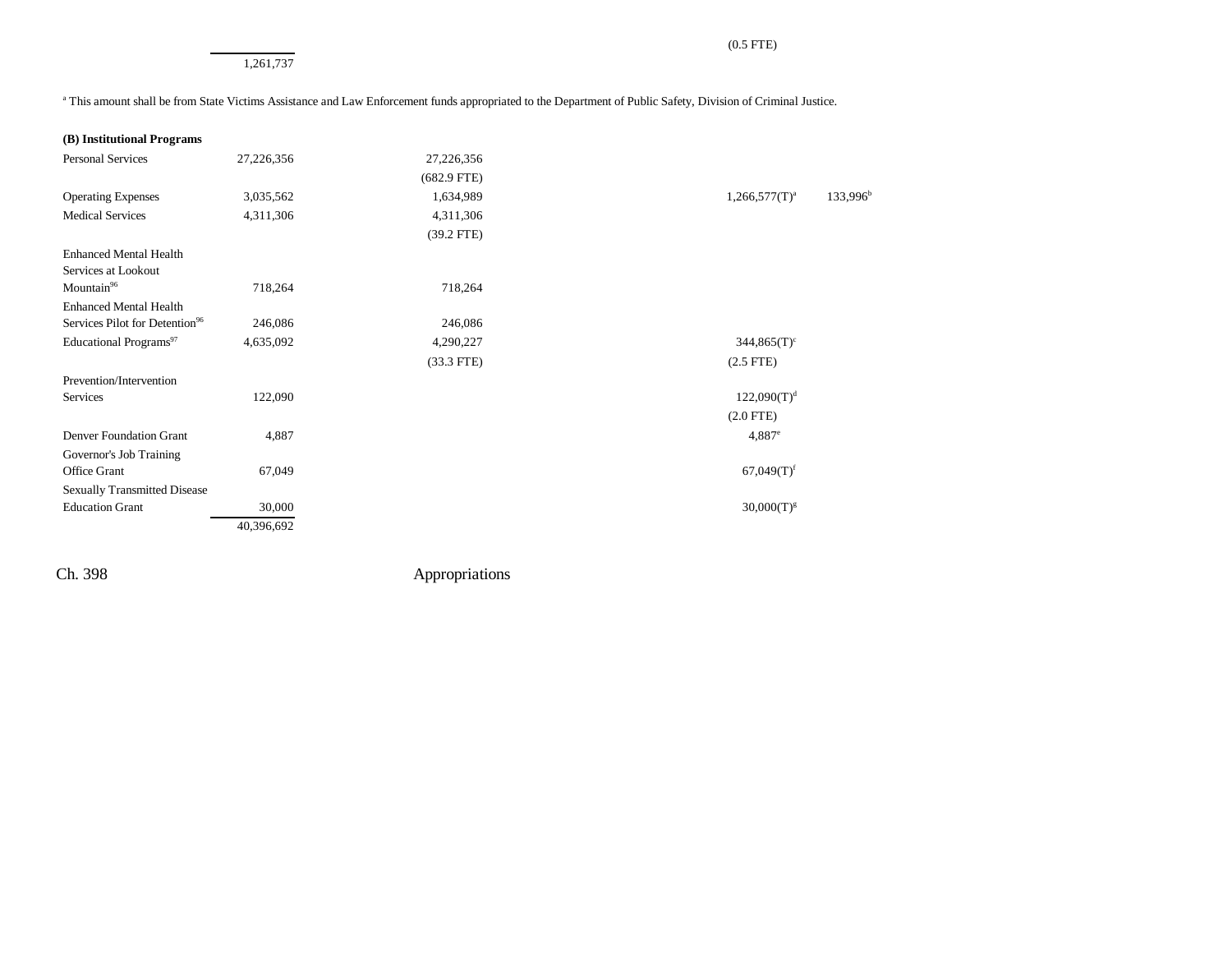|       | APPROPRIATION FROM |               |              |               |                |  |
|-------|--------------------|---------------|--------------|---------------|----------------|--|
|       |                    | GENERAL       |              | CASH          |                |  |
|       | <b>GENERAL</b>     | <b>FUND</b>   | CASH         | <b>FUNDS</b>  | <b>FEDERAL</b> |  |
| TOTAL | <b>FUND</b>        | <b>EXEMPT</b> | <b>FUNDS</b> | <b>EXEMPT</b> | <b>FUNDS</b>   |  |
|       |                    |               |              |               |                |  |
|       |                    |               |              |               |                |  |

a This amount shall be from the Department of Education for the federal school breakfast and lunch program.

b This amount shall be from Title IV-E of the Social Security Act.

c This amount shall be from the Department of Education.

 $^{\rm d}$  This amount shall be from the Alcohol and Drug Abuse Division.

e This amount shall be from private foundation grants.

 $^{\rm f}$  This amount shall be from the Department of Labor and Employment.

<sup>g</sup> This amount shall be from the Department of Public Health and Environment.

#### **(C) Community Programs**

| <b>Personal Services</b>         | 5,326,524  | 5,326,524     |                     |                       |
|----------------------------------|------------|---------------|---------------------|-----------------------|
|                                  |            | $(102.4$ FTE) |                     |                       |
| <b>Operating Expenses</b>        | 326,721    | 326,721       |                     |                       |
| Capital Outlay                   | 58,368     | 58,368        |                     |                       |
| <b>Purchase of Contract</b>      |            |               |                     |                       |
| Placements <sup>97, 98, 99</sup> | 41,227,424 | 29,705,804    | $+1,443,679(T)^a$   | $77.941$ <sup>t</sup> |
|                                  | 39,668,653 | 28,540,648    | $11,050,064(T)^{a}$ |                       |
| City and County of Denver        |            |               |                     |                       |
| Case Management <sup>97</sup>    | 229,874    | 229,874       |                     |                       |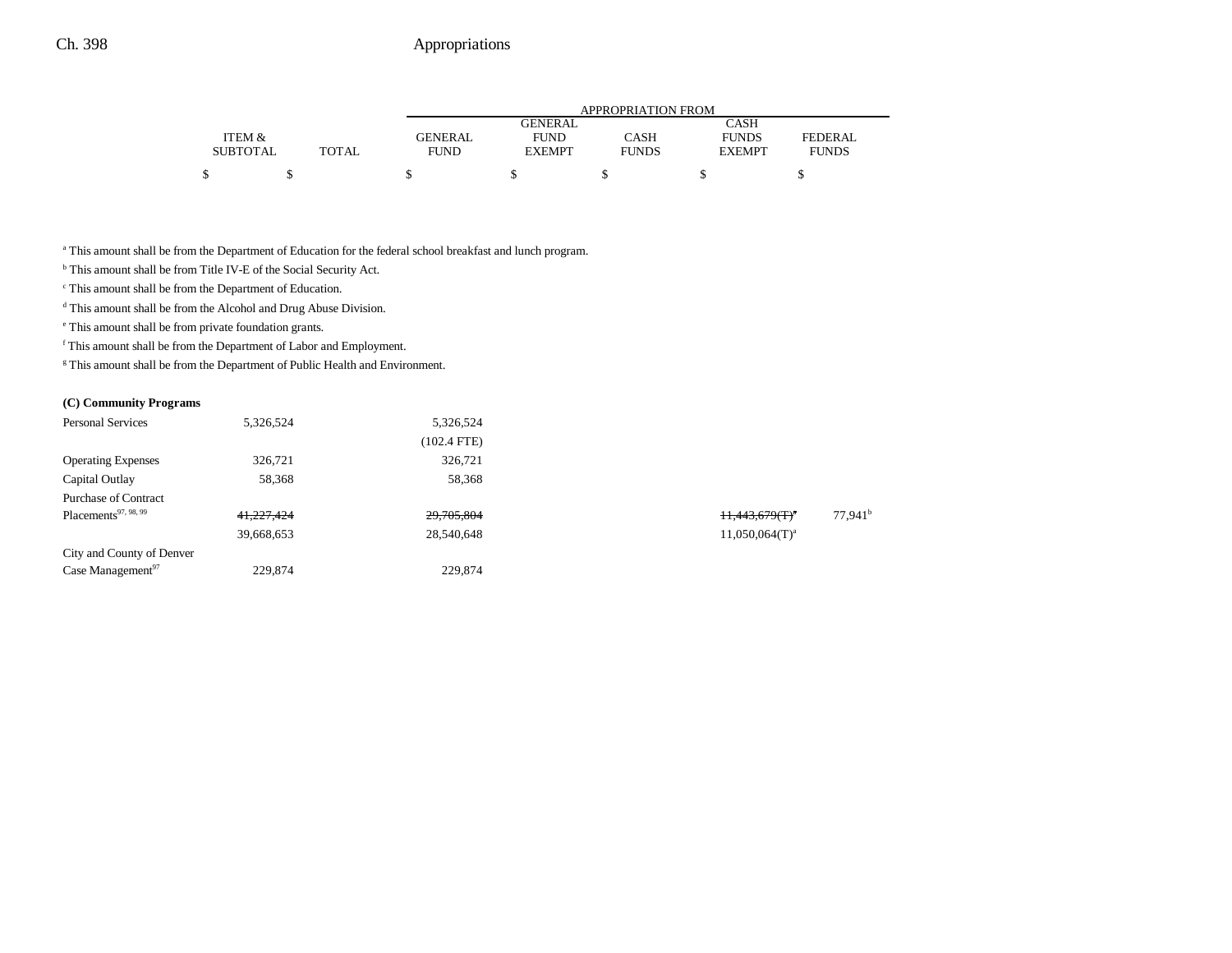| H.B. 93S-1005 Juvenile Boot                 |            |            |         |
|---------------------------------------------|------------|------------|---------|
| Camp <sup>97</sup>                          | 2,723,451  | 2,723,451  |         |
| S.B. 91-94 Programs <sup>97, 99, 100,</sup> |            |            |         |
| 101                                         | 11,607,049 | 11,607,049 |         |
| Parole Program Services <sup>97, 99,</sup>  |            |            |         |
| 102                                         | 2,669,539  | 2,669,539  |         |
| Intensive Aftercare Program <sup>99</sup>   | 100,000    |            | 100,000 |
|                                             | 64,268,950 |            |         |
|                                             | 62,710,179 |            |         |

<sup>a</sup> This amount shall be from Medicaid funds appropriated to the Department of Health Care Policy and Financing.

b This amount shall be from Title IV-E of the Social Security Act.

## 105,927,379

104,368,608

## **(8) HEALTH AND REHABILITATION SERVICES**

## **(A) Office of Health and Rehabilitation**

| (1) Administration                 |              |  |
|------------------------------------|--------------|--|
| <b>Personal Services</b>           | 3,040,013    |  |
|                                    | $(47.9$ FTE) |  |
| <b>Operating Expenses</b>          | 314,067      |  |
| <b>Federal Programs and Grants</b> | 397,793      |  |
|                                    | $(3.0$ FTE)  |  |
| Training                           | 89,117       |  |
| Mental Health Data Analysis        |              |  |
| $Contracts^{103}$                  | 72,818       |  |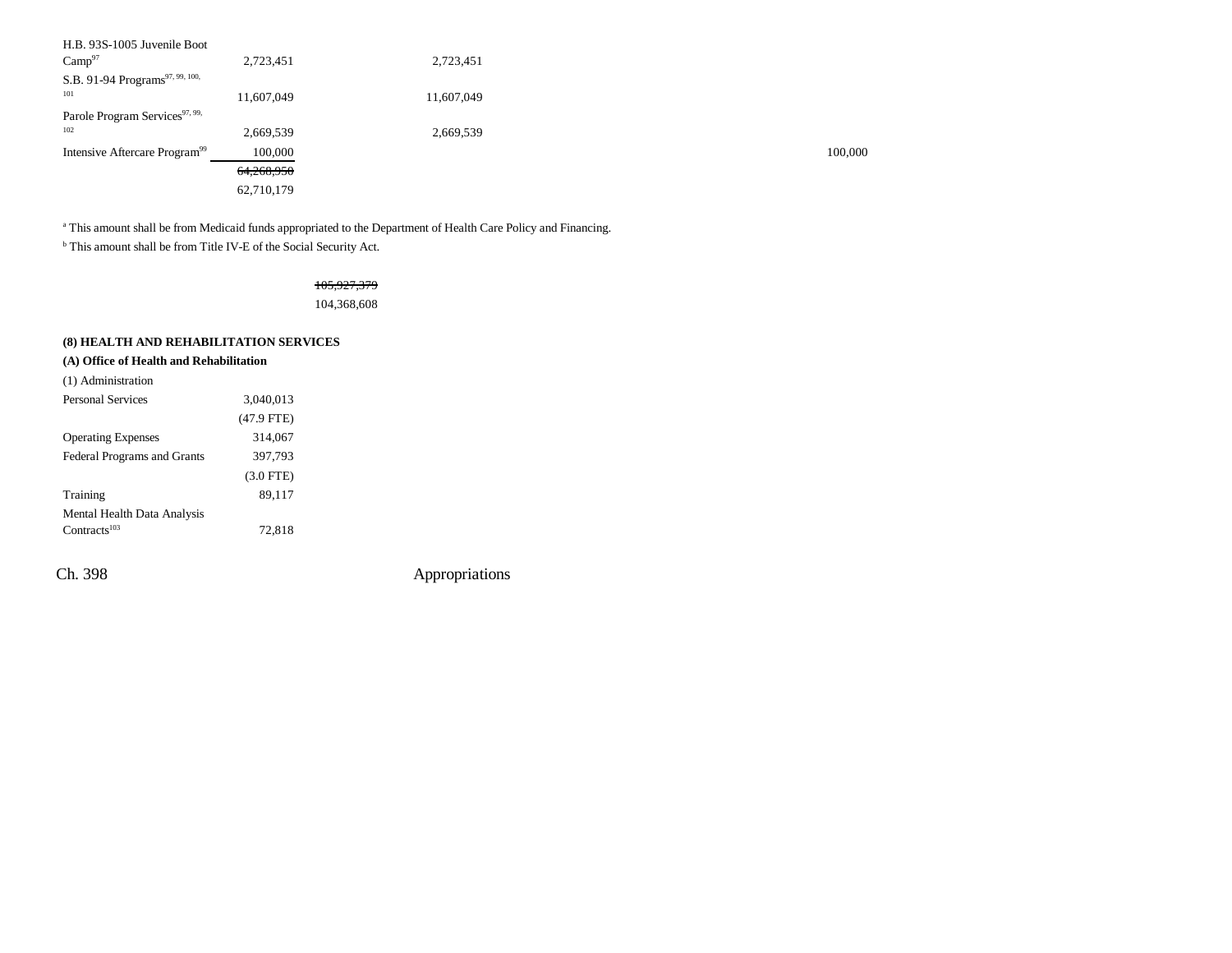|                                                                                                                                                                             |   |                                           |  | <b>APPROPRIATION FROM</b> |                |             |                  |                      |
|-----------------------------------------------------------------------------------------------------------------------------------------------------------------------------|---|-------------------------------------------|--|---------------------------|----------------|-------------|------------------|----------------------|
|                                                                                                                                                                             |   |                                           |  |                           | <b>GENERAL</b> |             | <b>CASH</b>      |                      |
|                                                                                                                                                                             |   | ITEM &<br><b>TOTAL</b><br><b>SUBTOTAL</b> |  | <b>GENERAL</b>            | <b>FUND</b>    | <b>CASH</b> | <b>FUNDS</b>     | <b>FEDERAL</b>       |
|                                                                                                                                                                             |   |                                           |  | <b>FUND</b>               | <b>EXEMPT</b>  |             | <b>EXEMPT</b>    | <b>FUNDS</b>         |
|                                                                                                                                                                             | ъ | \$                                        |  | S                         | \$             | D           | \$               | \$                   |
| Performance Monitoring and                                                                                                                                                  |   |                                           |  |                           |                |             |                  |                      |
| Evaluation                                                                                                                                                                  |   | 91,216                                    |  |                           |                |             |                  |                      |
|                                                                                                                                                                             |   | 4,005,024                                 |  | 454,028                   |                |             | $2,932,816(T)^a$ | 618,180 <sup>b</sup> |
| <sup>a</sup> Of this amount \$2.718.537 shall be from Medicaid funds appropriated to the Department of Health Care Policy and Financing and \$214.279 shall be from patient |   |                                           |  |                           |                |             |                  |                      |

Of this amount, \$2,718,537 shall be from Medicaid funds appropriated to the Department of Health Care Policy and Financing, and \$214,279 shall be from patient revenues earned by the Mental Health Institutes.

b Of this amount, \$305,524 shall be from the Mental Health Services Block Grant, \$34,600 shall be from the Substance Abuse Prevention and Treatment Block Grant, and \$278,056 shall be from various sources of federal funds.

| (2) Mental Health Community Programs <sup>9, 104, 105</sup> |               |            |                            |
|-------------------------------------------------------------|---------------|------------|----------------------------|
| Mental Health Capitation <sup>48,</sup>                     |               |            |                            |
| 106, 107, 108, 109, 110                                     | 125, 124, 172 |            | $125,124,172(T)^{a}$       |
| Medicaid                                                    |               |            |                            |
| Psycho-Pharmaceuticals <sup>111</sup>                       | 17.272.656    |            | $17,272,656(T)^a$          |
| Services for Target Clients <sup>110,</sup>                 |               |            |                            |
| 112                                                         | 24.689.016    | 18,217,548 | $1,783,667^b$<br>4,687,801 |
| Services for Non-Target                                     |               |            |                            |
| Clients                                                     | 666.470       | 666,470    |                            |
| Goebel Lawsuit Settlement                                   | 5.692.099     | 5,538,750  | $153,349(T)^d$             |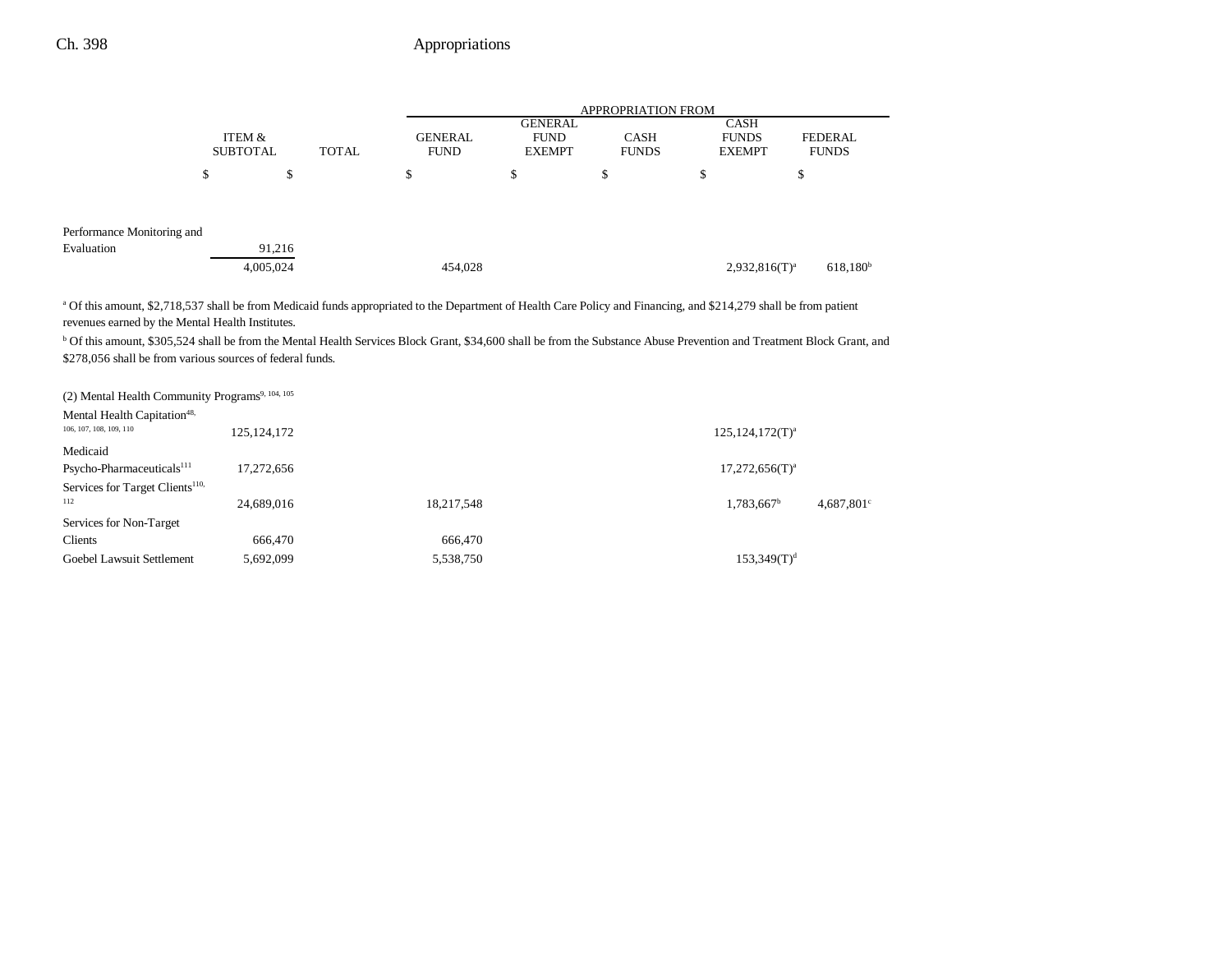|                                           | $(2.0$ FTE $)$ |         |               |
|-------------------------------------------|----------------|---------|---------------|
| <b>Eastern Regional Acute</b>             |                |         |               |
| Treatment Unit <sup>113</sup>             | 213,222        | 213,222 |               |
| <b>Enhanced Mental Health Pilot</b>       |                |         |               |
| Services for Detained                     |                |         |               |
| Youth <sup>114</sup>                      | 516,000        | 516,000 |               |
| Early Intervention Program <sup>115</sup> | 390,213        | 351,192 | $39,021(L)^e$ |
|                                           | 174,563,848    |         |               |

a These amounts shall be from Medicaid funds appropriated to the Department of Health Care Policy and Financing.

b Of this amount, \$1,583,069(T) shall be from the Division of Vocational Rehabilitation and \$200,598(L) shall be from local matching funds.

c Of this amount, it is estimated that \$4,284,410 shall be from the Mental Health Services Block Grant and \$403,391 shall be from the Homeless Prevention Block Grant.

d This amount shall be from the Division of Vocational Rehabilitation.

e This amount shall be from local matching funds.

(3) Community Services for Persons with Developmental Disabilities

| Community Programs <sup>9, 116</sup>     | 224,914,560 | 22.927.443 | <del>201.987,117</del> * |
|------------------------------------------|-------------|------------|--------------------------|
|                                          |             | 22.920.984 | 201.993.576 <sup>a</sup> |
| Preventive Dental Hygiene <sup>117</sup> | 66,829      | 63.488     | $3,341(L)^{b}$           |
|                                          | 224,981,389 |            |                          |

<sup>a</sup> Of this amount, \$176,685,358(T) \$176,467,591(T) shall be from Medicaid funds appropriated to the Department of Health Care Policy and Financing, \$18,092,543 \$18,316,769 shall be from client cash sources, \$6,727,536(L) shall be from local matching funds, and \$481,680(T) shall be from the Division of Vocational Rehabilitation. <sup>b</sup> This amount shall be from local funds.

**(B) Division of Vocational Rehabilitation9**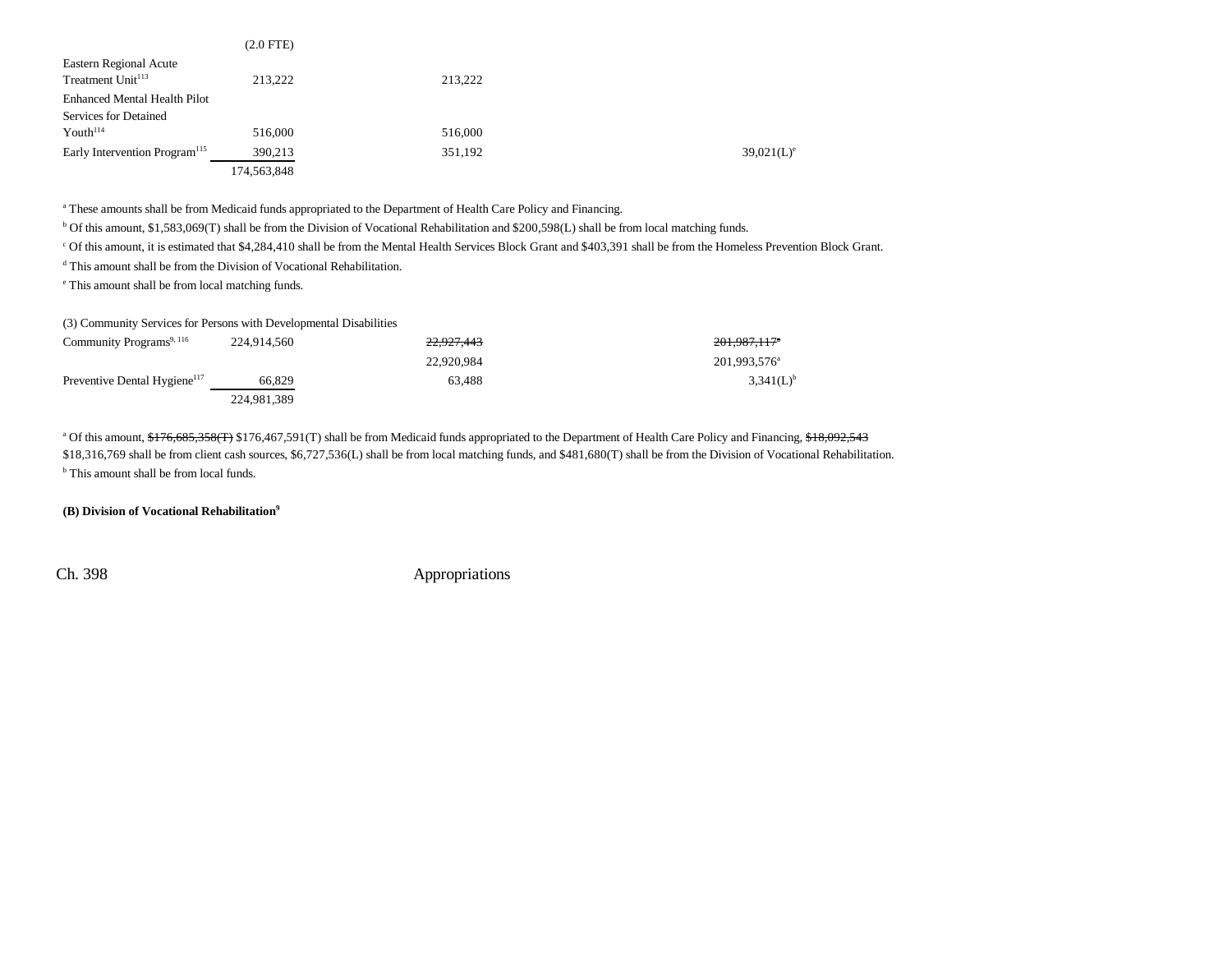|                                                                    |                                           |  | APPROPRIATION FROM            |                                                |                          |                                       |                                |
|--------------------------------------------------------------------|-------------------------------------------|--|-------------------------------|------------------------------------------------|--------------------------|---------------------------------------|--------------------------------|
|                                                                    | ITEM &<br><b>TOTAL</b><br><b>SUBTOTAL</b> |  | <b>GENERAL</b><br><b>FUND</b> | <b>GENERAL</b><br><b>FUND</b><br><b>EXEMPT</b> | CASH<br><b>FUNDS</b>     | CASH<br><b>FUNDS</b><br><b>EXEMPT</b> | <b>FEDERAL</b><br><b>FUNDS</b> |
|                                                                    | \$<br>\$                                  |  | \$                            | \$                                             | \$                       | \$                                    | \$                             |
|                                                                    |                                           |  |                               |                                                |                          |                                       |                                |
| Rehabilitation Programs -<br><b>General Fund Match</b>             |                                           |  |                               |                                                |                          |                                       |                                |
|                                                                    | 21,509,434                                |  | 4,569,480(M)                  |                                                |                          |                                       | 16,939,954 <sup>a</sup>        |
|                                                                    | $(226.0$ FTE)                             |  |                               |                                                |                          |                                       |                                |
| Rehabilitation Programs -<br>Local Funds Match <sup>118, 119</sup> | 10,059,343                                |  |                               |                                                |                          | $2,143,019$ <sup>b</sup>              | 7,916,324°                     |
|                                                                    |                                           |  |                               |                                                | $1,648,004$ <sup>i</sup> | $495,015^{\rm b}$                     |                                |
|                                                                    | $(9.0$ FTE)                               |  |                               |                                                |                          |                                       |                                |
| <b>Establishment Grants</b>                                        | 750,000                                   |  |                               |                                                |                          | $159,750(L)^d$                        | 590,250                        |
| <b>Business Enterprise Program</b>                                 | 570,000                                   |  |                               |                                                | $121,410^e$              |                                       | 448,590                        |
|                                                                    | $(5.0$ FTE)                               |  |                               |                                                |                          |                                       |                                |
| Program Operated Stands and                                        |                                           |  |                               |                                                |                          |                                       |                                |
| Leasehold Improvements                                             | 685,000                                   |  |                               |                                                | 550,000 <sup>e</sup>     | $35,000$ <sup>f</sup>                 | 100,000                        |
| <b>Independent Living Grants</b>                                   | 915,258                                   |  | 350,200                       |                                                |                          | 56,391 <sup>g</sup>                   | 508,667                        |
|                                                                    |                                           |  |                               |                                                |                          |                                       | $(0.5$ FTE $)$                 |
| <b>Rehabilitation Teaching</b>                                     |                                           |  |                               |                                                |                          |                                       |                                |
| Program                                                            | 286,287                                   |  | 286,287                       |                                                |                          |                                       |                                |
|                                                                    |                                           |  | $(5.2$ FTE)                   |                                                |                          |                                       |                                |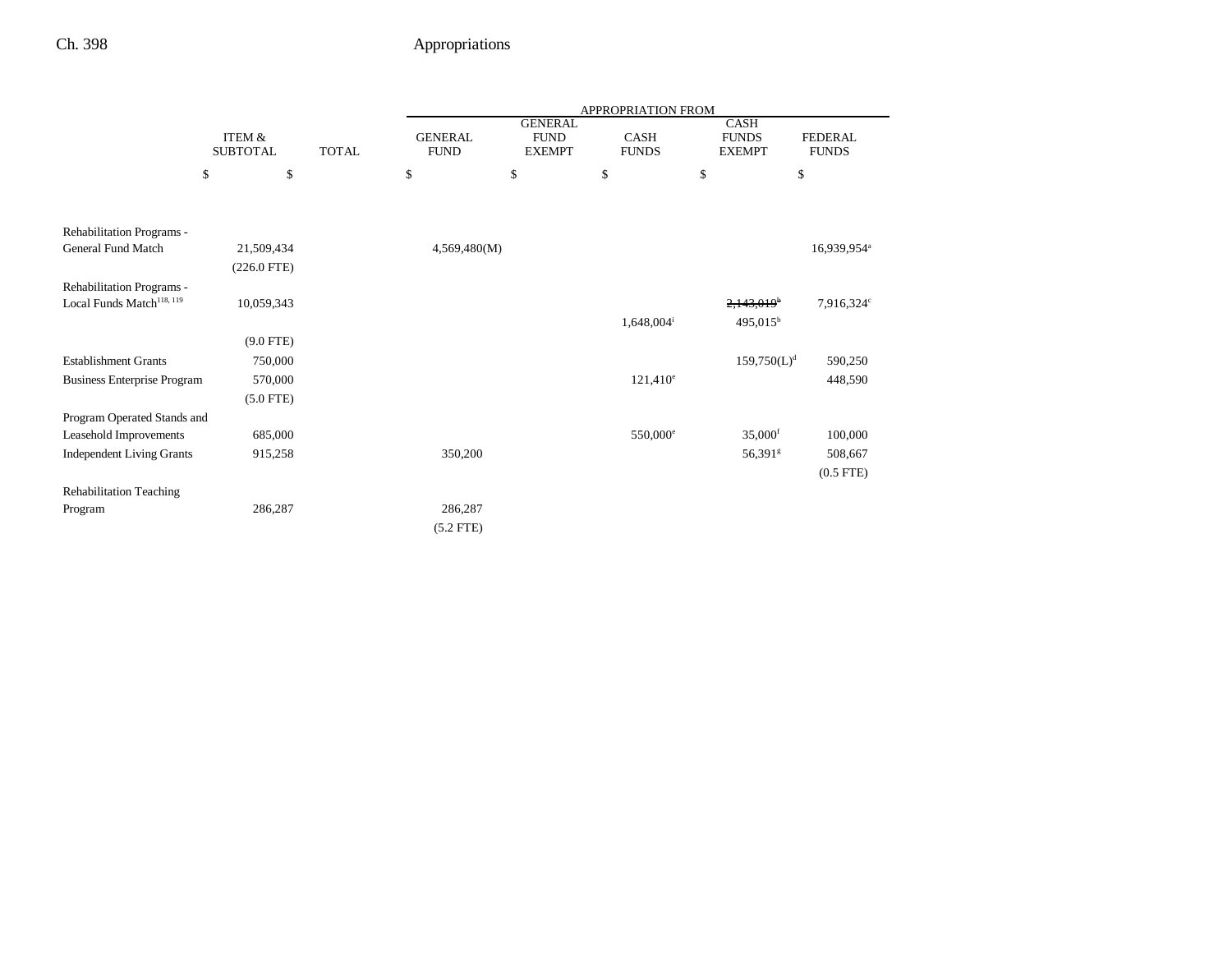| Appointment of Legal         |            |        |                       |
|------------------------------|------------|--------|-----------------------|
| Interpreters for the Hearing |            |        |                       |
| Impaired                     | 66.434     | 66.434 |                       |
| Aid to the Blind Treatment   | 3.000      | 2.400  | $600(L)$ <sup>h</sup> |
|                              | 34,844,756 |        |                       |

a This amount shall be from Section 110 and Section 203 vocational rehabilitation funds.

<sup>b</sup> Of this amount, \$1,648,004 shall be from school districts and other local matching funds, \$370,015(T) shall be from the Office of Health and Rehabilitation, and

\$125,000 shall be from private donations.

c This amount shall be from Section 110 vocational rehabilitation funds.

d This amount shall be from matching funds from recipients of Establishment Grants.

e These amounts shall be from the Business Enterprise Cash Fund.

 $^{\rm f}$  This amount shall be from reserves in the Business Enterprise Cash Fund.

<sup>g</sup> This amount shall be from recipients of Independent Living Grants.

h This amount shall be from county Aid to the Blind Treatment Program funds.

i THIS AMOUNT SHALL BE FROM SCHOOL DISTRICTS AND OTHER LOCAL MATCHING FUNDS.

#### **(C) Alcohol and Drug Abuse Division8**

| (1) Administration              |              |
|---------------------------------|--------------|
| Personal Services               | 1,429,977    |
|                                 | $(23.6$ FTE) |
| <b>Operating Expenses</b>       | 242,168      |
| Data Collection Grant           | 60,699       |
|                                 | $(1.1$ FTE)  |
| Other Federal Grants            | 400,000      |
|                                 | $(5.1$ FTE)  |
| <b>Indirect Cost Assessment</b> | 243.723      |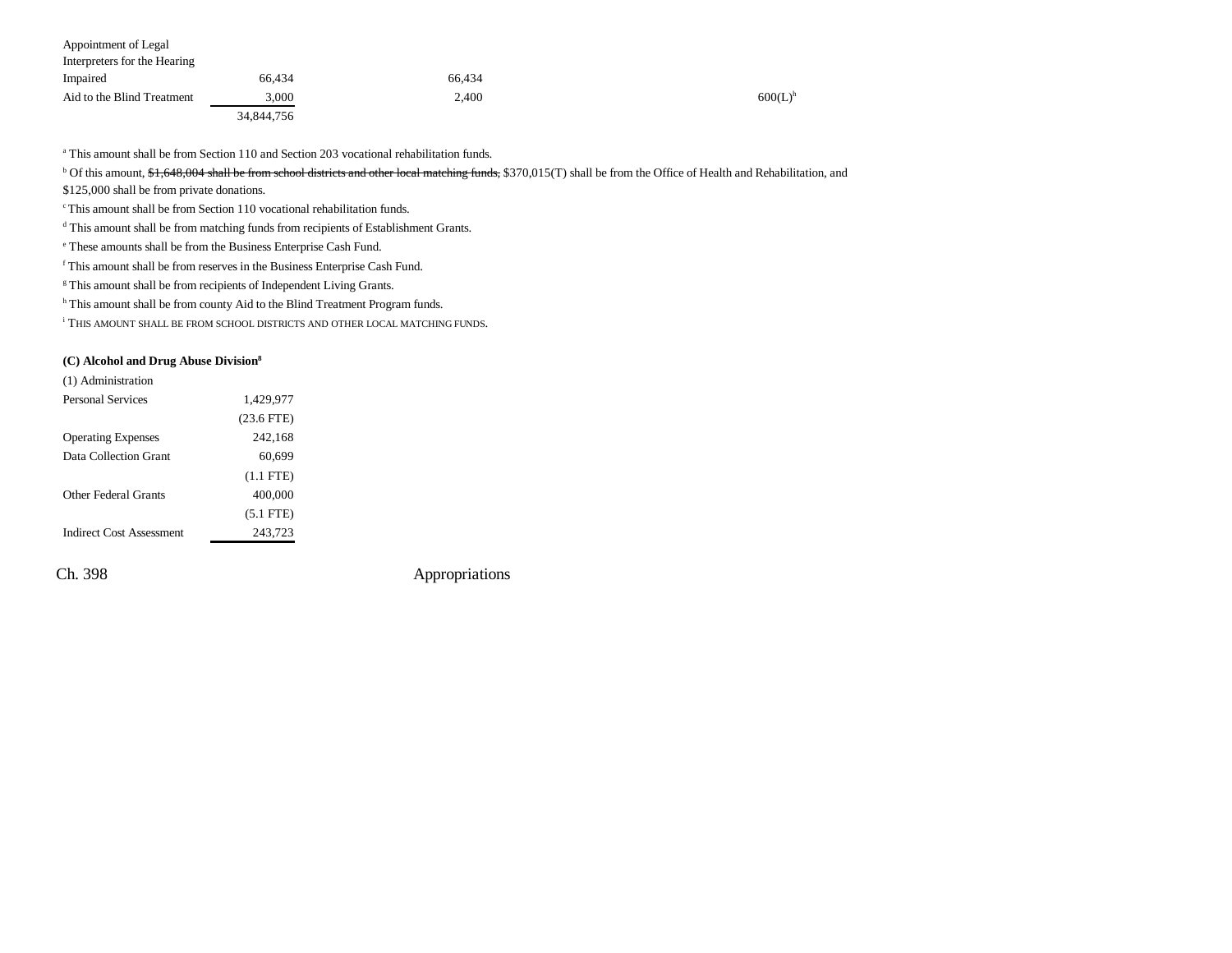|   |                 |              |                | APPROPRIATION FROM |                  |   |                                                     |  |  |
|---|-----------------|--------------|----------------|--------------------|------------------|---|-----------------------------------------------------|--|--|
|   |                 |              |                | <b>GENERAL</b>     |                  |   | <b>CASH</b>                                         |  |  |
|   | ITEM &          |              | <b>GENERAL</b> | <b>FUND</b>        | <b>CASH</b>      |   | <b>FUNDS</b><br><b>FEDERAL</b>                      |  |  |
|   | <b>SUBTOTAL</b> | <b>TOTAL</b> | <b>FUND</b>    | <b>EXEMPT</b>      | <b>FUNDS</b>     |   | <b>FUNDS</b><br><b>EXEMPT</b>                       |  |  |
| ъ | \$              |              | S              | \$                 | \$               | S | ъ                                                   |  |  |
|   |                 |              |                |                    |                  |   |                                                     |  |  |
|   |                 |              |                |                    |                  |   |                                                     |  |  |
|   |                 |              |                |                    |                  |   |                                                     |  |  |
|   | 2,376,567       |              | 48,147         |                    | $36,552^{\rm a}$ |   | $307,912(T)$ <sup>b</sup><br>1,983,956 <sup>c</sup> |  |  |

<sup>a</sup> Of this amount, it is estimated that \$5,000 shall be from the Alcohol Counselor Training Fund pursuant to Section 25-1-211, C.R.S., \$29,052 shall be from the Law Enforcement Assistance Fund pursuant to Section 43-4-402 (2), C.R.S., and \$2,500 shall be from the Drug Offender Surcharge Fund pursuant to Section 18-19-103, C.R.S.

b This amount shall be transferred from the Judicial Department for the Alcohol/Drug Driving Safety Program.

c Of this amount, it is estimated that \$1,523,257 shall be from the Substance Abuse Prevention and Treatment Block Grant.

| $(2)$ Community Programs <sup>9</sup>  |            |           |                     |                |                          |
|----------------------------------------|------------|-----------|---------------------|----------------|--------------------------|
| (A) Treatment Contracts <sup>120</sup> |            |           |                     |                |                          |
| Detox/SheIter <sup>121</sup>           | 6,918,301  | 5,011,179 |                     |                | $1,907,122$ <sup>a</sup> |
| Case Management for                    |            |           |                     |                |                          |
| <b>Chronic Detox Clients</b>           | 349,623    | 2,182     |                     |                | 347.441 <sup>a</sup>     |
| <b>Treatment Contracts</b>             | 11,260,995 | 2,373,052 | $1,035,000^{\rm b}$ | $227,275(T)^c$ | 7,625,668 <sup>a</sup>   |
|                                        | 18,528,919 |           |                     |                |                          |

a These amounts shall be from the Substance Abuse Prevention and Treatment Block Grant.

b This amount shall be from the Drug Offender Surcharge Fund, pursuant to Section 18-19-103, C.R.S.

c This amount shall be from the Department of Public Safety, Division of Criminal Justice.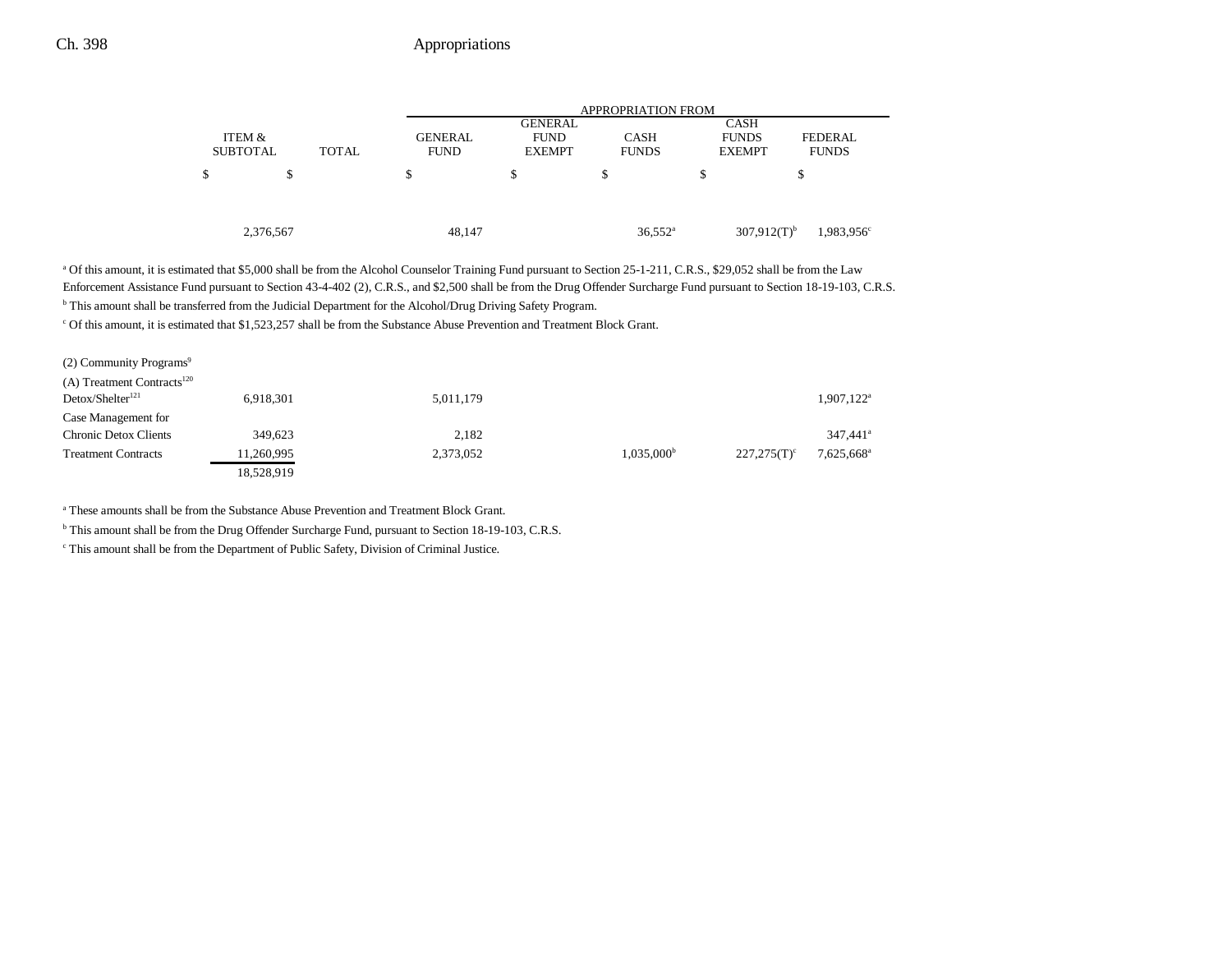| (B) Other Community Programs |           |         |                      |                        |
|------------------------------|-----------|---------|----------------------|------------------------|
| High Risk Pregnant Women     |           |         |                      |                        |
| Program                      | 213,208   |         |                      | $213,208(T)^{a}$       |
| <b>Prevention Contracts</b>  | 1,189,148 | 117,263 | 82.000 <sup>b</sup>  | 989,885 <sup>c</sup>   |
| Law Enforcement Assistance   |           |         |                      |                        |
| <b>Fund Contracts</b>        | 293,094   |         | 293.094 <sup>d</sup> |                        |
| <b>Provider Training</b>     | 67,000    |         | $67,000^{\circ}$     |                        |
| <b>Federal Grants</b>        | 4,148,885 |         |                      | 4,148,885 <sup>f</sup> |
|                              | 5,911,335 |         |                      |                        |

a This amount shall be from Medicaid funds appropriated to the Department of Health Care Policy and Financing.

b Of this amount, \$22,000 shall be from the Tobacco Use Prevention Fund, pursuant to Section 24-35-507, C.R.S. and \$60,000 shall be from the Persistent Drunk Driver Cash Fund, pursuant to Section 42-3-130.5, C.R.S.

c It is estimated that this amount shall be from the Substance Abuse Prevention and Treatment Block Grant.

<sup>d</sup> This amount shall be from the Law Enforcement Assistance Fund, pursuant to Section 43-4-402 (2), C.R.S.

e This amount shall be from the Drug Offender Surcharge Fund, pursuant to Section 18-19-103, C.R.S.

f This amount includes estimated receipts for various federal substance abuse prevention and treatment grants.

(C) Balance of Substance Abuse Block Grant Programs 6,824,642 228,378 6,596,264<sup>a</sup> 6,596,264<sup>a</sup>

a It is estimated that this amount shall be from the Substance Abuse Prevention and Treatment Block Grant.

472,036,480

**(9) DIRECT SERVICES**

**(A) Homelake Domiciliary**122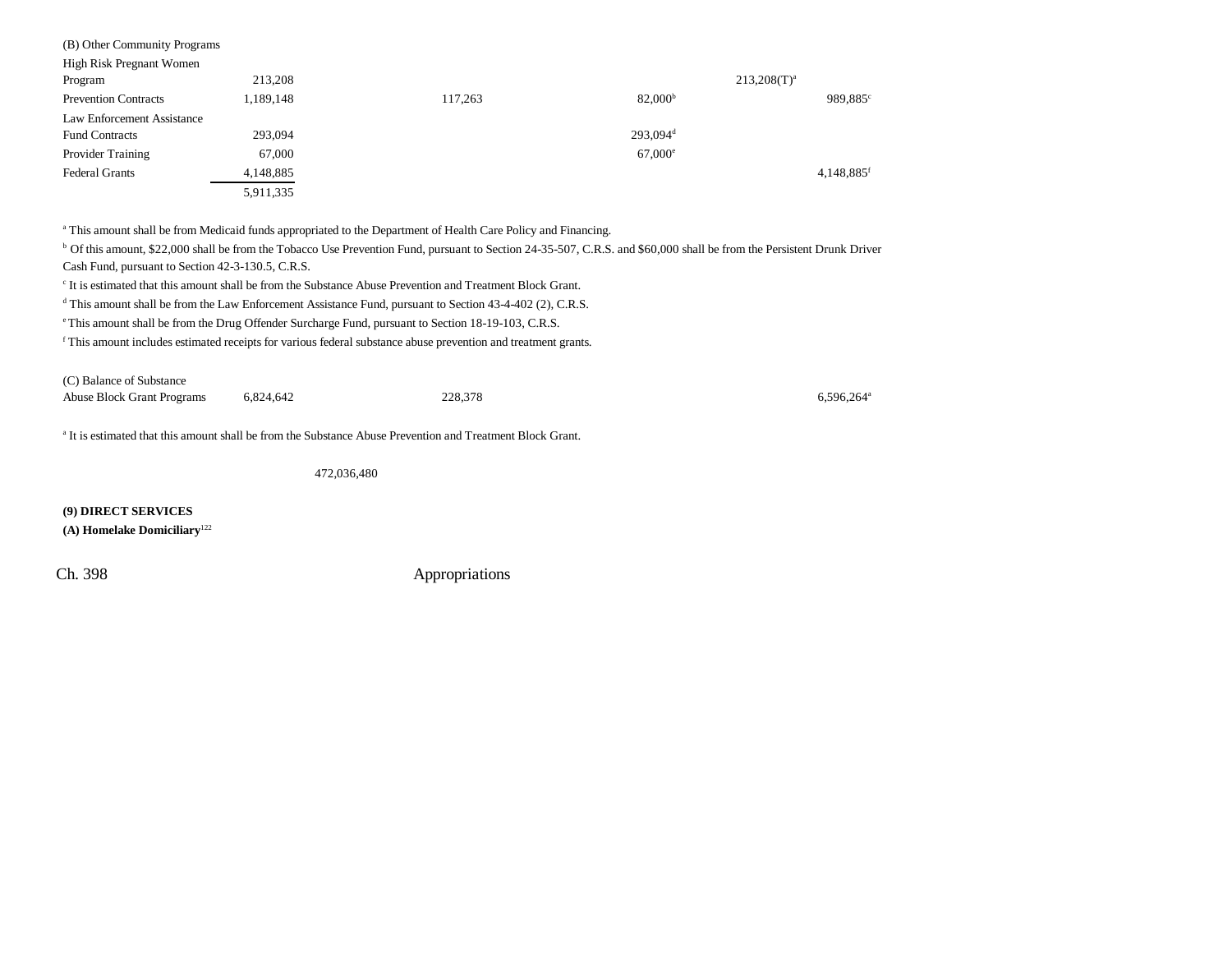|                           |                           |              |              | <b>APPROPRIATION FROM</b>     |         |                                         |                             |                                              |                                |
|---------------------------|---------------------------|--------------|--------------|-------------------------------|---------|-----------------------------------------|-----------------------------|----------------------------------------------|--------------------------------|
|                           | ITEM &<br><b>SUBTOTAL</b> |              | <b>TOTAL</b> | <b>GENERAL</b><br><b>FUND</b> |         | GENERAL<br><b>FUND</b><br><b>EXEMPT</b> | <b>CASH</b><br><b>FUNDS</b> | <b>CASH</b><br><b>FUNDS</b><br><b>EXEMPT</b> | <b>FEDERAL</b><br><b>FUNDS</b> |
|                           | \$                        | \$           |              | \$                            | \$      | \$                                      |                             | \$                                           | \$                             |
|                           |                           |              |              |                               |         |                                         |                             |                                              |                                |
| <b>Personal Services</b>  |                           | 587,331      |              |                               |         |                                         |                             |                                              |                                |
|                           |                           | $(16.4$ FTE) |              |                               |         |                                         |                             |                                              |                                |
| <b>Operating Expenses</b> |                           | 161,324      |              |                               |         |                                         |                             |                                              |                                |
| Utilities                 |                           | 62,531       |              |                               |         |                                         |                             |                                              |                                |
|                           |                           | 811,186      |              |                               | 183,237 |                                         |                             | $414,601^a$                                  | 213,348                        |

a This amount shall be from receipts for patient care.

# **(B)** Mental Health Institutes<sup>109, 123</sup>

| <b>Personal Services</b>  | 64.248.123      |
|---------------------------|-----------------|
|                           | 63.241.678      |
|                           | $(+,266.7$ FTE) |
|                           | $(1,237.0$ FTE) |
| <b>Operating Expenses</b> | 7.628.745       |
|                           | 7.602.774       |
| General Hospital Personal |                 |
| <b>Services</b>           | 2.404.661       |
|                           | $(36.0$ FTE)    |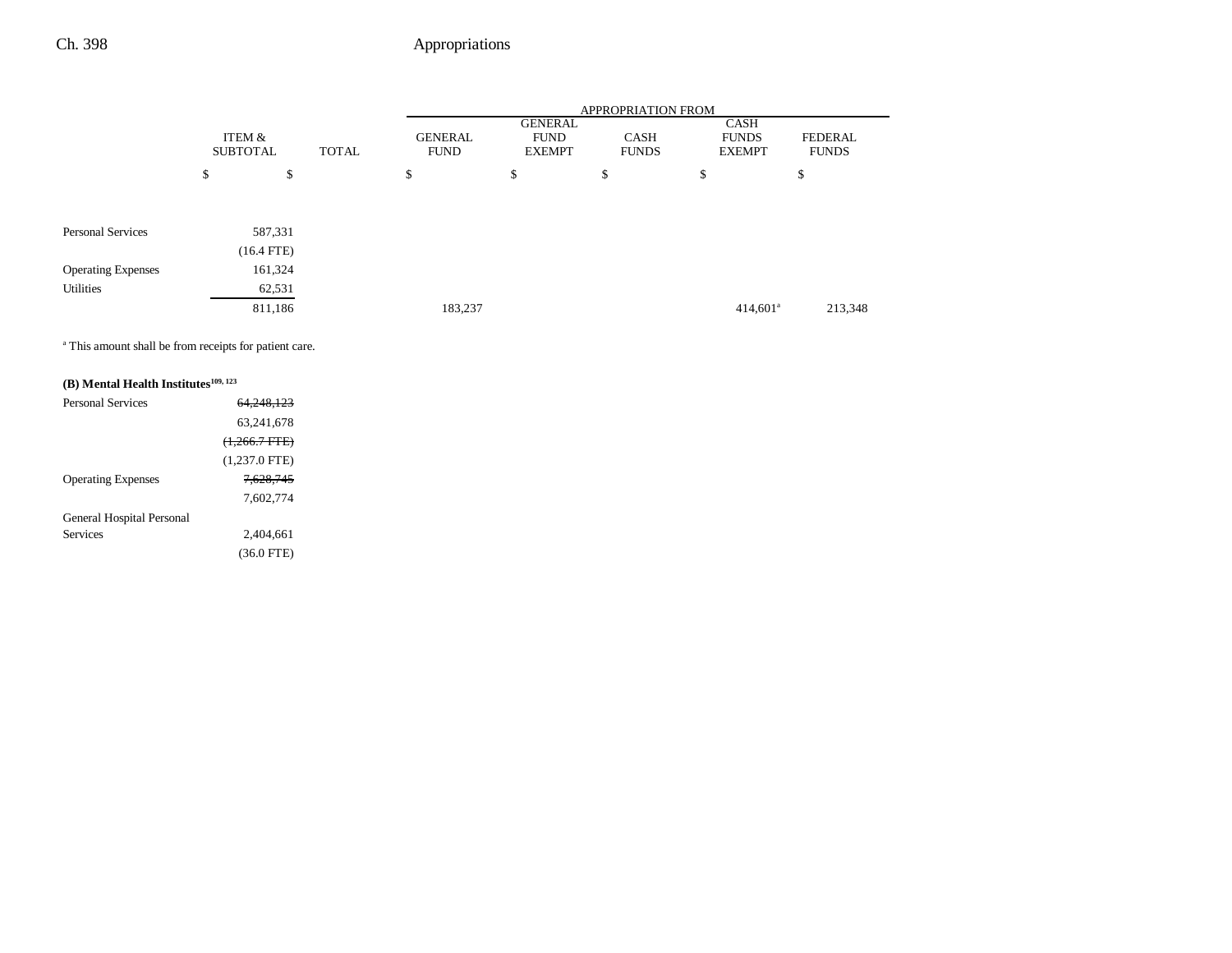| General Hospital Operating      |                      |            |                          |                      |
|---------------------------------|----------------------|------------|--------------------------|----------------------|
| <b>Expenses</b>                 | 305.291              |            |                          |                      |
| <b>Educational Programs</b>     | 1,025,039            |            |                          |                      |
|                                 | 756,633              |            |                          |                      |
|                                 | $(26.5 \text{ FFE})$ |            |                          |                      |
|                                 | $(20.5$ FTE)         |            |                          |                      |
| <b>Indirect Cost Assessment</b> | 214,279              |            |                          |                      |
|                                 | 75,826,138           | 55,805,329 | $2,590,764$ <sup>a</sup> | 17,430,045           |
|                                 | 74,525,316           | 55,486,219 | $2,302,022^a$            | $16,737,075^{\rm b}$ |

<sup>a</sup> Of this amount, \$2,104,629 shall be from patient revenues and  $$486,135$  \$197,393 shall be from school districts for the operation of Residential Treatment Centers.  $b$  Of this amount,  $f_14,048,607$  \$13,513,591 shall be from patient revenues,  $f_2$ ,557,157(T) \$2,515,624(T) shall be from the Department of Corrections,  $f_2$ ,  $f_3$ ,  $g_3$ ,  $g_4$ \$422,483(T) shall be from the Department of Education, \$273,377(T) shall be from the Division of Youth Corrections, and \$12,000(T) shall be from Institutional Programs for Persons with Developmental Disabilities. For informational purposes only, of the patient revenues, \$4,944,465(T) is estimated to be from revenue earned from Mental Health Community Capitation, \$4,404,009 \$5,877,837 is estimated to be from federal and other sources of patient revenues, \$3,155,562(T) \$1,146,718(T) is estimated to be from Child Welfare, Division of Youth Corrections, and the Department of Health Care Policy and Financing for the operation of Residential Treatment Centers, and \$1,544,571(T) is estimated to be from Medicaid funds appropriated to the Department of Health Care Policy and Financing.

#### **(C) Institutional Programs for Persons with Developmental Disabilities124**

| Personal Services            | 35.268.805    |  |
|------------------------------|---------------|--|
|                              | 34,984,038    |  |
|                              | $(931.6$ FTE) |  |
| <b>Operating Expenses</b>    | 1.890.084     |  |
|                              | 2.084.851     |  |
| Capital Outlay - Patient     |               |  |
| Needs                        | 80.249        |  |
| Resident Incentive Allowance | 48.176        |  |
|                              |               |  |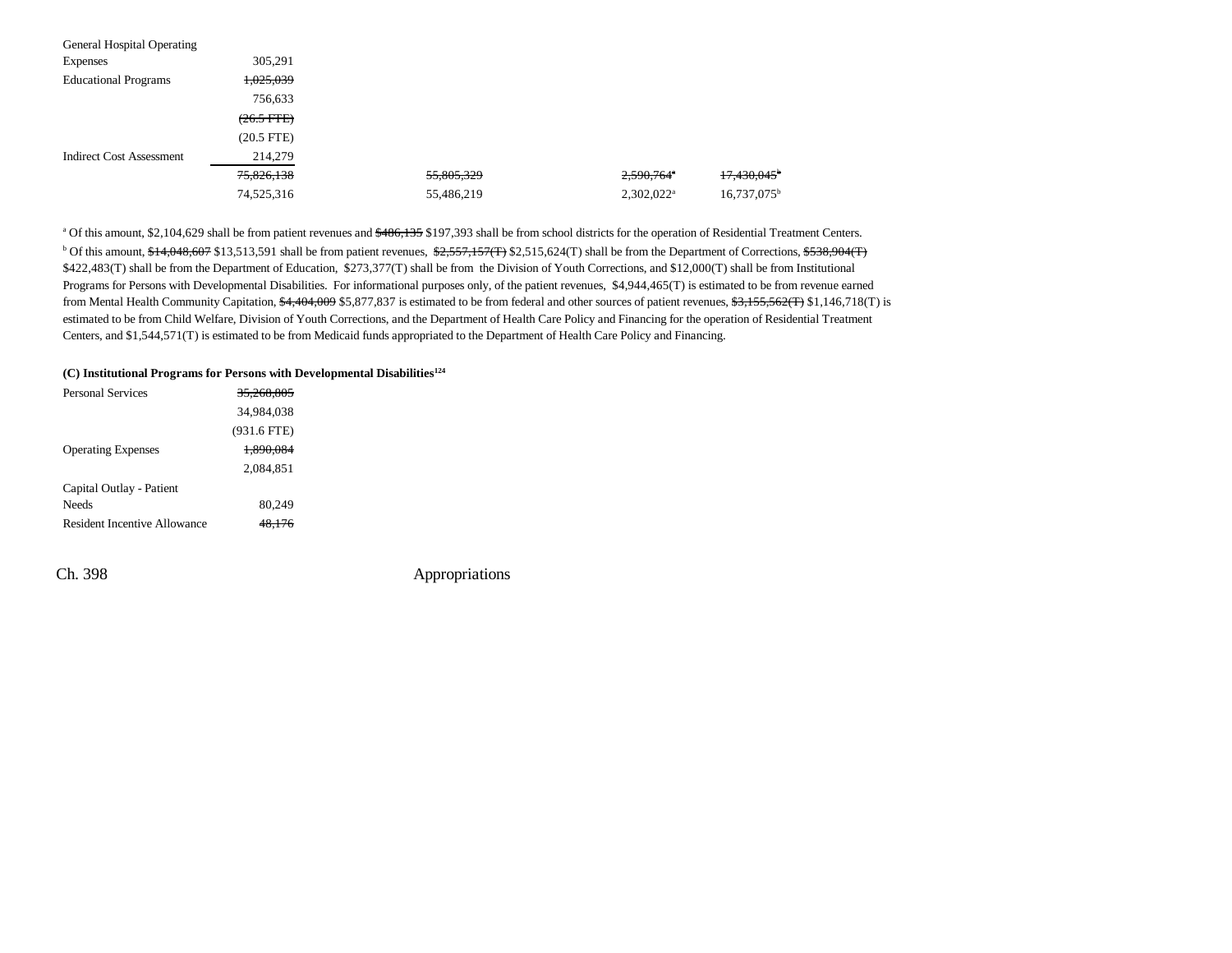|                                                                                                                                                                                    |                                      |                |              |                               |                                                | <b>APPROPRIATION FROM</b>   |                                              |                                |
|------------------------------------------------------------------------------------------------------------------------------------------------------------------------------------|--------------------------------------|----------------|--------------|-------------------------------|------------------------------------------------|-----------------------------|----------------------------------------------|--------------------------------|
|                                                                                                                                                                                    | <b>ITEM &amp;</b><br><b>SUBTOTAL</b> |                | <b>TOTAL</b> | <b>GENERAL</b><br><b>FUND</b> | <b>GENERAL</b><br><b>FUND</b><br><b>EXEMPT</b> | <b>CASH</b><br><b>FUNDS</b> | <b>CASH</b><br><b>FUNDS</b><br><b>EXEMPT</b> | <b>FEDERAL</b><br><b>FUNDS</b> |
|                                                                                                                                                                                    | \$                                   | \$             |              | \$                            | \$                                             | \$                          | \$                                           | \$                             |
|                                                                                                                                                                                    |                                      |                |              |                               |                                                |                             |                                              |                                |
|                                                                                                                                                                                    |                                      | 138,176        |              |                               |                                                |                             |                                              |                                |
| <b>Leased Space</b>                                                                                                                                                                |                                      | 246,320        |              |                               |                                                |                             |                                              |                                |
| <b>Purchase of Services</b>                                                                                                                                                        |                                      | 262,112        |              |                               |                                                |                             |                                              |                                |
|                                                                                                                                                                                    |                                      | 37,795,746     |              |                               |                                                | 2,384,292*                  | 35,411,454(T)                                |                                |
|                                                                                                                                                                                    |                                      |                |              |                               |                                                | 2,405,988 <sup>a</sup>      | $35,389,758(T)$ <sup>b</sup>                 |                                |
|                                                                                                                                                                                    |                                      |                |              |                               |                                                |                             |                                              |                                |
| <sup>a</sup> This amount shall be from client cash revenues.                                                                                                                       |                                      |                |              |                               |                                                |                             |                                              |                                |
| <sup>b</sup> This amount shall be from Medicaid funds appropriated to the Department of Health Care Policy and Financing.                                                          |                                      |                |              |                               |                                                |                             |                                              |                                |
| (D) Work Therapy                                                                                                                                                                   |                                      |                |              |                               |                                                |                             |                                              |                                |
| Program                                                                                                                                                                            |                                      | 922,780        |              |                               |                                                | 782,576 <sup>a</sup>        | $140,204^{\rm b}$                            |                                |
|                                                                                                                                                                                    |                                      | $(1.5$ FTE $)$ |              |                               |                                                |                             |                                              |                                |
|                                                                                                                                                                                    |                                      |                |              |                               |                                                |                             |                                              |                                |
| <sup>a</sup> This amount shall be from the Work Therapy Fund.                                                                                                                      |                                      |                |              |                               |                                                |                             |                                              |                                |
| <sup>b</sup> Of this amount, \$53,271(T) shall be from moneys in the Work Therapy Fund collected from other state agencies, and \$86,933 shall be from Work Therapy Fund reserves. |                                      |                |              |                               |                                                |                             |                                              |                                |
| (E) Refugee Assistance                                                                                                                                                             |                                      |                |              |                               |                                                |                             |                                              |                                |
| Program Costs                                                                                                                                                                      |                                      | 3,825,811      |              | 15,000                        |                                                |                             | $141,610^a$                                  | 3,669,201                      |
|                                                                                                                                                                                    |                                      |                |              |                               |                                                |                             |                                              | $(13.0$ FTE)                   |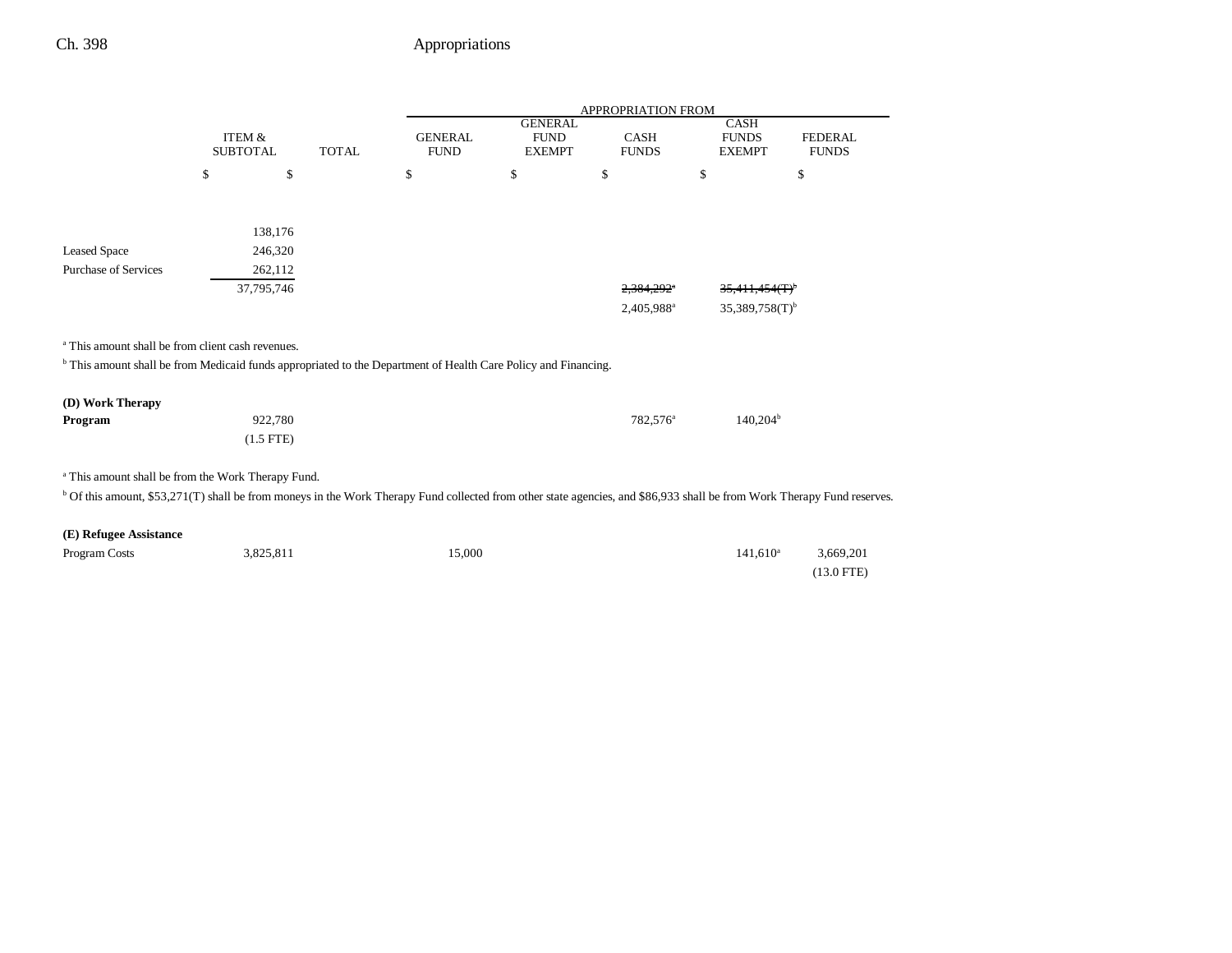<sup>a</sup> Of this amount, \$4,000(T) shall be from federal funds received by the Department of Health Care Policy and Financing and \$137,610 shall be from payments by county departments of social services.

### **(F) Disability Determination Services**

| Program Costs | 15.056.494 | $100,000(T)^a$ 14,956,494 |               |
|---------------|------------|---------------------------|---------------|
|               |            |                           | $(141.5$ FTE) |

a This amount shall be from Medicaid funds appropriated to the Department of Health Care Policy and Financing

|                                                | 134,238,155     |                          |              |                             |               |
|------------------------------------------------|-----------------|--------------------------|--------------|-----------------------------|---------------|
|                                                | 132,937,333     |                          |              |                             |               |
| TOTALS PART VII                                |                 |                          |              |                             |               |
| (HUMAN SERVICES) <sup>5, 6, 20, 125, 126</sup> | \$1,612,393,537 | <del>\$466,307,796</del> | \$58,424,208 | $$656,846,975$ <sup>*</sup> | \$430,814,558 |
|                                                | \$1,665,088,647 | \$463,343,091            | \$59,805,166 | $$647,575,810^a$            | \$494,364,580 |

<sup>a</sup> Of this amount,  $\frac{$487,965,575}{$484,547,631}$  contains a (T) notation, and  $\$101,866,415$  \$95,561,601 contains an (L) notation.

**FOOTNOTES** -- The following statements are referenced to the numbered footnotes throughout section 2.

- 5 (Governor lined through this provision. See L. 99, p. 2245.)
- 6 All Departments, Totals -- The General Assembly requests that copies of all reports requested in other footnotes contained in this act be delivered to the Joint Budget Committee and the majority and minority leadership in each house of the General Assembly. Each principal department of the state shall produce its rules and regulations in an electronic format that is suitable for public access through electronic means. Such rules and regulations in such format shall be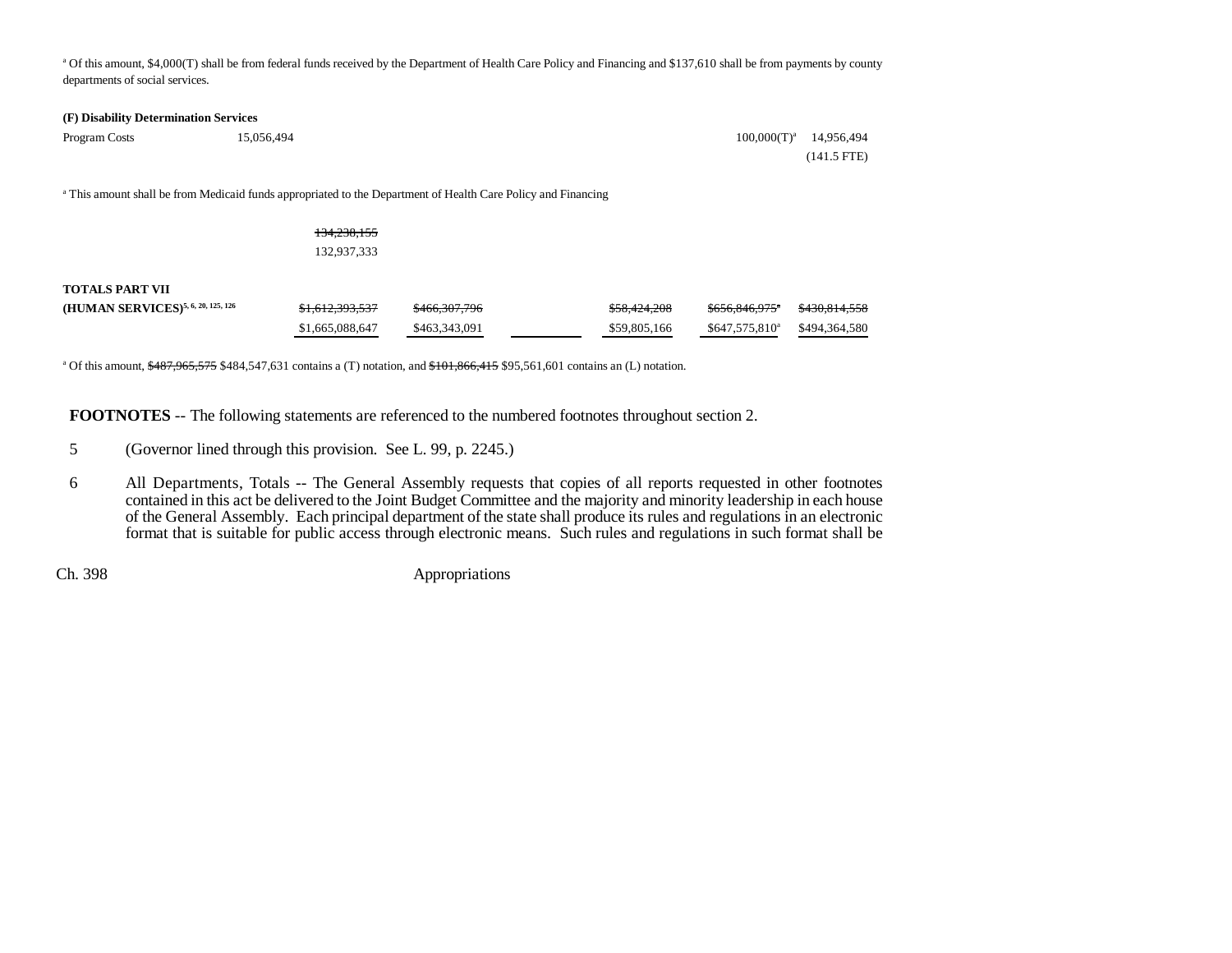|                 |              |             | APPROPRIATION FROM |              |               |              |  |  |  |
|-----------------|--------------|-------------|--------------------|--------------|---------------|--------------|--|--|--|
|                 |              |             | GENERAL            |              | CASH          |              |  |  |  |
| ITEM &          |              | GENERAL     | <b>FUND</b>        | CASH         | <b>FUNDS</b>  | FEDERAL      |  |  |  |
| <b>SUBTOTAL</b> | <b>TOTAL</b> | <b>FUND</b> | <b>EXEMPT</b>      | <b>FUNDS</b> | <b>EXEMPT</b> | <b>FUNDS</b> |  |  |  |
|                 |              |             |                    |              |               |              |  |  |  |

submitted to the Office of Legislative Legal Services for publishing on the Internet. It is the intent of the General Assembly that this be done within existing resources.

- 8 Department of Corrections, Management, Executive Director's Office Subprogram; Department of Human Services, Division of Youth Corrections, and Health and Rehabilitation Services, Alcohol and Drug Abuse Division; Judicial Department, Probation and Related Services; and Department of Public Safety, Division of Criminal Justice -- It is the intent of the General Assembly that state criminal justice agencies involved in multi-agency programs requiring separate appropriations to each agency designate one lead agency to be responsible for submitting a comprehensive annual budget request for such programs to the Joint Budget Committee. Each agency must still submit its portion of such request with its own budget document.
- 9 (Governor lined through this provision. See L. 99, p. 2245.)
- 14(Governor lined through this provision. See L. 99, p. 2246.)
- 20 Department of Corrections; Department of Education; Department of Human Services; Department of Public Health and Environment; and Department of Public Safety, Totals -- The General Assembly has included an inflationary increase for food and medical expenses in FY 1999-2000. These increases are provided separately from any reductions to the Department's operating budget.
- 48Department of Health Care Policy and Financing, Medical Programs Administration, Medicaid Management Information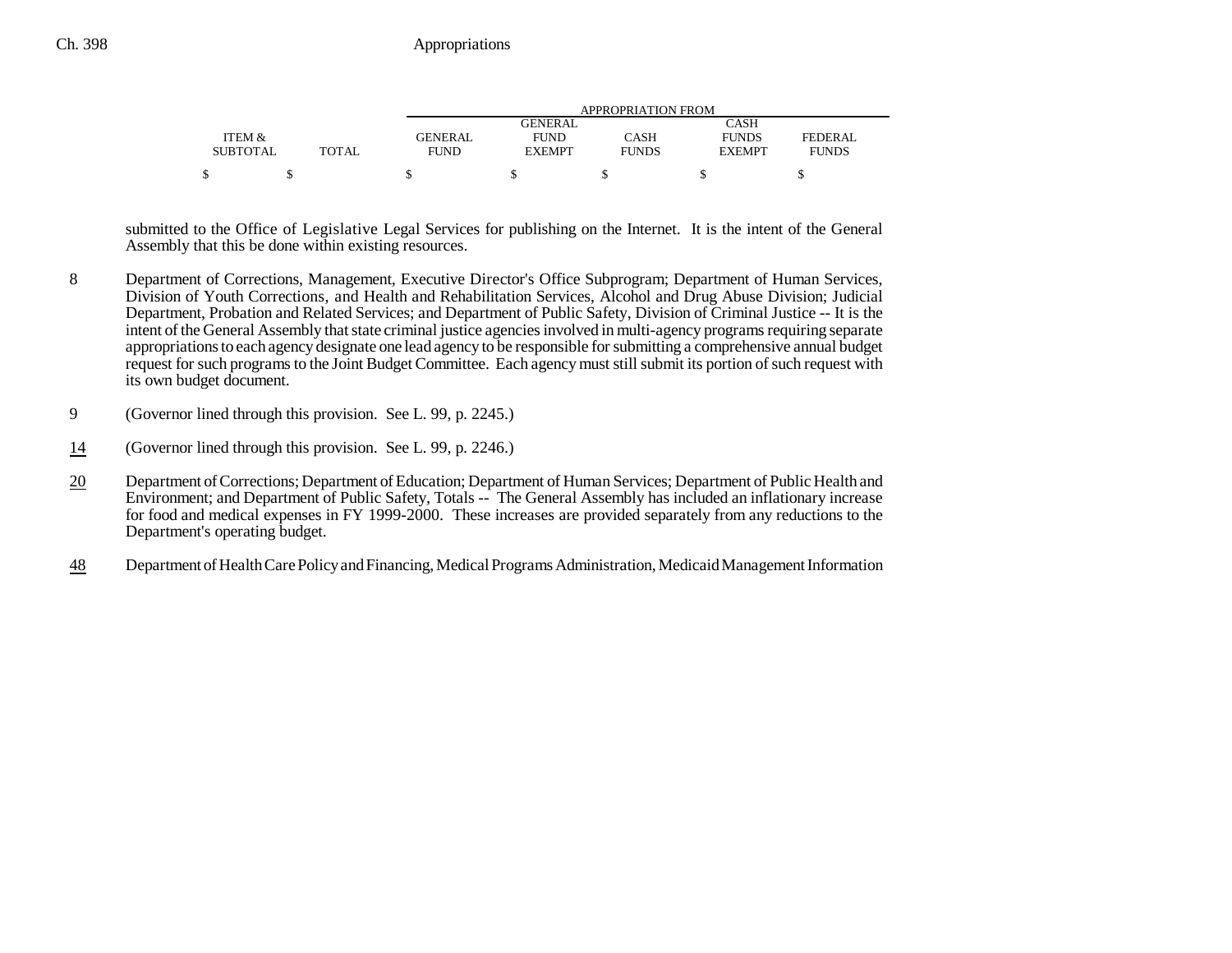System Contract; and Department of Human Services, Health and Rehabilitation Services, Office of Health and Rehabilitation, Mental Health Community Programs, Mental Health Capitation -- It is the intent of the General Assembly that expenditure and eligibility data for the mental health capitation program be as accurate and complete as possible. The new Medicaid Management Information System was designed to the Department of Human Services' and providers' specifications, but it has been determined that further changes would enhance the program monitoring and expenditure reporting capability of the system. The capitation providers have indicated that they may be willing to pay the State's share of the total Medicaid funds needed to make necessary Medicaid Management Information System changes on behalf of the capitation program. The Departments are requested to provide a report to the Joint Budget Committee by May 1, 1999, on their plans for modifying the system, the cost of the modifications, and whether providers have agreed to pay the State's share of the total Medicaid funds required. The report should include a request for supplemental adjustments to spending authority that may be needed to accomplish any changes.

- 77 Department of Human Services, Executive Director's Office -- The General Assembly expects the State Board of Human Services to take appropriate actions pursuant to Section  $26-1-121(1)(c)$ , C.R.S., as soon as the Executive Director determines that any appropriation for payment of the costs described in paragraph (a) of said subsection (1) is inadequate. The Department and the State Board should not expect to rely on supplemental appropriations in determining what action is to be taken.
- 78 Department of Human Services, Executive Director's Office, Personal Services, and Operating Expenses -- It is the intent of the General Assembly that funding associated with management and administrative staff responsible for specific program areas within the Department be appropriated to the relevant program areas rather than to the Executive Director's Office. The Department is requested to reflect the transfer of such dollar amounts and the associated FTE to specific program areas in its FY 2000-01 budget request as a decision item.
- 79 Department of Human Services, Executive Director's Office, Injury Prevention Program -- The Department is requested to include in its annual budget request information regarding the cost-effectiveness of this program. Such information should include: actual and planned annual expenditures for this line item, by program; the actual number of workers' compensation claims filed, by type of injury and by program; and the related costs associated with workers' compensation claims filed, by type of injury and by program.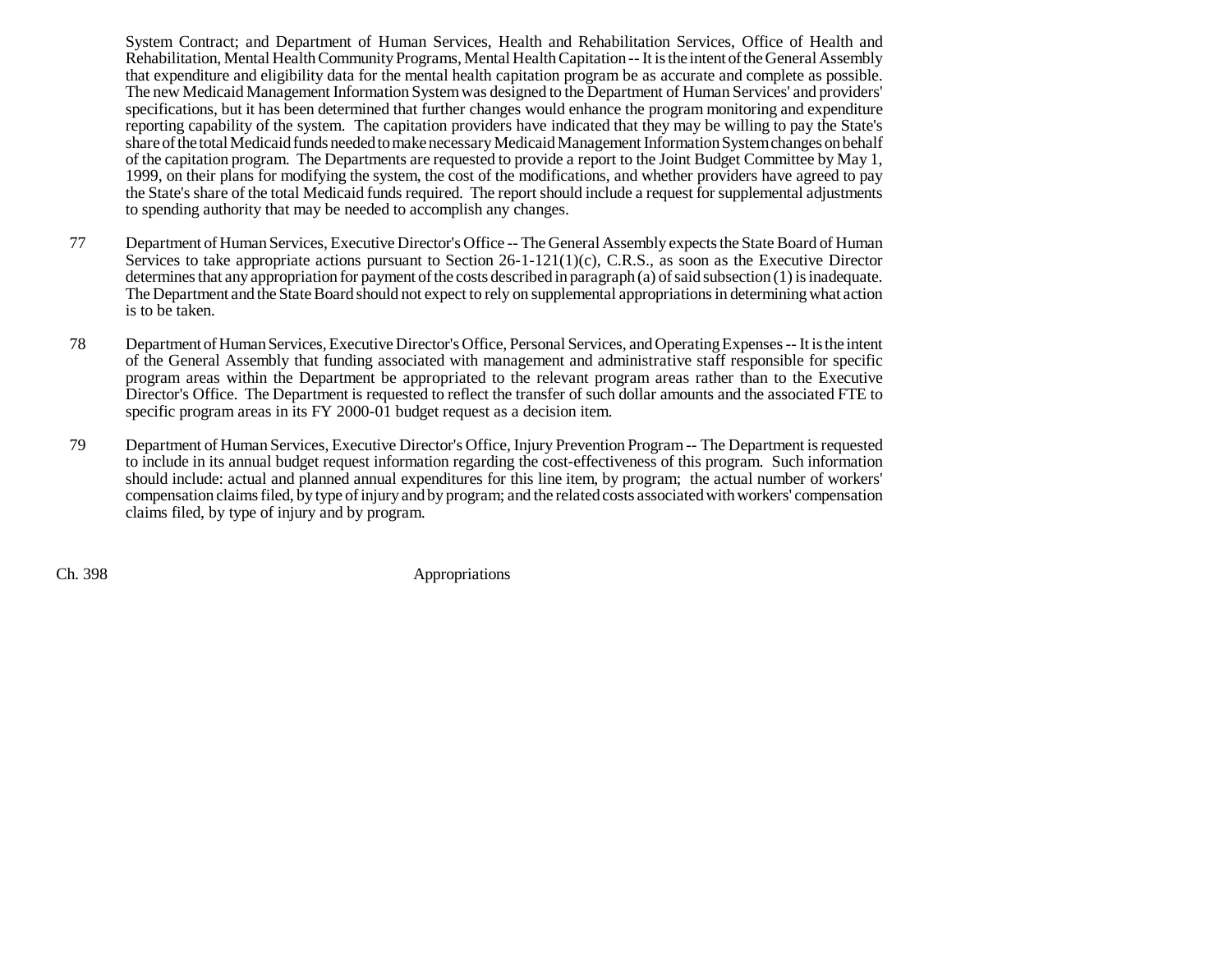|                 |              |             | APPROPRIATION FROM |              |               |              |  |  |  |
|-----------------|--------------|-------------|--------------------|--------------|---------------|--------------|--|--|--|
|                 |              |             | GENERAL            |              | CASH          |              |  |  |  |
| ITEM &          |              | GENERAL     | <b>FUND</b>        | CASH         | <b>FUNDS</b>  | FEDERAL.     |  |  |  |
| <b>SUBTOTAL</b> | <b>TOTAL</b> | <b>FUND</b> | <b>EXEMPT</b>      | <b>FUNDS</b> | <b>EXEMPT</b> | <b>FUNDS</b> |  |  |  |
|                 |              |             |                    |              |               |              |  |  |  |

- 80 (Governor lined through this provision. See L. 99, p. 2249.)
- 81 Department of Human Services, Office of Information Technology Services, Client Index Project -- The Department is requested to include in its budget request for FY 2000-01 information regarding the ongoing costs and benefits of the Client Index. Specifically, the Department is requested to identify: the actual number of hours of Help Desk support required, by program area or system; and, any tangible benefits that have resulted due to implementation of the Client Index.
- 82 Department of Human Services, Office of Operations, Utilities -- Up to \$100,000 of the Department's utility appropriation may be used to develop and implement a program designed to decrease energy consumption. A portion of these funds may be used to hire an energy program manager.
- 83 Department of Human Services, County Administration, County Share of Offsetting Revenues -- It is the intent of the General Assembly that, pursuant to Section 26-13-108, C.R.S., the Department utilize recoveries to offset the costs of providing public assistance. This appropriation represents an estimate of the county share of such recoveries and, if the amount of the county share of such recoveries is greater than the amount reflected in this appropriation, the Department is authorized to disburse an amount in excess of this appropriation to reflect the actual county share of such recoveries.
- 84 Department of Human Services, County Administration, County Incentive Payments -- It is the intent of the General Assembly that, pursuant to Sections 26-13-108 and 26-13-112(2)(c), C.R.S., the Department distribute child support incentive payments to counties. This appropriation represents an estimate of one-half of the State share of recoveries of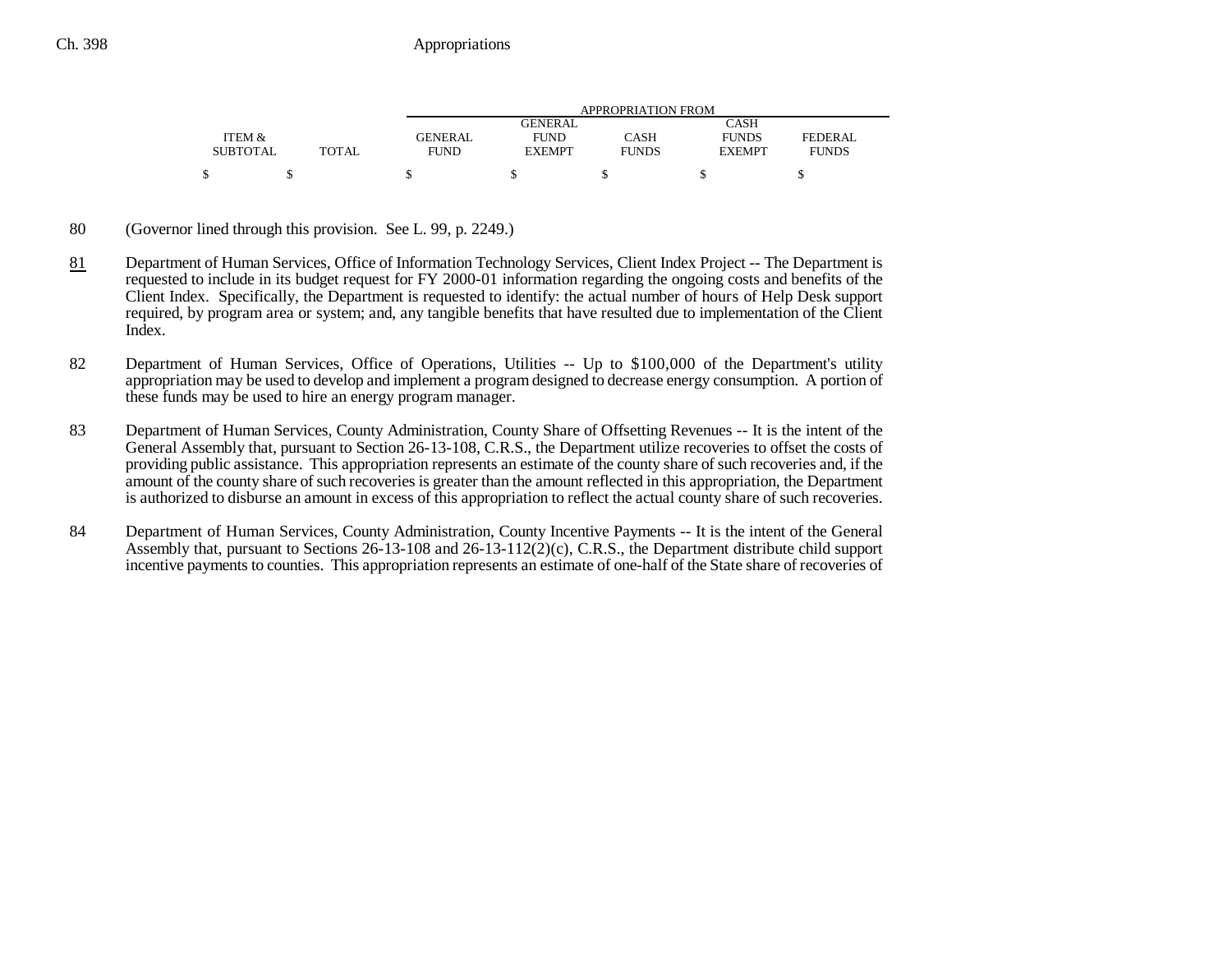amounts of support for public assistance recipients, as described in Section 26-13-108, C.R.S. If the amount of one-half of the State share of such recoveries is greater than the amount reflected in this appropriation, the Department is authorized to disburse an amount in excess of this appropriation to reflect one-half of the actual State share of such recoveries.

- 85 Department of Human Services, Self-Sufficiency, Adult Assistance Programs -- The Department is requested to include in its annual budget request information regarding the federal Supplemental Security Income (SSI) Program. Specifically, the Department is requested to provide data regarding the number of individuals in Colorado eligible for SSI and the average monthly SSI payment. Such data is requested by month for the last two actual years.
- 86 Department of Human Services, Self-Sufficiency, Adult Assistance Programs, Old Age Pension Program -- The Department is requested to reflect in its annual budget request all expenditures associated with the Old Age Pension Program, including grant payments for each recipient population as well as state and county program administration costs.
- 87 (Governor lined through this provision. See L. 99, p. 2249.)
- 88 (Governor lined through this provision. See L. 99, p. 2250.)
- 89 Department of Human Services, Self-Sufficiency, Colorado Works Program, County Block Grants -- It is the intent of the General Assembly that the appropriation of local funds for Colorado works program county block grants may be decreased by a maximum of \$100,000 to reduce one or more small counties' fiscal year 1999-00 targeted or actual spending level, pursuant to Section 26-2-714 (8), C.R.S.
- 89a DEPARTMENT OF HUMAN SERVICES, SELF-SUFFICIENCY, AGING AND ADULT SERVICES, STATE-FUNDING FOR SENIOR Services -- It is the intent of the General Assembly that the funding associated with the State-funding FOR SENIOR SERVICES LINE BE USED TO PROVIDE FUNDING FLEXIBILITY, THROUGH THE EXISTING AREA AGENCIES ONAGING, TO LOCAL COMMUNITIES TO ADDRESS SPECIFIC NEEDS IN THEIR COMMUNITIES THAT ARE NOT BEING MET WITH CURRENT RESOURCES.
- 90Department of Human Services, Self-Sufficiency, Child Support Enforcement, Automated Child Support Enforcement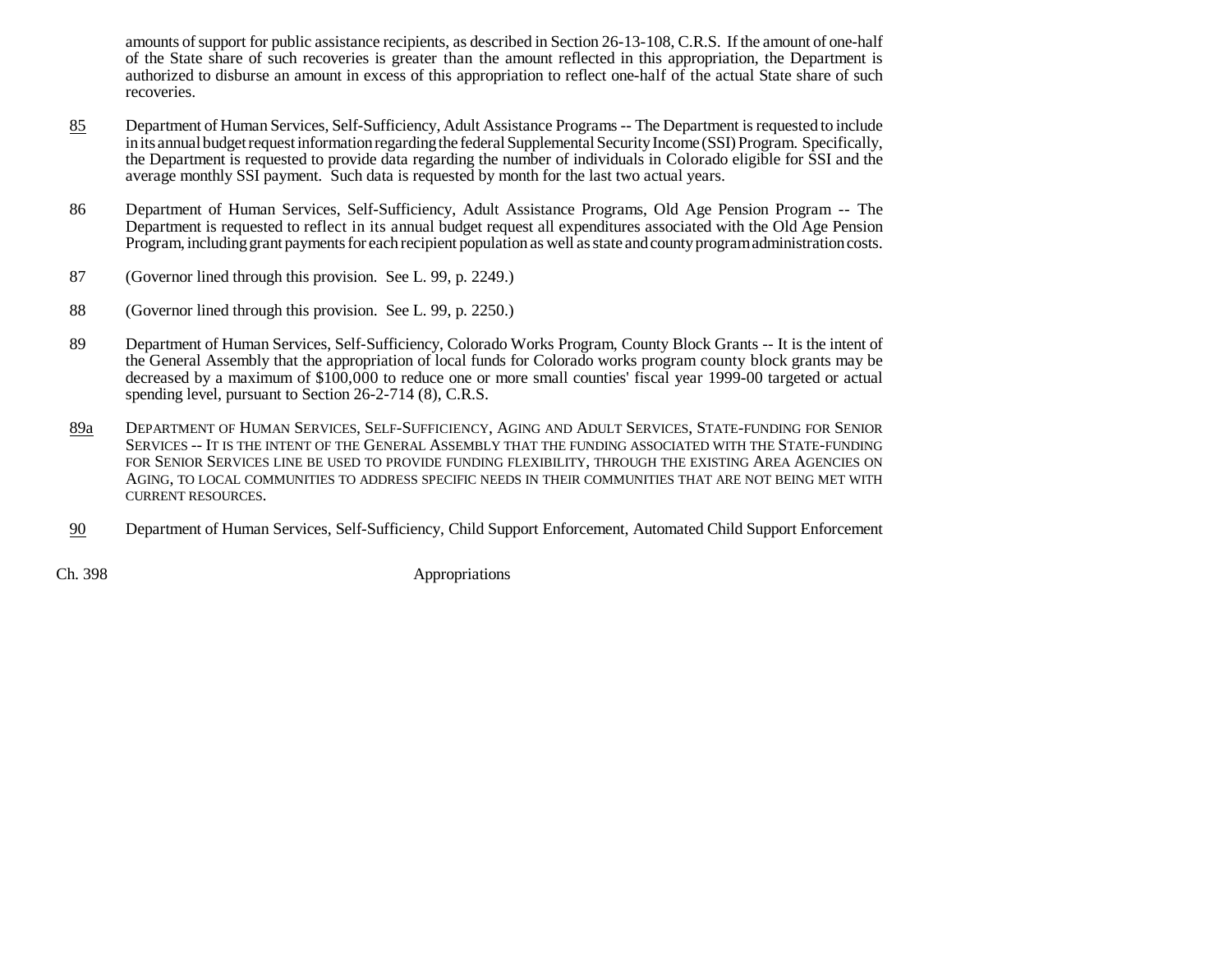|                 |              |             | APPROPRIATION FROM |              |               |              |  |  |  |
|-----------------|--------------|-------------|--------------------|--------------|---------------|--------------|--|--|--|
|                 |              |             | GENERAL            |              | CASH          |              |  |  |  |
| ITEM &          |              | GENERAL     | <b>FUND</b>        | CASH         | <b>FUNDS</b>  | FEDERAL      |  |  |  |
| <b>SUBTOTAL</b> | <b>TOTAL</b> | <b>FUND</b> | <b>EXEMPT</b>      | <b>FUNDS</b> | <b>EXEMPT</b> | <b>FUNDS</b> |  |  |  |
|                 |              |             |                    |              |               |              |  |  |  |

System -- The Department is requested to report to the Joint Budget Committee by December 1, 2001 regarding alternative methods of administering the Family Support Registry. Specifically, the Department is requested to compare the costs and benefits of continuing to operate the Family Support Registry through a contract with an outside vendor to the costs and benefits of operating the Family Support Registry utilizing Department staff.

- 91 Department of Human Services, Children, Youth and Families, Child Welfare -- The Department is requested to reflect in its annual budget request the gross amount of payments to child welfare service providers, including amounts that were paid using revenues other than county, state, or federal tax revenues. The Department is requested to reflect such amounts for the last two actual fiscal years.
- 92 Department of Human Services, Children, Youth and Families, Child Welfare -- It is the intent of the General Assembly to encourage counties to serve children in the most appropriate and least restrictive manner. For this purpose, the Department may transfer funds among all line items in this long bill group total for child welfare.
- 93 Department of Human Services, Children, Youth and Families, Child Welfare, Child Welfare Services -- The Department is requested to reflect in its annual budget request expenditures for the last two fiscal years for services that are now funded through this consolidated line item. Such data should include both the number of children for whom services were purchased and the average payment per child for the following services: Out-of-Home Placement Services, Subsidized Adoption Payments, Case Service Payments Related to Subsidized Adoptions, Child Welfare-related Child Care, and Burials.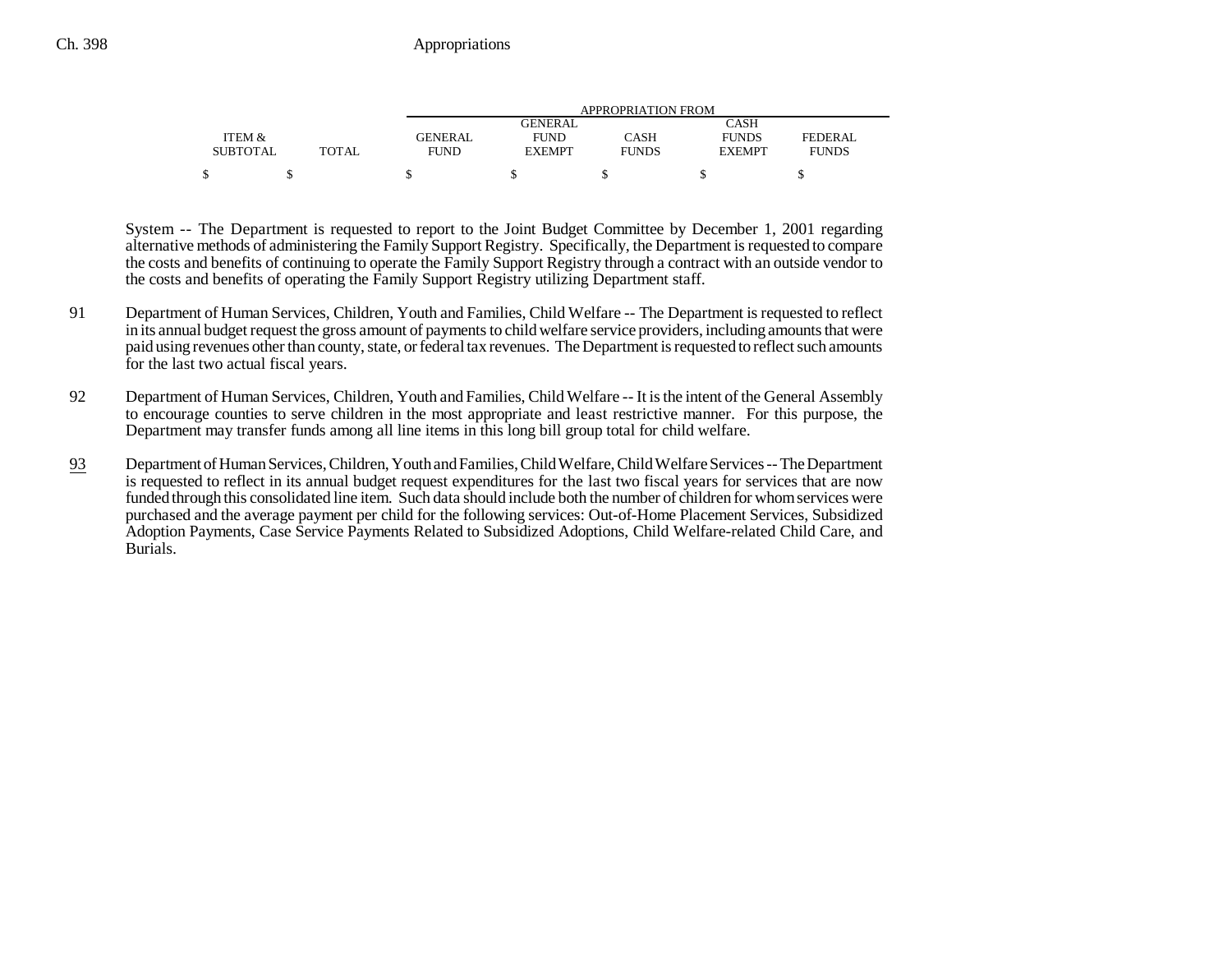- 93a Department of Human Services, Children, Youth and Families, Special Purpose Welfare Programs, Family Development Centers -- It is the intent of the General Assembly that prior to receiving any funding through this line item, each Family Development Center should make efforts to access any other funds available for its operations.
- 94 Department of Human Services, Division of Youth Corrections, Administration -- The Division is requested to submit a report to the Joint Budget Committee and the Judiciary Committees of the House of Representatives and the Senate by November 1, 1999, analyzing the advantages and disadvantages of alternatives to a state-run system for juvenile detention, including, but not limited to, transferring responsibility for detention to local communities, requiring local communities to share in the cost of detention, and capping detention facilities. The Division is requested to make a recommendation on whether to continue the state-run system for juvenile detention, and if the recommendation is to change the system, to propose legislation. In addition, the Division is requested to propose methods for controlling the growth in the commitment population.
- 95 Department of Human Services, Division of Youth Corrections, Administration -- The Division should continue its efforts to provide outcome data on the effectiveness of its programs. The Division is requested to provide to the Joint Budget Committee by January 1 of each year an evaluation of Division placements, community placements, and nonresidential placements, which shall include but not be limited to the number of juveniles served, length of stay, and recidivism data per placement.
- 96 Department of Human Services, Division of Youth Corrections, Institutional Programs, Enhanced Mental Health Services at Lookout Mountain; and Enhanced Mental Health Services Pilot for Detention -- The Division of Youth Corrections is requested to report outcome data regarding enhanced mental health services provided at the Lookout Mountain Youth Services Center, as well as the enhanced mental health services pilot program for detention. The Division submitted an initial report to the Joint Budget Committee in 1998 outlining proposed client outcome and program performance measures. The Division is requested to submit a report to the Joint Budget Committee providing actual outcome data by November 1, 1999.
- 97(Governor lined through this provision. See L. 99, p. 2250.)
- 98Department of Human Services, Division of Youth Corrections, Community Programs, Purchase of Contract Placements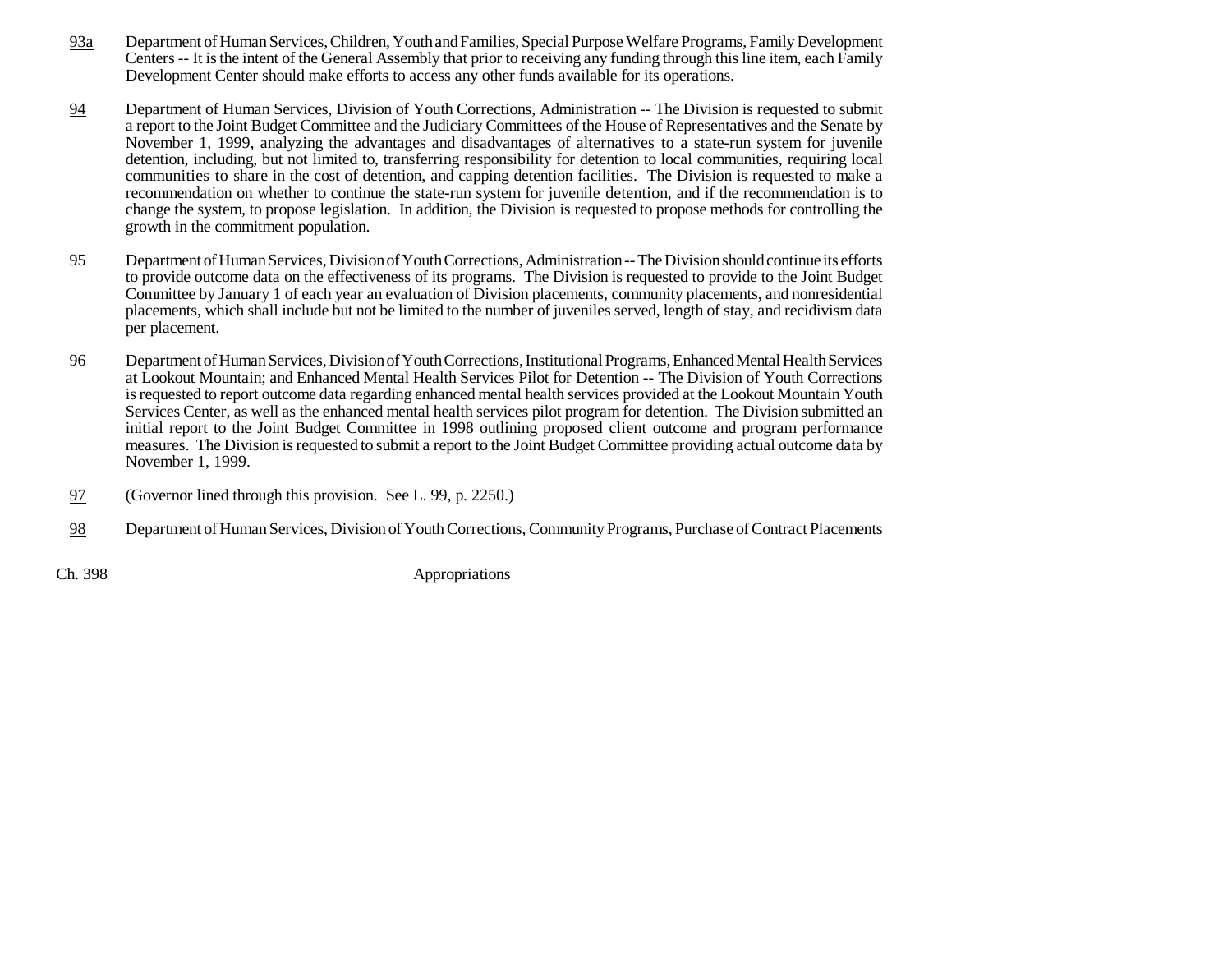|                 |              |             | APPROPRIATION FROM |              |               |              |  |  |
|-----------------|--------------|-------------|--------------------|--------------|---------------|--------------|--|--|
|                 |              |             | GENERAL            |              | CASH          |              |  |  |
| ITEM &          |              | GENERAL     | <b>FUND</b>        | CASH         | <b>FUNDS</b>  | FEDERAL.     |  |  |
| <b>SUBTOTAL</b> | <b>TOTAL</b> | <b>FUND</b> | <b>EXEMPT</b>      | <b>FUNDS</b> | <b>EXEMPT</b> | <b>FUNDS</b> |  |  |
|                 |              |             |                    |              |               |              |  |  |

-- It is the intent of the General Assembly that the Division of Youth Corrections: 1) develop a risk-based monitoring system for overseeing both in-state and out-of-state contracts; 2) ensure contractor compliance with performance standards; and 3) take appropriate corrective actions to remedy deficiencies as needed. The Division is requested to report on monitoring activities, deficiencies identified, and actions taken by the Division to the Joint Budget Committee by November 1, 1999.

- 99(Governor lined through this provision. See L. 99, p. 2250.)
- 100 Department of Human Services, Division of Youth Corrections, Community Programs, S.B. 91-94 Programs -- It is the intent of the General Assembly that funds appropriated for Senate Bill 91-94 programs are to provide alternative services for juveniles determined to be at imminent risk of being placed in a detention or commitment facility and to provide services designed to reduce the length of stay of juveniles placed in Division facilities. In an effort to improve the effectiveness of S.B. 91-94 in reducing detention and commitment populations, the Division is requested to focus S.B. 91-94 funds on programs and services that will most effectively reduce populations in Division facilities, including intake screening, assessment, and case management services and other services designed to divert youth from placement in secure facilities.
- 101 Department of Human Services, Division of Youth Corrections, Community Programs, S.B. 91-94 Programs -- The Division is requested to submit to the Joint Budget Committee no later than November 1 of each year a report detailing Senate Bill 91-94 programs' impact by judicial district upon the committed and detention populations in Division of Youth Corrections facilities. In addition, the Division is requested to collect standardized data on youth served by S.B. 91-94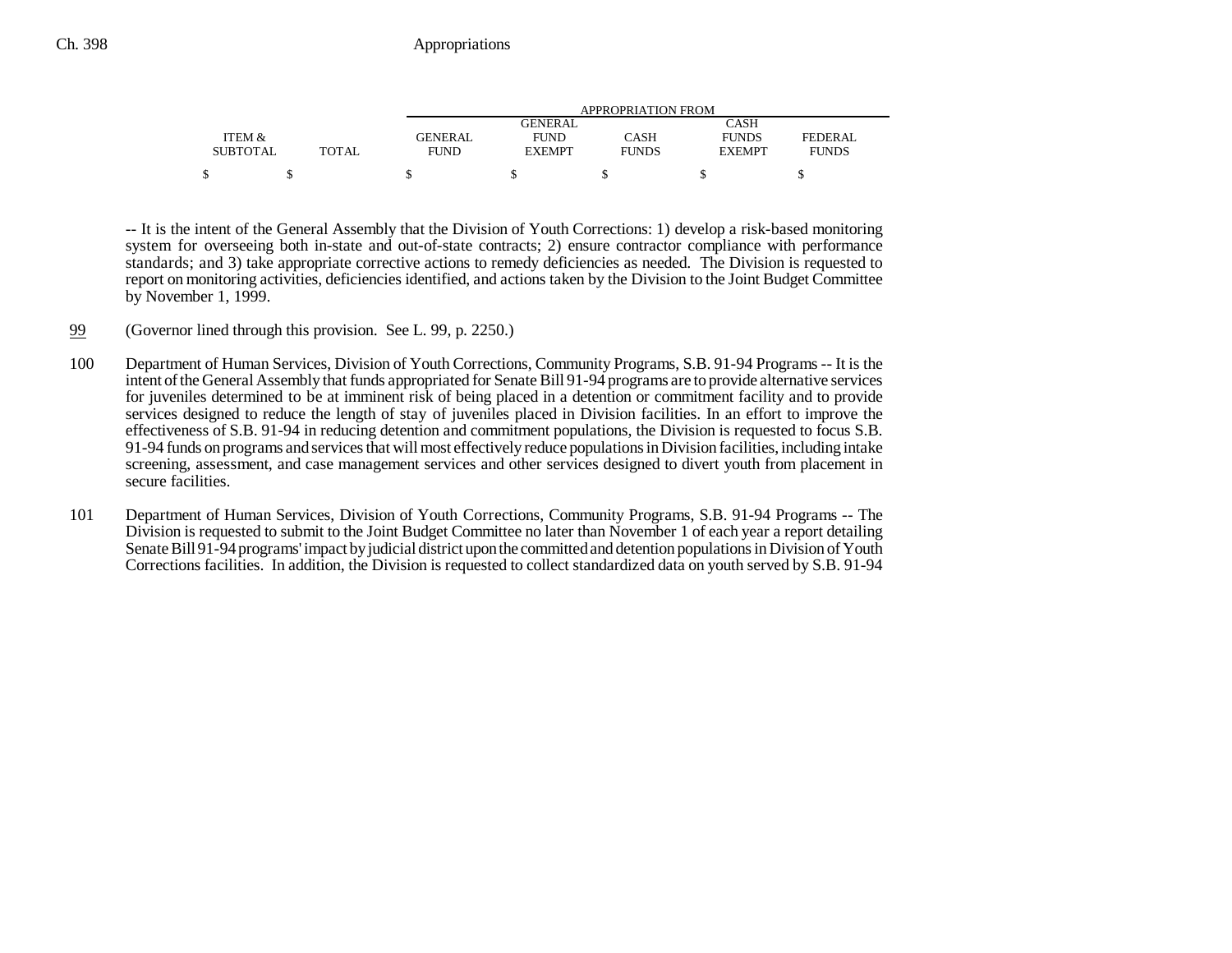programs and include an analysis of this data in the report to allow for comparison of the effectiveness of S.B. 91-94 programs between judicial districts.

- 102 Department of Human Services, Division of Youth Corrections, Community Programs, Parole Program Services -- The Division should continue its efforts to provide outcome data on the effectiveness of its programs. The Division is requested to provide to the Joint Budget Committee by November 1 of each year an evaluation of parole program services, which shall include but not be limited to the number of juveniles served, average daily population, length of stay, parole revocations and suspensions, and recidivism data.
- 103 Department of Human Services, Health and Rehabilitation Services, Office of Health and Rehabilitation, Administration, Mental Health Data Analysis Contracts -- It is the intent of the General Assembly that the funding provided in this line item be provided only in FY 1999-2000, FY 2000-01, and FY 2001-02 and that the amount provided in FY 2001-02 be half of the amount originally appropriated.
- 104 Department of Human Services, Health and Rehabilitation Services, Office of Health and Rehabilitation, Mental Health Community Programs -- The Department is requested to compile detailed quarterly data of the waiting lists for community mental health services, and provide the Joint Budget Committee with quarterly reports of this data within 30 days of the respective quarter's end.
- 105 Department of Human Services, Health and Rehabilitation Services, Office of Health and Rehabilitation, Mental Health Community Programs -- It is the intent of the General Assembly that the Office of Health and Rehabilitation work to ensure that additional resources are allocated to serve the Native American population.
- 106(Governor lined through this provision. See L. 99, p. 2250.)
- 107 Department of Human Services, Health and Rehabilitation Services, Office of Health and Rehabilitation, Mental Health Community Programs, Mental Health Capitation -- The Department is requested to provide a report to the Joint Budget Committee by February 20, 2000, on the fiscal impact of any changes to the capitation rate structure for FY 1999-2000. This report should include a comparison of total program costs under the new rate structure and the old rate structure, taking FY 1999-2000 supplemental eligibility adjustments into account.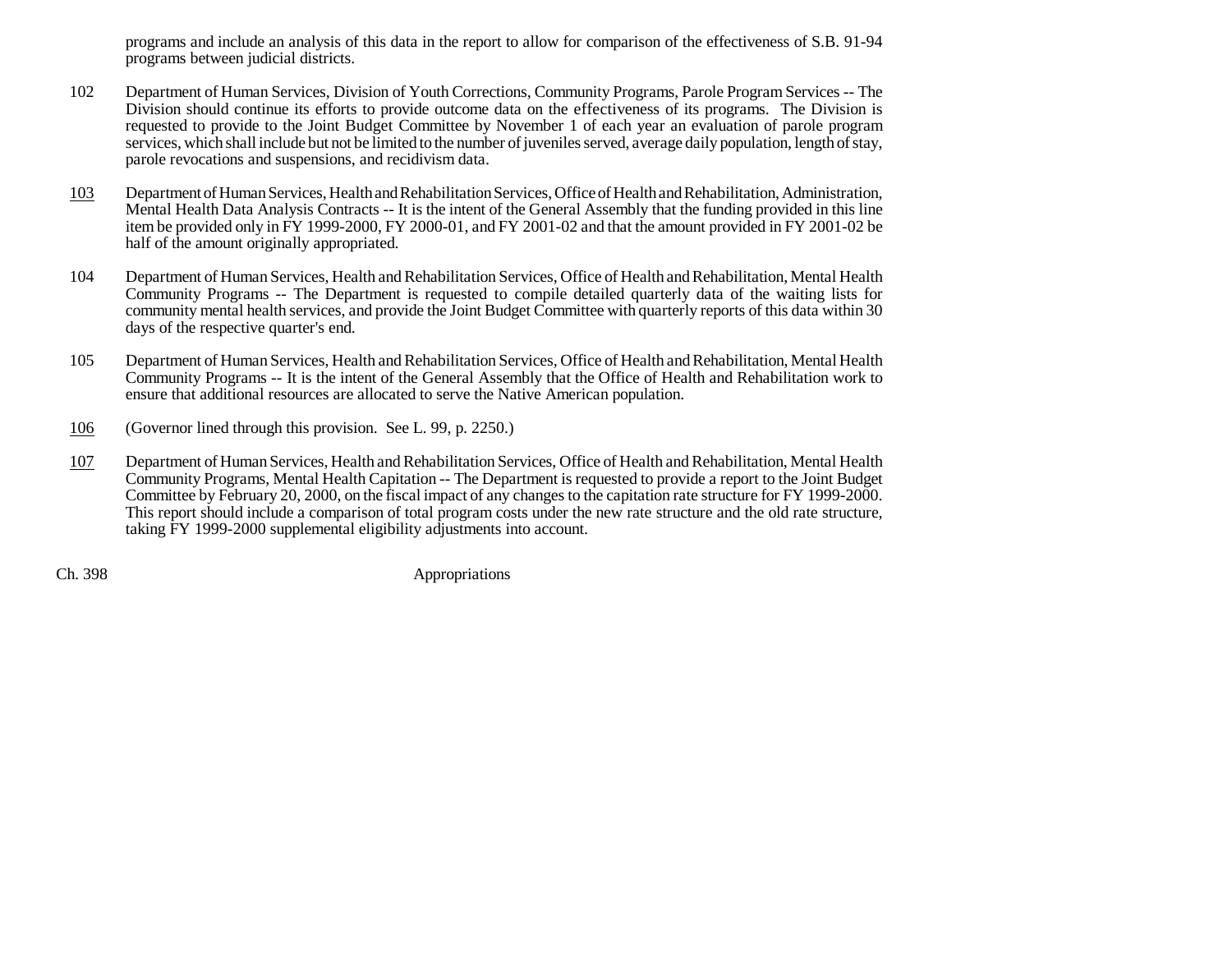|                 |       |                | APPROPRIATION FROM |              |               |              |  |  |
|-----------------|-------|----------------|--------------------|--------------|---------------|--------------|--|--|
|                 |       |                | GENERAL            |              | CASH          |              |  |  |
| ITEM &          |       | <b>GENERAL</b> | <b>FUND</b>        | CASH         | <b>FUNDS</b>  | FEDERAL      |  |  |
| <b>SUBTOTAL</b> | TOTAL | <b>FUND</b>    | <b>EXEMPT</b>      | <b>FUNDS</b> | <b>EXEMPT</b> | <b>FUNDS</b> |  |  |
|                 |       |                |                    |              |               |              |  |  |

- 108 Department of Human Services, Health and Rehabilitation Services, Office of Health and Rehabilitation, Mental Health Community Programs, Mental Health Capitation -- The Department is requested to provide a report to the Joint Budget Committee, as part of its annual budget submission, that reviews options and recommendations for determining whether the Medicaid mental health capitation program is in compliance with the requirement that total program costs be no more than 95 percent of costs under a comparable fee-for-service program. This report should include any information currently available showing that the Department is in compliance with this requirement, proposals for how compliance could be better demonstrated, and any recommendations for related statutory changes.
- 109 Department of Human Services, Health and Rehabilitation Services, Office of Health and Rehabilitation, Mental Health Community Programs, Mental Health Capitation; and Direct Services, Mental Health Institutes -- The Department is requested to provide a report to the Joint Budget Committee, as part of its annual budget submission, that reviews its progress, goals, and proposed time frames for incorporating adult inpatient services at the State mental health institutes into the Medicaid mental health capitation program.
- 110 Department of Human Services, Health and Rehabilitation Services, Office of Health and Rehabilitation, Mental Health Community Programs, Mental Health Capitation; and Services for Target Clients -- The Department is requested to provide a report to the Joint Budget Committee, as part of its annual budget submission, that reviews its progress toward reducing variations among rates paid to regional providers that cannot be reasonably justified.
- 111 Department of Human Services, Health and Rehabilitation Services, Office of Health and Rehabilitation, Mental Health Community Programs, Medicaid Psycho-Pharmaceuticals -- The Department is requested to report to the Joint Budget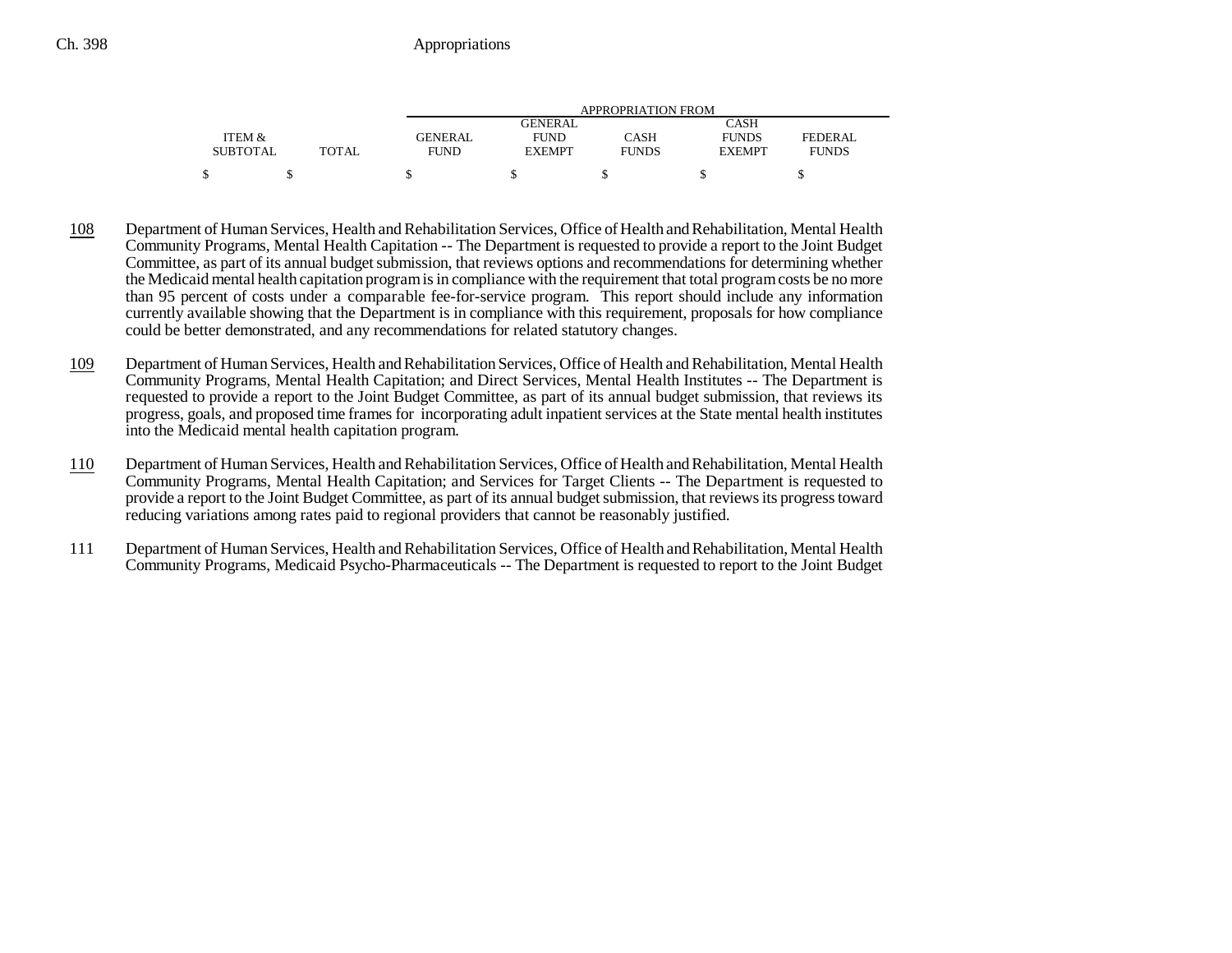Committee with its November 1 budget submission on its progress toward incorporation of medication funding in the capitated Medicaid mental health contracts. This report should include an expected time line for incorporation, as well as estimates of the programmatic impacts of such a change.

- 112 Department of Human Services, Health and Rehabilitation Services, Office of Health and Rehabilitation, Mental Health Community Programs, Services for Target Clients -- The Department is requested to monitor and report on medication funding for community mental health centers, including the amounts and sources of financial and in-kind contributions received by each center. The General Assembly is particularly interested in efforts by community mental health centers to maximize available funding for medications from non-state sources. The Department is requested to include this report with its November 1 annual budget submission.
- 113 Department of Human Services, Health and Rehabilitation Services, Office of Health and Rehabilitation, Mental Health Community Programs, Eastern Regional Acute Treatment Unit -- It is the intent of the General Assembly that this appropriation be used to support the acute treatment unit serving residents of Adams, Arapahoe, and Douglas Counties, and the City of Aurora.
- 114 Department of Human Services, Health and Rehabilitation Services, Office of Health and Rehabilitation, Mental Health Community Programs, Enhanced Mental Health Pilot Services for Detained Youth-- The Department is requested to specify in contracts with community mental health centers that youth participating in this program will receive mental health services for as long as is deemed medically necessary
- 115 Department of Human Services, Health and Rehabilitation Services, Office of Health and Rehabilitation, Mental Health Community Programs, Early Intervention Program -- It is the intent of the General Assembly that two pilot programs serve 700 children in FY 1997-98 and FY 1998-99 and serve 507 children in FY 1999-2000. Prior to the end of this period, a determination shall be made as to the programs' success in reducing costs in other systems. If, after two years of operation, the pilot programs are unable to demonstrate a level of savings that warrant continued investment, it is the intent of the General Assembly that the programs be discontinued and the funding eliminated. The Department is requested to report to the Joint Budget Committee by February 1, 2000 with specific program information demonstrating progress toward reducing costs in other systems, as well as any other quantifiable and objective outcome data on the performance of the programs. Evaluations of reduced costs in other systems should include, but not be limited to,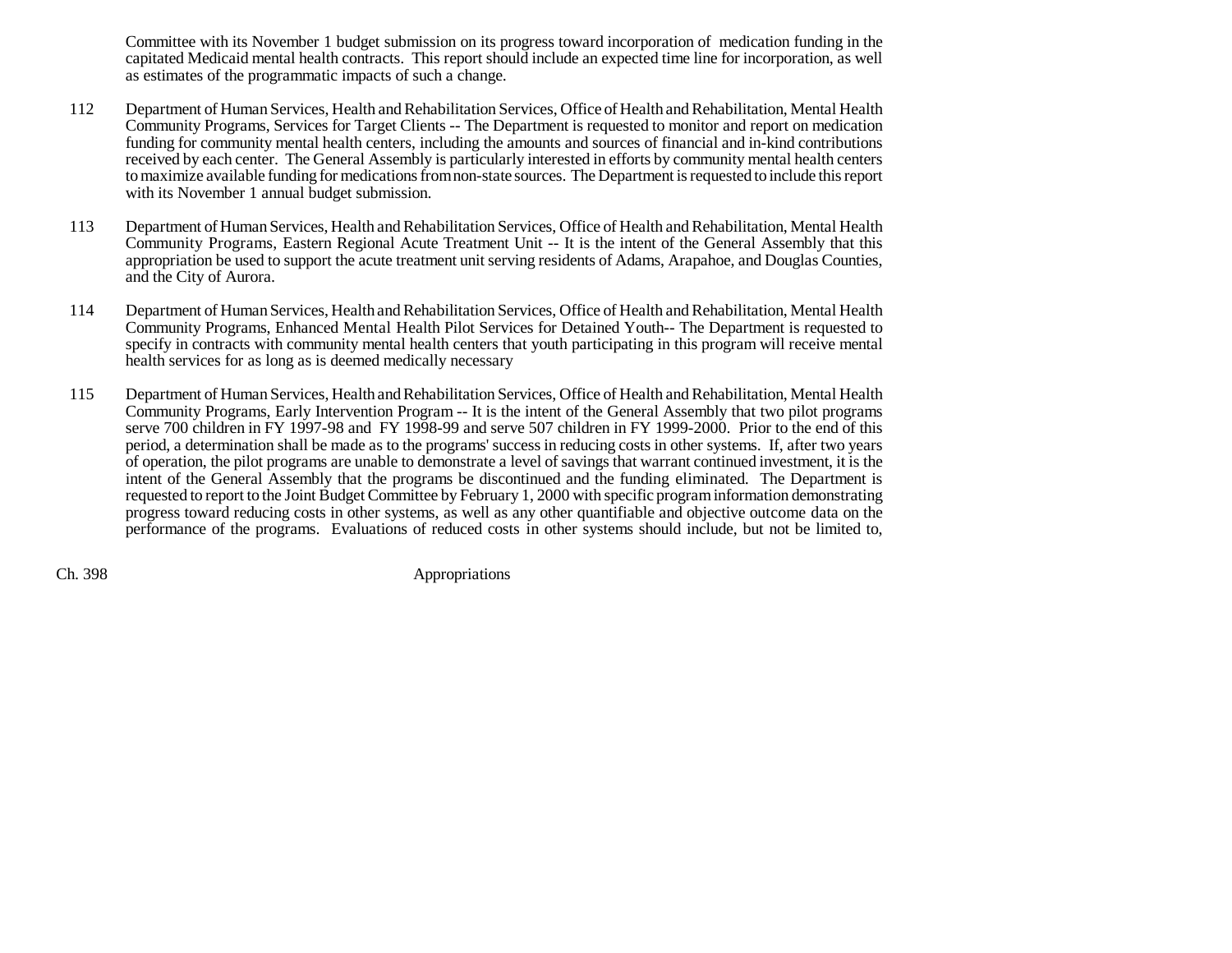|                 |              |                | APPROPRIATION FROM |              |               |                |  |  |
|-----------------|--------------|----------------|--------------------|--------------|---------------|----------------|--|--|
|                 |              |                | <b>GENERAL</b>     |              | CASH          |                |  |  |
| ITEM &          |              | <b>GENERAL</b> | <b>FUND</b>        | CASH         | <b>FUNDS</b>  | <b>FEDERAL</b> |  |  |
| <b>SUBTOTAL</b> | <b>TOTAL</b> | <b>FUND</b>    | <b>EXEMPT</b>      | <b>FUNDS</b> | <b>EXEMPT</b> | <b>FUNDS</b>   |  |  |
|                 |              |                |                    |              |               |                |  |  |

out-of-home placement, psychiatric hospitalization, and education.

- 116 Department of Human Services, Health and Rehabilitation Services, Office of Health and Rehabilitation, Community Services for Persons with Developmental Disabilities, Community Programs -- It is the intent of the General Assembly that this appropriation be fully utilized for the provision of community services for persons with developmental disabilities and that the Department make every reasonable effort to reduce the number of people and families on waiting lists for these services. The Department is requested to report in its annual budget request on any reversion of funds from this line item in FY 1998-99, as well as any underexpenditure anticipated for FY 1999-2000. The report should include an explanation of the causes of the reversion or underexpenditure, the actions taken by the Department to address the causes of the reversion or underexpenditure, and recommended legislative action, if any.
- 117 Department of Human Services, Health and Rehabilitation Services, Office of Health and Rehabilitation, Community Services for Persons with Developmental Disabilities, Preventive Dental Hygiene -- This appropriation shall be used to assist the Colorado Foundation of Dentistry in providing special dental services for persons with developmental disabilities.
- 118 Department of Human Services, Health and Rehabilitation Services, Division of Vocational Rehabilitation, Rehabilitation Programs - Local Funds Match -- The Division of Vocational Rehabilitation is requested to provide a report to the Joint Budget Committee, as part of its annual budget request, on the potential for replacing General Fund support in the Rehabilitation Programs - General Fund Match line item for cash funds and cash funds exempt support in the Rehabilitation Programs - Local Funds Match line item.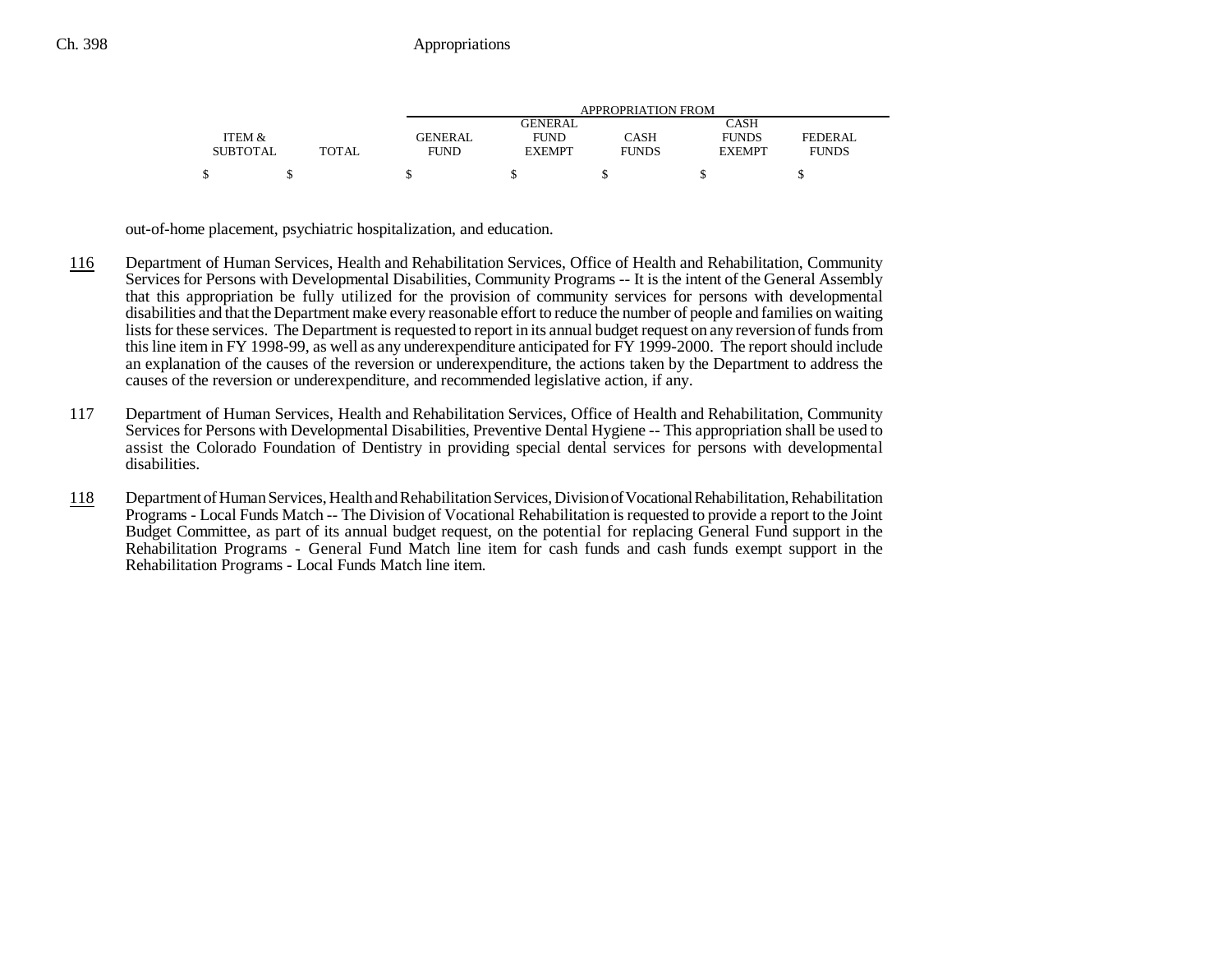- 119 Department of Human Services, Health and Rehabilitation Services, Division of Vocational Rehabilitation, Rehabilitation Programs - Local Funds Match -- It is the intent of the General Assembly that the additional spending authority approved for this line item will not require additional General Fund dollars to meet federal match requirements.
- 120 Department of Human Services, Health and Rehabilitation Services, Alcohol and Drug Abuse Division, Community Programs, Treatment Contracts -- The Department is requested to develop and monitor outcome data that demonstrates the success of the criminal justice referral treatment programs and quantifies savings to other public systems. The Department is further requested to include this information in its annual budget submission.
- 121 Department of Human Services, Health and Rehabilitation Services, Alcohol and Drug Abuse Division, Community Programs, Treatment Contracts, Detox/Shelter -- It is the intent of the General Assembly that the General Fund appropriation in this line item include support for a detoxification facility serving residents of Adams, Arapahoe, and Douglas Counties, and the City of Aurora through the managed service contractor for this area. The Department is requested to report, with its November 1 budget submission, on the funding provided to the facility by the State.
- 122 Department of Human Services, Direct Services, Homelake Domiciliary -- It is the intent of the General Assembly that the Homelake Domiciliary not require additional General Fund dollars. The Department is requested to prepare an annual plan outlining potential General Fund reductions and the impact on client fees and submit the plan to the Joint Budget Committee by November 1 of each year.
- 123 Department of Human Services, Direct Services, Mental Health Institutes -- The Department is requested to report on the financial viability of the General Hospital on the Pueblo campus as part of its FY 2000-01 budget request. The report should also review any agreement with the Department of Corrections regarding the provision of health care services to Corrections inmates by the Mental Health Institutes.
- 124 Department of Human Services, Direct Services, Institutional Programs for Persons with Developmental Disabilities -- The Department is requested to report quarterly to the Joint Budget Committee during FY 1999-2000 concerning the status of its plans to relocate clients off of the Wheat Ridge Regional Center campus into other residences and on the status of any plans for uses of the campus, including the status of negotiations with the State Land Board regarding the Kipling Village site and the Zier and Therapy Pool buildings and the status of the Department's specific contingency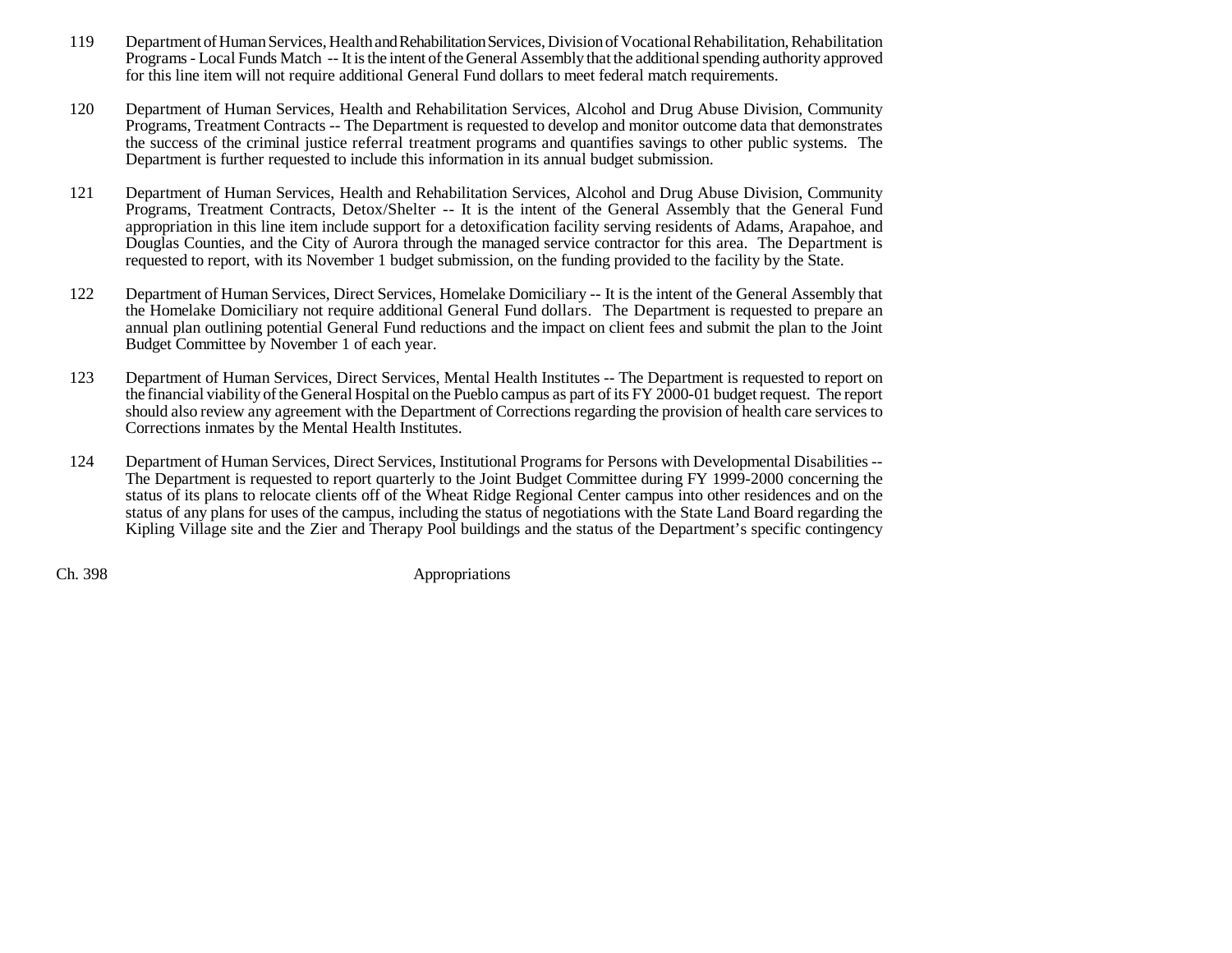|                 |              | APPROPRIATION FROM |               |              |               |                |  |
|-----------------|--------------|--------------------|---------------|--------------|---------------|----------------|--|
|                 |              |                    | GENERAL       |              | CASH          |                |  |
| ITEM &          |              | <b>GENERAL</b>     | <b>FUND</b>   | CASH         | <b>FUNDS</b>  | <b>FEDERAL</b> |  |
| <b>SUBTOTAL</b> | <b>TOTAL</b> | <b>FUND</b>        | <b>EXEMPT</b> | <b>FUNDS</b> | <b>EXEMPT</b> | <b>FUNDS</b>   |  |
|                 |              |                    |               |              |               |                |  |
|                 |              |                    |               |              |               |                |  |

plans relating to the outcome of those negotiations.

- 125 Department of Human Services, Totals -- Up to \$60,000 of the Department's FY 1999-2000 personal services appropriations may by used for advertising costs directly related to employee recruitment. The Department is requested to provide a listing of such expenditures incurred, by line item and in total, in its annual budget request.
- 126(Governor lined through this provision. See L. 99, p. 2250.)

**SECTION 2.** Part VII (5) (A), (5) (C), (7) (B), and (7) (C) and the affected totals of Part VII of section 2 of chapter 336, Session Laws of Colorado 1998, as amended by section 1 of chapter 347, Session Laws of Colorado 1999, and the said Part VII (5) (A) and (7) (C) as further amended by section 9 of chapter 364, Session Laws of Colorado 1999, are amended to read:

## **PART VIIDEPARTMENT OF HUMAN SERVICES**

**(5) SELF-SUFFICIENCY (A) Adult Assistance Programs**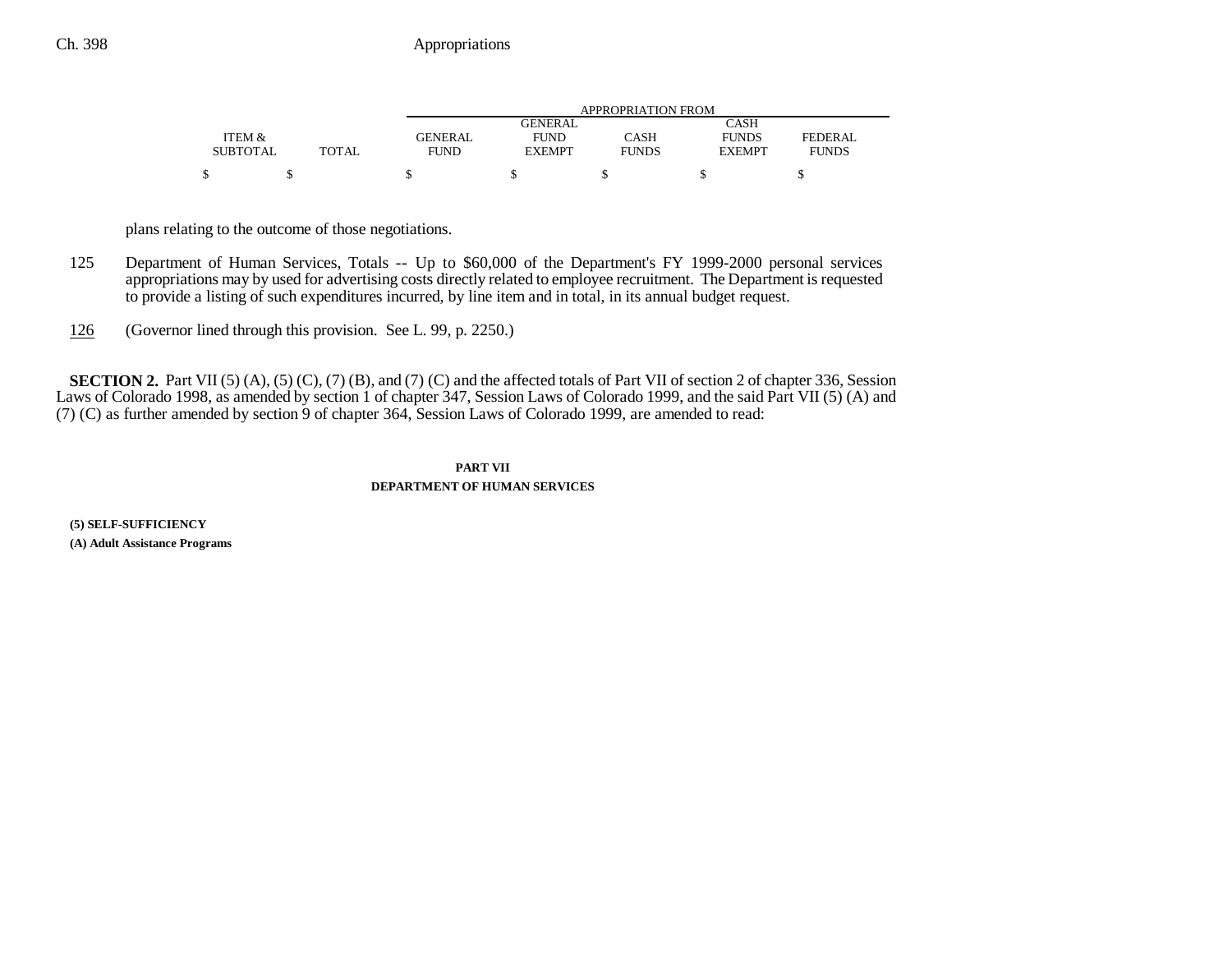| Old Age Pension                  |            |           |                         |                          |
|----------------------------------|------------|-----------|-------------------------|--------------------------|
| Program <sup>68</sup>            | 46,475,586 |           | 46,019,454 <sup>a</sup> | $456,132^b$              |
| Aid to the Needy Disabled        |            |           |                         |                          |
| <b>State Supplemental Grant</b>  |            |           |                         |                          |
| Program for an average of        |            |           |                         |                          |
| 3,872 recipients with an         |            |           |                         |                          |
| average monthly payment          |            |           |                         |                          |
| not to exceed \$77.58            | 3,604,883  | 2,602,973 |                         | 1,001,910 <sup>c</sup>   |
| Aid to the Blind State           |            |           |                         |                          |
| Supplemental Grant               |            |           |                         |                          |
| Program for an average of        |            |           |                         |                          |
| 33 recipients with an            |            |           |                         |                          |
| average monthly payment          |            |           |                         |                          |
| not to exceed \$56.94            | 22,548     | 17,639    |                         | 4,909 <sup>d</sup>       |
| Aid to the Needy Disabled        |            |           |                         |                          |
| <b>State-only Grant Program</b>  |            |           |                         |                          |
| for an average of 4,097          |            |           |                         |                          |
| recipients with an average       |            |           |                         |                          |
| monthly payment not to           |            |           |                         |                          |
| exceed \$226.8369                | 11,151,705 | 6,601,364 |                         | $4.550.341$ <sup>c</sup> |
|                                  | 11,331,402 | 7,101,364 |                         | 4,230,038 <sup>e</sup>   |
| Burial Reimbursements for        |            |           |                         |                          |
| Aid to the Needy Disabled        |            |           |                         |                          |
| and Aid to the Blind             |            |           |                         |                          |
| recipients                       | 508,000    | 402,985   |                         | $105,015$ <sup>f</sup>   |
| <b>Medically Correctable</b>     |            |           |                         |                          |
| Pilot Program                    | 157,145    | 157,145   |                         |                          |
| Home Care Allowance <sup>8</sup> | 16,166,692 |           |                         | $16,166,692(T)^{g}$      |
| <b>Adult Foster Care</b>         | 520,821    |           |                         | $520,821(T)^{g}$         |
|                                  |            |           |                         |                          |
|                                  |            |           |                         |                          |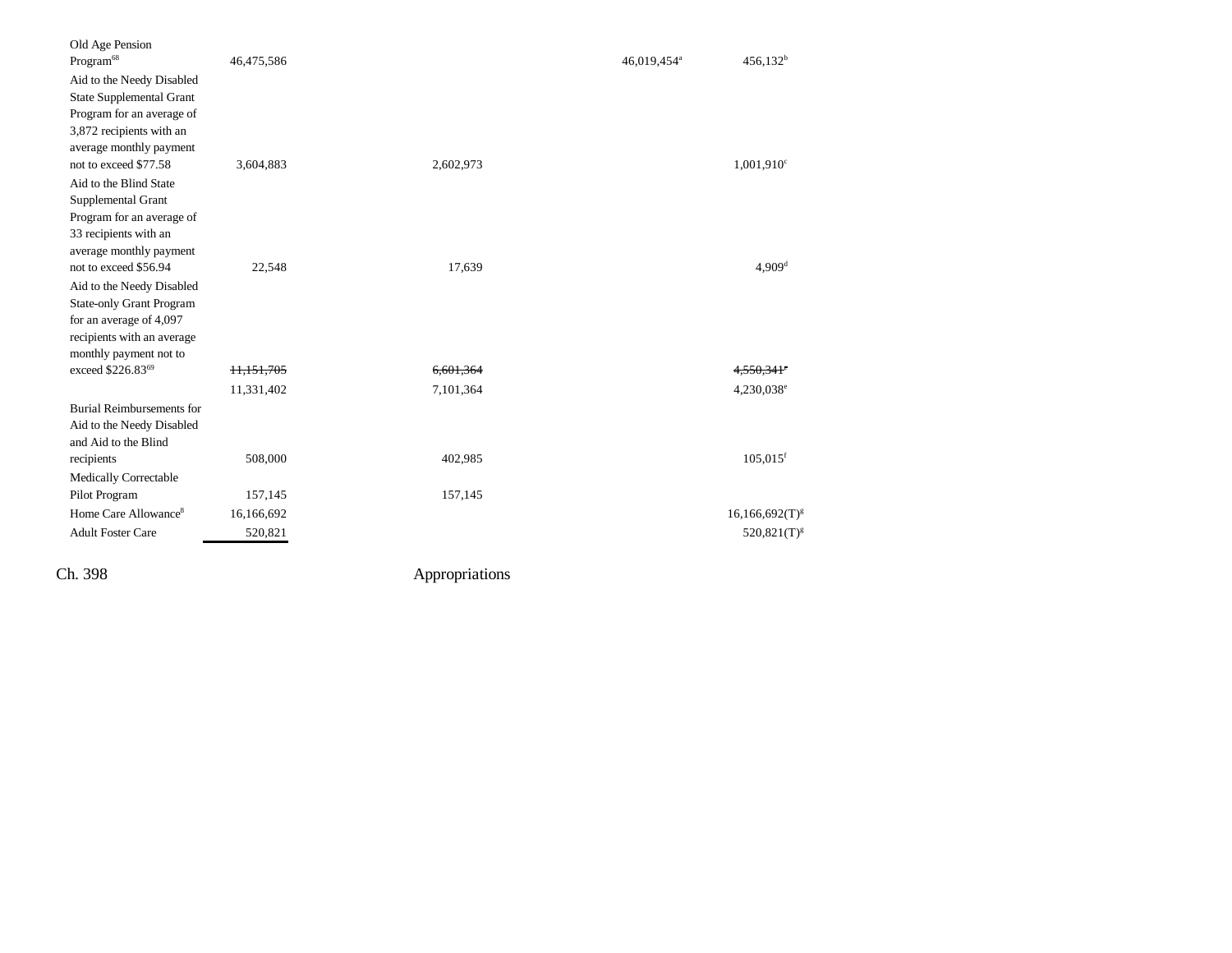|                 |              |                |                | <b>APPROPRIATION FROM</b> |               |                |  |
|-----------------|--------------|----------------|----------------|---------------------------|---------------|----------------|--|
|                 |              |                | <b>GENERAL</b> |                           | <b>CASH</b>   |                |  |
| ITEM &          |              | <b>GENERAL</b> | <b>FUND</b>    | <b>CASH</b>               | <b>FUNDS</b>  | <b>FEDERAL</b> |  |
| <b>SUBTOTAL</b> | <b>TOTAL</b> | <b>FUND</b>    | <b>EXEMPT</b>  | <b>FUNDS</b>              | <b>EXEMPT</b> | <b>FUNDS</b>   |  |
|                 |              |                |                |                           |               |                |  |

78,607,380

78,787,077

<sup>a</sup> This amount shall be from the Old Age Pension Fund. For purposes of complying with the limitation on state fiscal year spending imposed by Article X, Section 20 of the State Constitution these moneys are included for informational purposes as they are continuously appropriated by Article XXIV of the State Constitution. <sup>b</sup> Of this amount, \$391,191 shall be from cash funds exempt revenues, including refunds, burial refunds, and state revenue intercepts, and \$64,941(T) shall be from the Department of Health Care Policy and Financing.

c Of this amount, \$650,743(L) shall be from local funds and \$351,167 shall be from cash funds exempt revenues, including refunds and state revenue intercepts.

d Of this amount, \$4,410(L) shall be from local funds and \$499 shall be from cash funds exempt revenues, including refunds and state revenue intercepts.

<sup>e</sup> Of this amount, \$2,900,000 \$2,579,697 shall be from federal interim assistance reimbursement payments and \$1,650,341(L) shall be from local funds.

f Of this amount, \$100,744(L) shall be from local funds and \$4,271 shall be from cash funds exempt revenues, including refunds.

<sup>g</sup> These amounts shall be from the Department of Health Care Policy and Financing.

#### **(C) Special Purpose Welfare Programs**

(1) Low Income Energy Assistance Program 19,505,986 17,005,986 2,500,000<sup>a</sup> 17,005,986<sup>b</sup> (5.6 FTE)

(2) Food Stamp Job Search Units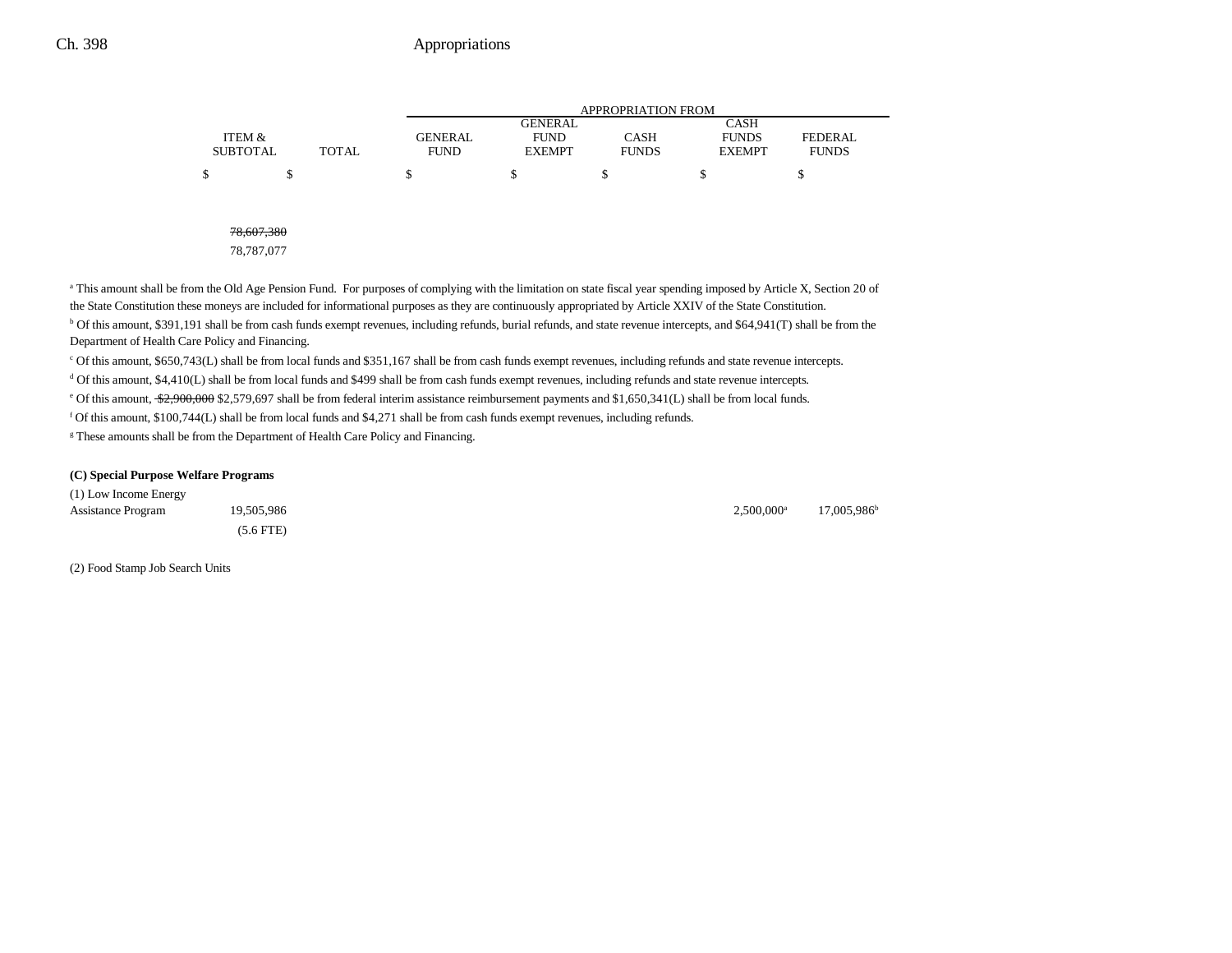| Program Costs                                  | 1,981,556    |            |                      |                 |                        |
|------------------------------------------------|--------------|------------|----------------------|-----------------|------------------------|
|                                                | $(7.2$ FTE)  |            |                      |                 |                        |
| Dependent Care and                             |              |            |                      |                 |                        |
| <b>Supportive Services</b>                     | 264,116      |            |                      |                 |                        |
|                                                | 2,245,672    | 365,305(M) |                      | 389,963°        | 1,490,404 <sup>d</sup> |
|                                                |              |            |                      |                 |                        |
| (3) Food Stamp System                          | 1,108,781    | 554,390(M) |                      |                 | 554,391 <sup>d</sup>   |
|                                                | $(15.0$ FTE) |            |                      |                 |                        |
|                                                |              |            |                      |                 |                        |
| (4) Food Distribution                          |              |            |                      |                 |                        |
| Program                                        | 531,651      | 246,368(M) | 143,858 <sup>e</sup> |                 | $141,425$ <sup>d</sup> |
|                                                | $(9.5$ FTE)  |            |                      |                 |                        |
|                                                |              |            |                      |                 |                        |
| (5) Supportive Housing                         |              |            |                      |                 |                        |
| and Homeless Program                           | 4,579,472    |            |                      |                 | 4,579,472f             |
|                                                |              |            |                      |                 | $(8.4$ FTE)            |
|                                                |              |            |                      |                 |                        |
| (6) Low-Income Telephone<br>Assistance Program | 46,589       |            |                      | $46,589(T)^{g}$ |                        |
|                                                |              |            |                      | $(0.9$ FTE)     |                        |
|                                                |              |            |                      |                 |                        |
| (7) Emergency Assistance                       |              |            |                      |                 |                        |
| for Legal Immigrants                           | 500,000      | 500,000    |                      |                 |                        |
|                                                |              |            |                      |                 |                        |
| (8) Income Tax Offset                          | 32,922       | 16,461(M)  |                      |                 | $16,461$ <sup>d</sup>  |
|                                                |              |            |                      |                 |                        |
|                                                |              |            |                      |                 |                        |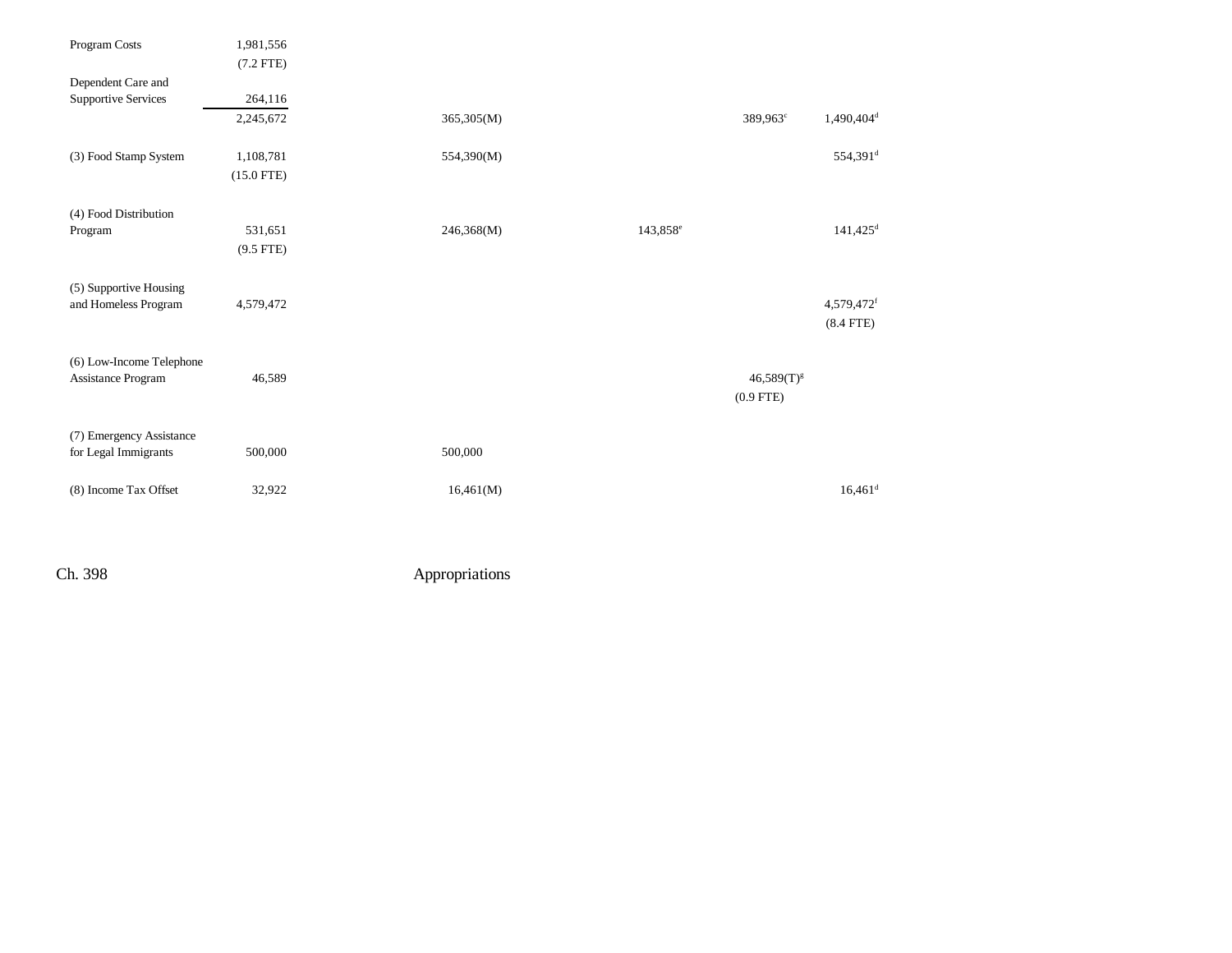|                                                    |                           |                                       |              |                               |                                                | <b>APPROPRIATION FROM</b>   |                                              |                                |
|----------------------------------------------------|---------------------------|---------------------------------------|--------------|-------------------------------|------------------------------------------------|-----------------------------|----------------------------------------------|--------------------------------|
|                                                    | ITEM &<br><b>SUBTOTAL</b> |                                       | <b>TOTAL</b> | <b>GENERAL</b><br><b>FUND</b> | <b>GENERAL</b><br><b>FUND</b><br><b>EXEMPT</b> | <b>CASH</b><br><b>FUNDS</b> | <b>CASH</b><br><b>FUNDS</b><br><b>EXEMPT</b> | <b>FEDERAL</b><br><b>FUNDS</b> |
|                                                    | \$                        | P                                     |              | \$                            | \$                                             | \$                          | \$                                           | \$                             |
| (9) Electronic Benefits<br><b>Transfer Service</b> |                           | 2,216,501<br>2,016,501<br>$(6.0$ FTE) |              | 868,425(M)<br>668,425(M)      |                                                |                             | $443,300(L)$ <sup>h</sup>                    | 904,776 <sup>i</sup>           |
|                                                    |                           | 30, 767, 574<br>30,567,574            |              |                               |                                                |                             |                                              |                                |

<sup>a</sup> This amount shall be from a grant from the Colorado Energy Assistance Foundation.

<sup>b</sup> Of this amount, \$15,505,986 shall be from the federal Office of Energy Assistance and \$1,500,000 shall be from the Temporary Assistance to Needy Families Block Grant.

c Of this amount, \$289,963(L) shall be from county matching funds, and \$100,000 shall be from in-kind donations.

d These amounts shall be from the U.S. Department of Agriculture.

e This amount shall be from recipient agencies.

f This amount shall be from the U.S. Department of Housing and Urban Development.

<sup>g</sup> This amount shall be from the Department of Regulatory Agencies.

<sup>h</sup> This amount shall be from local funds.

<sup>i</sup> Of this amount, \$754,633 shall be from the U.S. Department of Agriculture and \$150,143 shall be from the Temporary Assistance to Needy Families Block Grant.

362,655,410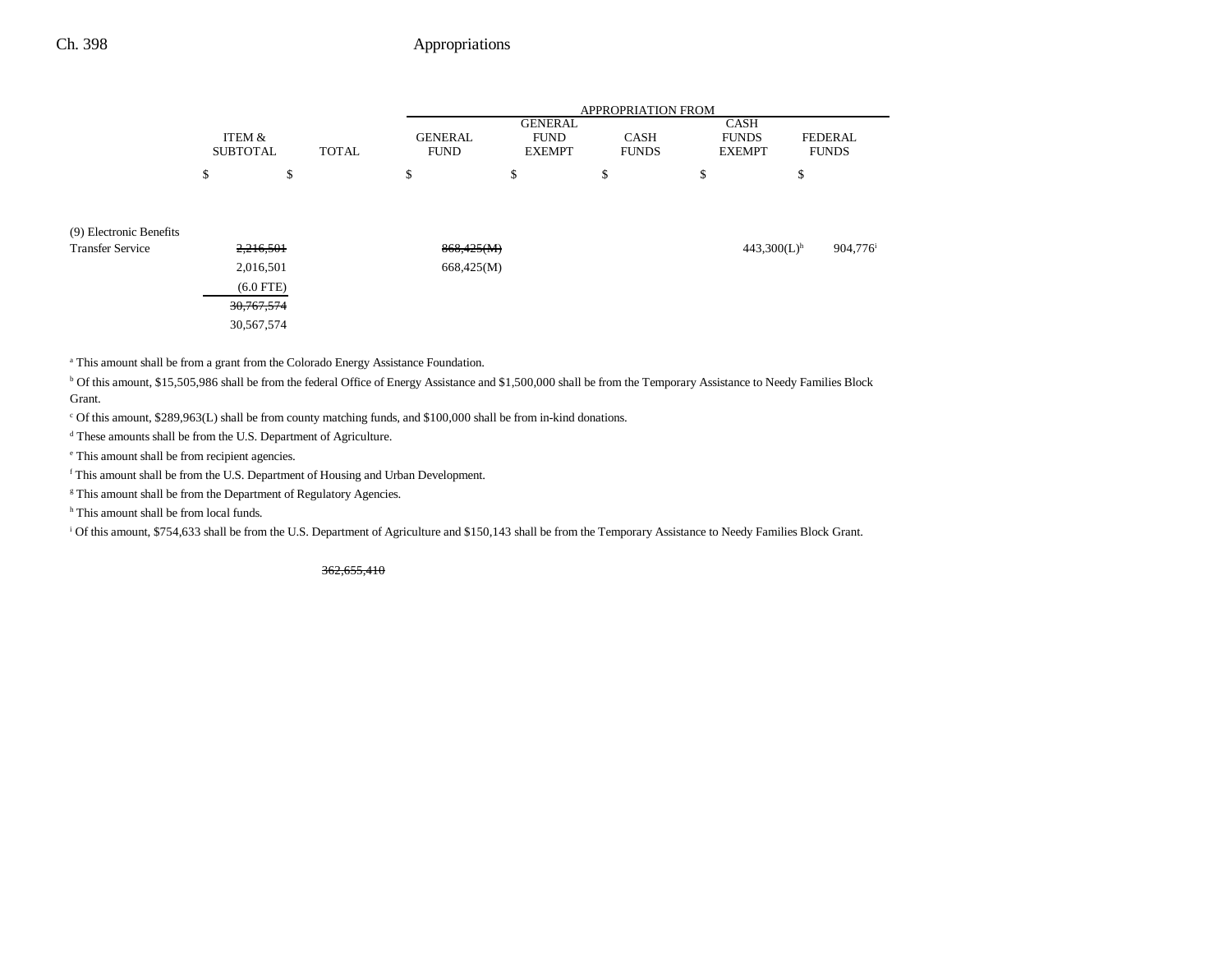### **(7) DIVISION OF YOUTH CORRECTIONS6**

| (B) Institutional Programs <sup>75</sup> |            |               |                                            |
|------------------------------------------|------------|---------------|--------------------------------------------|
| <b>Personal Services</b>                 | 24,576,233 | 24,576,233    |                                            |
|                                          |            | $(653.5$ FTE) |                                            |
| <b>Operating Expenses</b>                | 2,914,357  | 1,538,482     | $135,349$ <sup>t</sup><br>$1,240,526(T)^a$ |
|                                          | 2,829,357  | 1,453,482     |                                            |
| Medical Services <sup>76</sup>           | 4,043,619  | 4,043,619     |                                            |
|                                          |            | $(39.2$ FTE)  |                                            |
| <b>Enhanced Mental Health</b>            |            |               |                                            |
| Services at Lookout                      |            |               |                                            |
| Mountain <sup>77</sup>                   | 718,264    | 718,264       |                                            |
| <b>Enhanced Mental Health</b>            |            |               |                                            |
| Services Pilot for                       |            |               |                                            |
| Detention <sup>77</sup>                  | 246,086    | 246,086       |                                            |
| Educational Programs <sup>8</sup>        | 4,532,980  | 4,186,480     | $346,500(T)^c$                             |
|                                          |            | $(33.3$ FTE)  | $(2.5$ FTE)                                |
| Prevention/Intervention                  |            |               |                                            |
| Services <sup>8</sup>                    | 122,090    |               | $122,090(T)^{d}$                           |
|                                          |            |               | $(2.0$ FTE $)$                             |
| <b>Denver Foundation Grant</b>           | 4,887      |               | $4,887^e$                                  |
| Governor's Job Training                  |            |               |                                            |
| Office Grant                             | 67,049     |               | $67,049(T)$ <sup>f</sup>                   |
| <b>Sexually Transmitted</b>              |            |               |                                            |
| <b>Disease Education Grant</b>           | 30,000     |               | $30,000(T)^{g}$                            |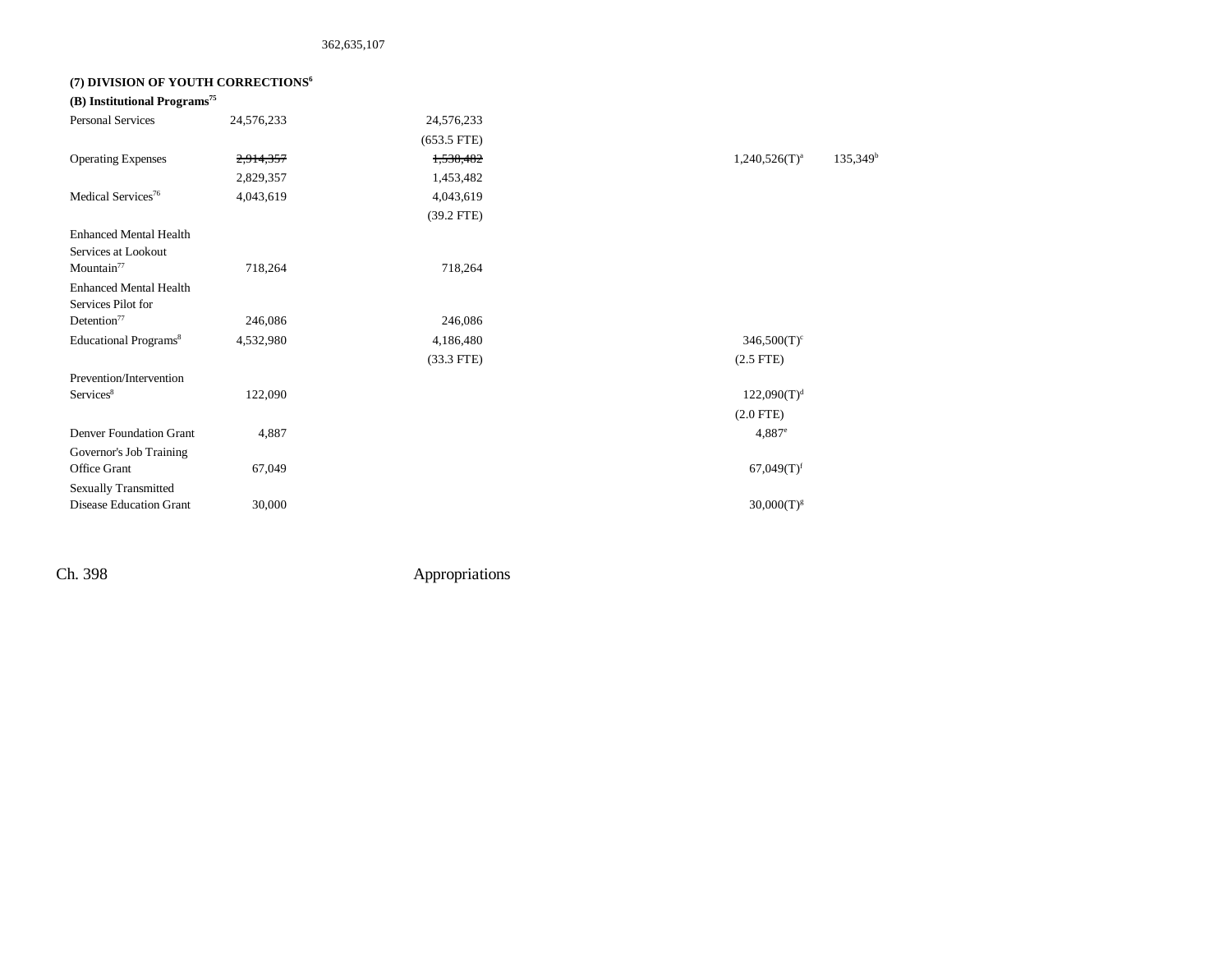|                     |                           |   |              |                               |                                                | <b>APPROPRIATION FROM</b>   |                                              |                         |
|---------------------|---------------------------|---|--------------|-------------------------------|------------------------------------------------|-----------------------------|----------------------------------------------|-------------------------|
|                     | ITEM &<br><b>SUBTOTAL</b> |   | <b>TOTAL</b> | <b>GENERAL</b><br><b>FUND</b> | <b>GENERAL</b><br><b>FUND</b><br><b>EXEMPT</b> | <b>CASH</b><br><b>FUNDS</b> | <b>CASH</b><br><b>FUNDS</b><br><b>EXEMPT</b> | FEDERAL<br><b>FUNDS</b> |
|                     | S                         | S |              | S                             | <sup>\$</sup>                                  | S                           | S                                            | ъ                       |
| Intensive Aftercare |                           |   |              |                               |                                                |                             |                                              |                         |

| Program | 100,000               | 100,000 |
|---------|-----------------------|---------|
|         | <del>37,355,565</del> |         |
|         | 37,270,565            |         |

<sup>a</sup> This amount shall be from the Department of Education for the federal school breakfast and lunch program.

b This amount shall be from Title IV-E of the Social Security Act.

c This amount shall be from the Department of Education.

d This amount shall be from the Alcohol and Drug Abuse Division.

e This amount shall be from private foundation grants.

 $^{\rm f}$  This amount shall be from the Department of Labor and Employment.

<sup>g</sup> This amount shall be from the Department of Public Health and Environment.

### **(C) Community Programs**

| <b>Personal Services</b>  | <del>4,376,597</del> | 4,376,597    |
|---------------------------|----------------------|--------------|
|                           | 4.311.597            | 4.311.597    |
|                           |                      | $(86.4$ FTE) |
| <b>Operating Expenses</b> | 314.196              | 314.196      |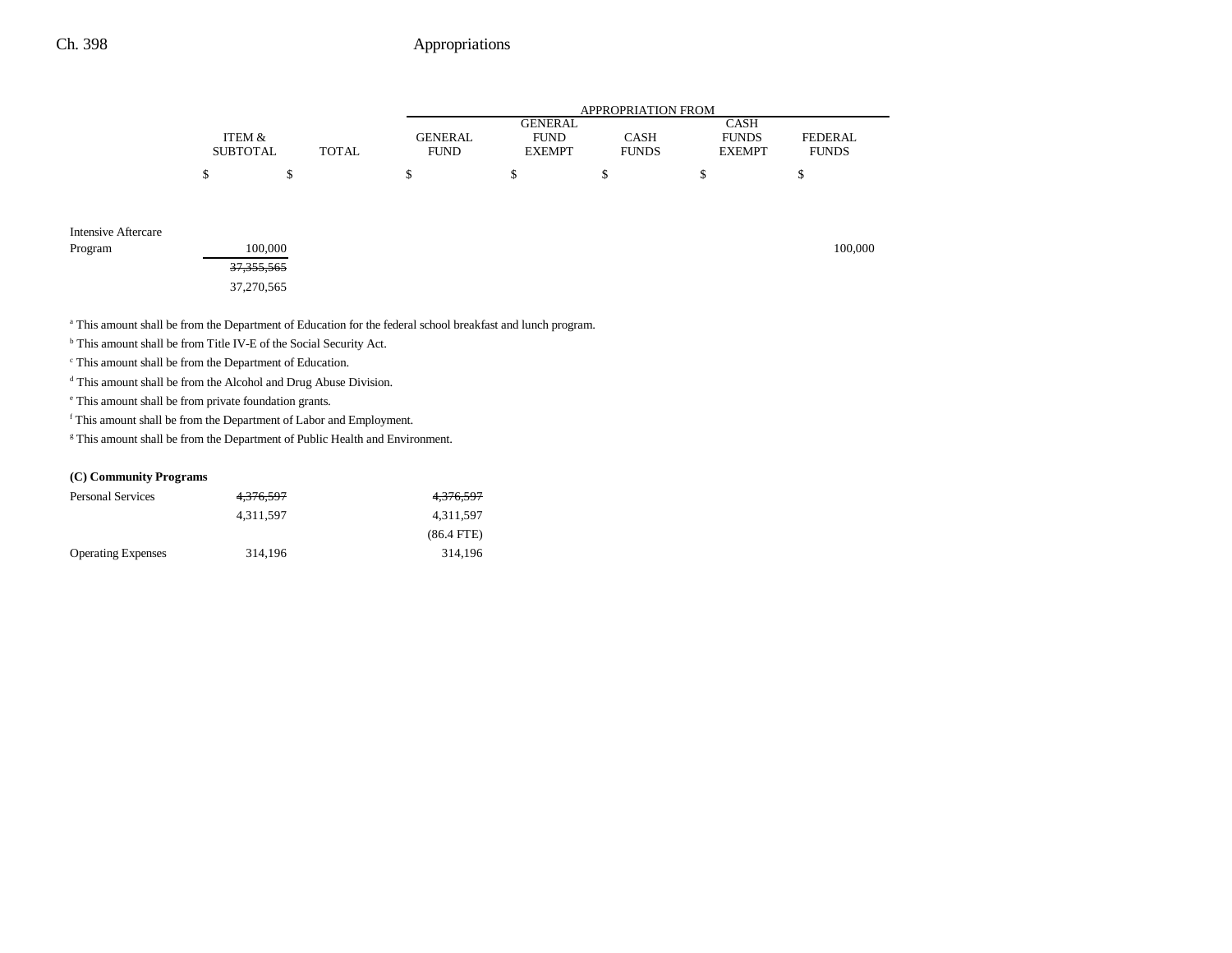| Purchase of Contract                     |            |             |                  |                  |
|------------------------------------------|------------|-------------|------------------|------------------|
| Placements <sup>8, 78</sup>              | 31,378,321 | 22,016,429  | $9,285,657(T)^a$ | $76,235^{\rm t}$ |
| City and County of Denver                |            |             |                  |                  |
| Contract Beds <sup>8</sup>               | 1,156,869  | 1,156,869   |                  |                  |
| City and County of Denver                |            |             |                  |                  |
| Case Management <sup>8</sup>             | 225,367    | 225,367     |                  |                  |
| H.B. 93S-1005 Juvenile                   |            |             |                  |                  |
| Boot Camp <sup>8</sup>                   | 2,662,673  | 2,662,673   |                  |                  |
|                                          | 2,512,673  | 2,512,673   |                  |                  |
| Lookout Mountain                         |            |             |                  |                  |
| Orientation Unit <sup>8</sup>            | 1,837,160  | 1,837,160   |                  |                  |
|                                          |            | $(2.0$ FTE) |                  |                  |
| S.B. 91-94 Programs <sup>8, 79, 80</sup> | 11,379,460 | 11,379,460  |                  |                  |
| Parole Program Services <sup>8,</sup>    |            |             |                  |                  |
| 81                                       | 2,375,041  | 2,375,041   |                  |                  |
|                                          | 55,705,684 |             |                  |                  |
|                                          | 55,490,684 |             |                  |                  |
|                                          |            |             |                  |                  |

<sup>a</sup> This amount shall be from Medicaid funds appropriated to the Department of Health Care Policy and Financing.

b This amount shall be from Title IV-E of the Social Security Act.

### 94,213,242

93,913,242

| <b>TOTALS PART VII</b><br>(HUMAN<br>$SERVICES$ <sup>4, 5, 101</sup> | \$1,560,045,486 | \$432,683,520  | \$67,766,615 | $$602,909,765$ <sup>*</sup> | \$456,685,586 |
|---------------------------------------------------------------------|-----------------|----------------|--------------|-----------------------------|---------------|
| Ch. 398                                                             |                 | Appropriations |              |                             |               |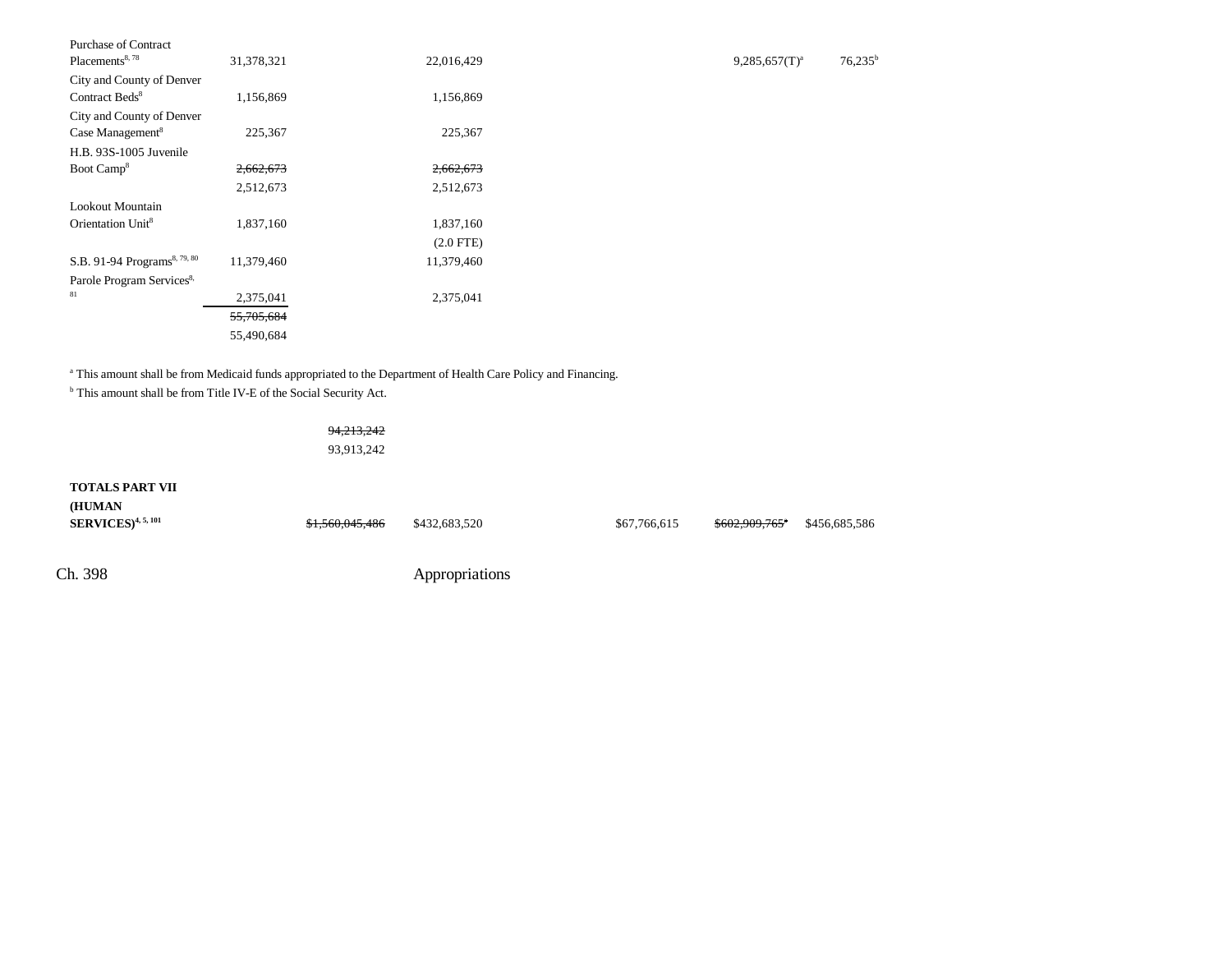|                                            |       |                | <b>APPROPRIATION FROM</b>     |              |                             |                |  |
|--------------------------------------------|-------|----------------|-------------------------------|--------------|-----------------------------|----------------|--|
| ITEM &                                     |       | <b>GENERAL</b> | <b>GENERAL</b><br><b>FUND</b> | <b>CASH</b>  | <b>CASH</b><br><b>FUNDS</b> | <b>FEDERAL</b> |  |
| <b>SUBTOTAL</b>                            | TOTAL | <b>FUND</b>    | <b>EXEMPT</b>                 | <b>FUNDS</b> | <b>EXEMPT</b>               | <b>FUNDS</b>   |  |
| \$                                         | S     | Φ              | \$                            | \$           | \$                          | \$             |  |
|                                            |       |                |                               |              |                             |                |  |
| \$1,559,725,183<br>$$602,589,462^{\circ}$$ |       |                |                               |              |                             |                |  |
|                                            |       |                |                               |              |                             |                |  |

<sup>a</sup> Of this amount, \$432,551,820 contains a (T) notation, and \$97,317,389 contains an (L) notation.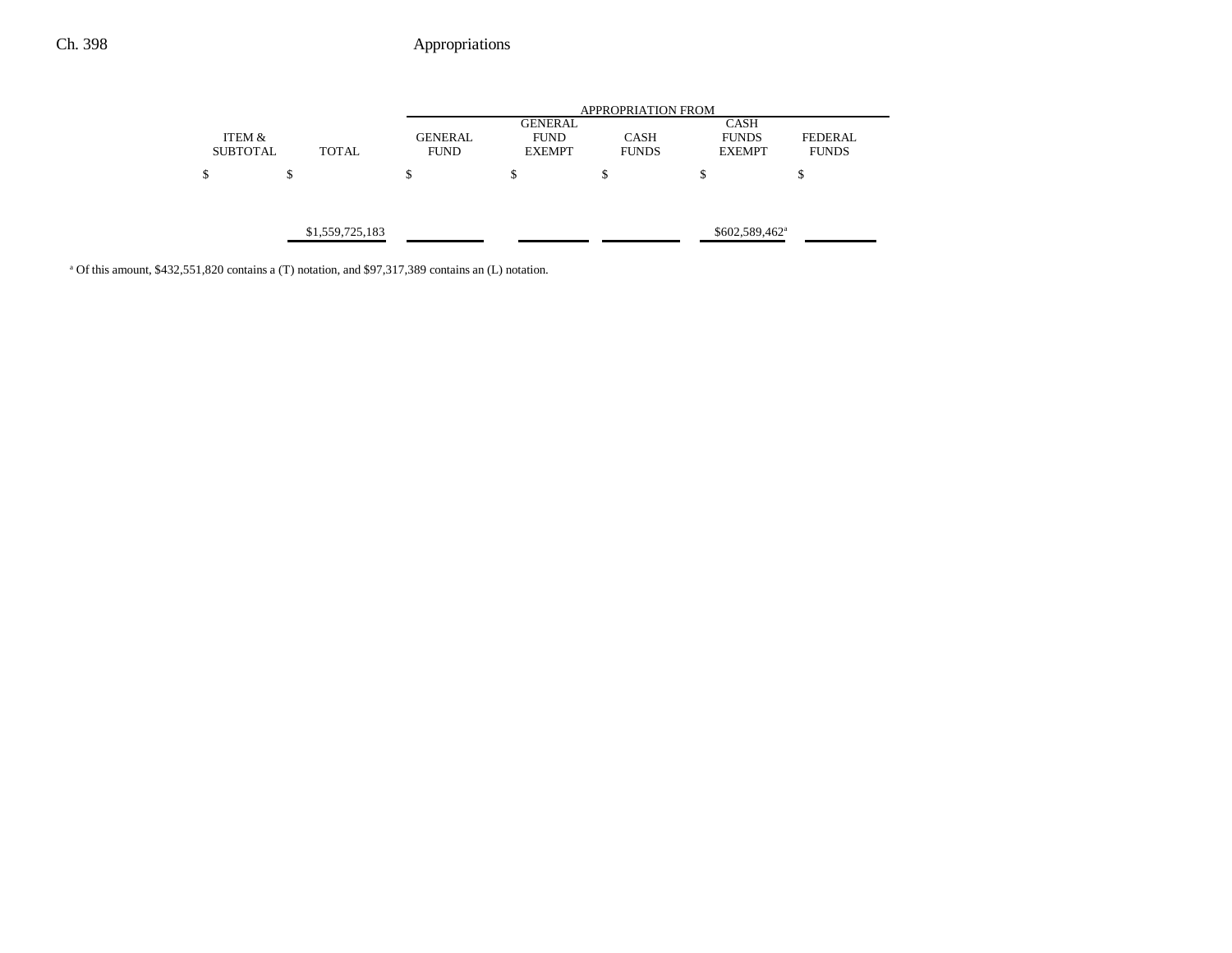## **SECTION 3.** Section 8 (1) of chapter 291, Session Laws of Colorado 1999, is amended to read:

Section 8. **Appropriation - adjustment in 1999 long bill.** (1) (a) In addition to any other appropriation, there is hereby appropriated, out of any moneys in the general fund not otherwise appropriated, to the department of human services, for allocation to the Colorado domestic abuse program fund established pursuant to section 39-22-802, Colorado Revised Statutes, for the fiscal year beginning July 1, 1999, the sum of two hundred fifty thousand dollars (\$250,000), or so much thereof as may be necessary, for the implementation of this act.

(b) In addition to any other appropriation, there is hereby appropriated, out of any moneys in the general fund not otherwise appropriated, to the judicial department, for allocation to the state court administrator, for the fiscal year beginning July 1, 1999, the sum of two hundred fifty thousand dollars (\$250,000), or so much thereof as may be necessary, for the implementation of this act.

(c) IN ADDITION TO ANY OTHER APPROPRIATION, THERE IS HEREBY APPROPRIATED, OUT OF ANY MONEYS IN THE COLORADO DOMESTIC ABUSE PROGRAM FUND ESTABLISHED PURSUANT TO SECTION 39-22-802, COLORADO REVISED STATUTES, TO THE DEPARTMENT OF HUMAN SERVICES, DIVISION OF CHILDREN, YOUTH AND FAMILIES, FOR ALLOCATION TO THE DOMESTIC ABUSE PROGRAM, FOR THE FISCAL YEAR BEGINNING JULY 1, 1999, THE SUM OF TWO HUNDRED FIFTY THOUSAND DOLLARS (\$250,000), OR SO MUCH THEREOF AS MAY BE NECESSARY, FOR THE IMPLEMENTATION OF THIS ACT.

**SECTION 4.** Section 12 of chapter 293, Session Laws of Colorado 1999, is amended to read:

Section 12. **Appropriation.** In addition to any other appropriation, there is hereby appropriated, to the department of human services, division of children, youth and families, for the fiscal year beginning July 1, 1999, the sum of thirty-five thousand nine hundred sixty dollars (\$35,960), or so much thereof as may be necessary, for the implementation of this act. Of said sum, ten thousand nine hundred sixty dollars (\$10,960) shall be from the child care licensing cash fund created in section 26-6-105, 26-6-114, Colorado Revised Statutes, and twenty-five thousand dollars (\$25,000) shall be from federal child care development funds.

**SECTION 5. Safety clause.** The general assembly hereby finds, determines, and declares that this act is necessary for the immediate preservation of the public peace, health, and safety.